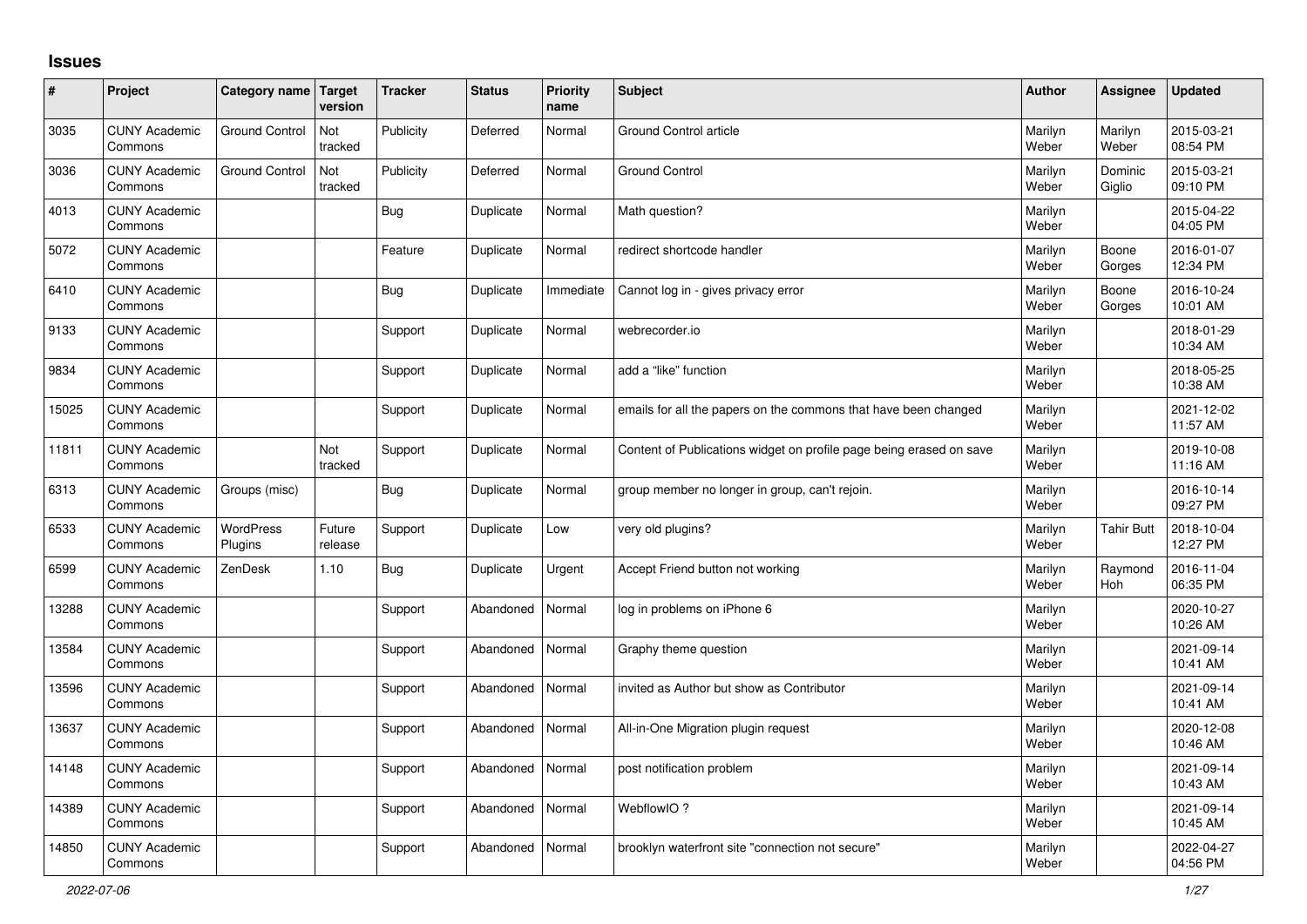| $\sharp$ | Project                         | Category name               | Target<br>version | <b>Tracker</b> | <b>Status</b> | <b>Priority</b><br>name | <b>Subject</b>                                  | <b>Author</b>    | Assignee        | <b>Updated</b>         |
|----------|---------------------------------|-----------------------------|-------------------|----------------|---------------|-------------------------|-------------------------------------------------|------------------|-----------------|------------------------|
| 7700     | <b>CUNY Academic</b><br>Commons |                             | Not<br>tracked    | Support        | Abandoned     | Normal                  | slow loading Page on site                       | Marilyn<br>Weber | Boone<br>Gorges | 2017-11-15<br>11:02 AM |
| 7724     | <b>CUNY Academic</b><br>Commons |                             | Not<br>tracked    | Support        | Abandoned     | Normal                  | User name confusion                             | Marilyn<br>Weber | Boone<br>Gorges | 2017-11-15<br>11:12 AM |
| 10571    | <b>CUNY Academic</b><br>Commons |                             | Not<br>tracked    | Support        | Abandoned     | Normal                  | newsletter queue problem                        | Marilyn<br>Weber |                 | 2018-12-10<br>03:58 PM |
| 9134     | <b>CUNY Academic</b><br>Commons | Membership                  | Not<br>tracked    | Support        | Abandoned     | Normal                  | former user                                     | Marilyn<br>Weber | Matt Gold       | 2019-09-18<br>10:26 AM |
| 8098     | <b>CUNY Academic</b><br>Commons | <b>Public Portfolio</b>     | Not<br>tracked    | Bug            | Abandoned     | Normal                  | Widget in profile not working                   | Marilyn<br>Weber |                 | 2017-11-15<br>01:28 PM |
| 7226     | <b>CUNY Academic</b><br>Commons | Registration                | Not<br>tracked    | Bug            | Abandoned     | Normal                  | Community college student cannot register?      | Marilyn<br>Weber |                 | 2017-11-15<br>01:55 PM |
| 5713     | <b>CUNY Academic</b><br>Commons | WordPress<br>(misc)         | Not<br>tracked    | Bug            | Abandoned     | High                    | Site freezing                                   | Marilyn<br>Weber | Boone<br>Gorges | 2017-11-15<br>10:58 AM |
| 7770     | <b>CUNY Academic</b><br>Commons | WordPress<br>Plugins        | Not<br>tracked    | Bug            | Abandoned     | Normal                  | Timeline.js problem                             | Marilyn<br>Weber |                 | 2017-11-15<br>01:43 PM |
| 9726     | <b>CUNY Academic</b><br>Commons | <b>WordPress</b><br>Plugins | Not<br>tracked    | Support        | Abandoned     | Normal                  | technical error on Contact page                 | Marilyn<br>Weber |                 | 2018-12-10<br>03:53 PM |
| 10838    | <b>CUNY Academic</b><br>Commons |                             | 1.15.3            | Support        | Rejected      | Normal                  | two plugin/theme requests from a digital fellow | Marilyn<br>Weber |                 | 2019-06-11<br>10:31 AM |
| 13169    | <b>CUNY Academic</b><br>Commons |                             | 1.17.4            | Support        | Rejected      | Normal                  | footer logo image has no alt-text               | Marilyn<br>Weber |                 | 2020-09-22<br>10:18 AM |
| 3673     | <b>CUNY Academic</b><br>Commons |                             |                   | <b>Bug</b>     | Rejected      | Normal                  | CBox pagination issue with the Wiki             | Marilyn<br>Weber |                 | 2014-11-20<br>04:08 PM |
| 3674     | <b>CUNY Academic</b><br>Commons |                             |                   | Bug            | Rejected      | Normal                  | CBox pagination issue with the Wiki             | Marilyn<br>Weber |                 | 2014-11-20<br>05:03 PM |
| 6338     | <b>CUNY Academic</b><br>Commons |                             |                   | <b>Bug</b>     | Rejected      | Normal                  | Multiple email notifications for each blog post | Marilyn<br>Weber | Boone<br>Gorges | 2016-10-18<br>08:45 PM |
| 6800     | <b>CUNY Academic</b><br>Commons |                             |                   | <b>Bug</b>     | Rejected      | Immediate               | Is something going on?                          | Marilyn<br>Weber |                 | 2016-11-18<br>04:40 PM |
| 8195     | <b>CUNY Academic</b><br>Commons |                             |                   | Support        | Rejected      | Normal                  | possible to make the Profile pic semi-hidden?   | Marilyn<br>Weber |                 | 2017-05-24<br>11:00 PM |
| 9033     | <b>CUNY Academic</b><br>Commons |                             |                   | Support        | Rejected      | Normal                  | Site search terms                               | Marilyn<br>Weber |                 | 2017-12-22<br>01:10 PM |
| 9275     | <b>CUNY Academic</b><br>Commons |                             |                   | Support        | Rejected      | Normal                  | soft chalk page?                                | Marilyn<br>Weber | Boone<br>Gorges | 2018-04-09<br>10:37 AM |
| 9587     | <b>CUNY Academic</b><br>Commons |                             |                   | Support        | Rejected      | Normal                  | possible request for the "PDF Poster" plugin    | Marilyn<br>Weber |                 | 2018-04-24<br>10:52 AM |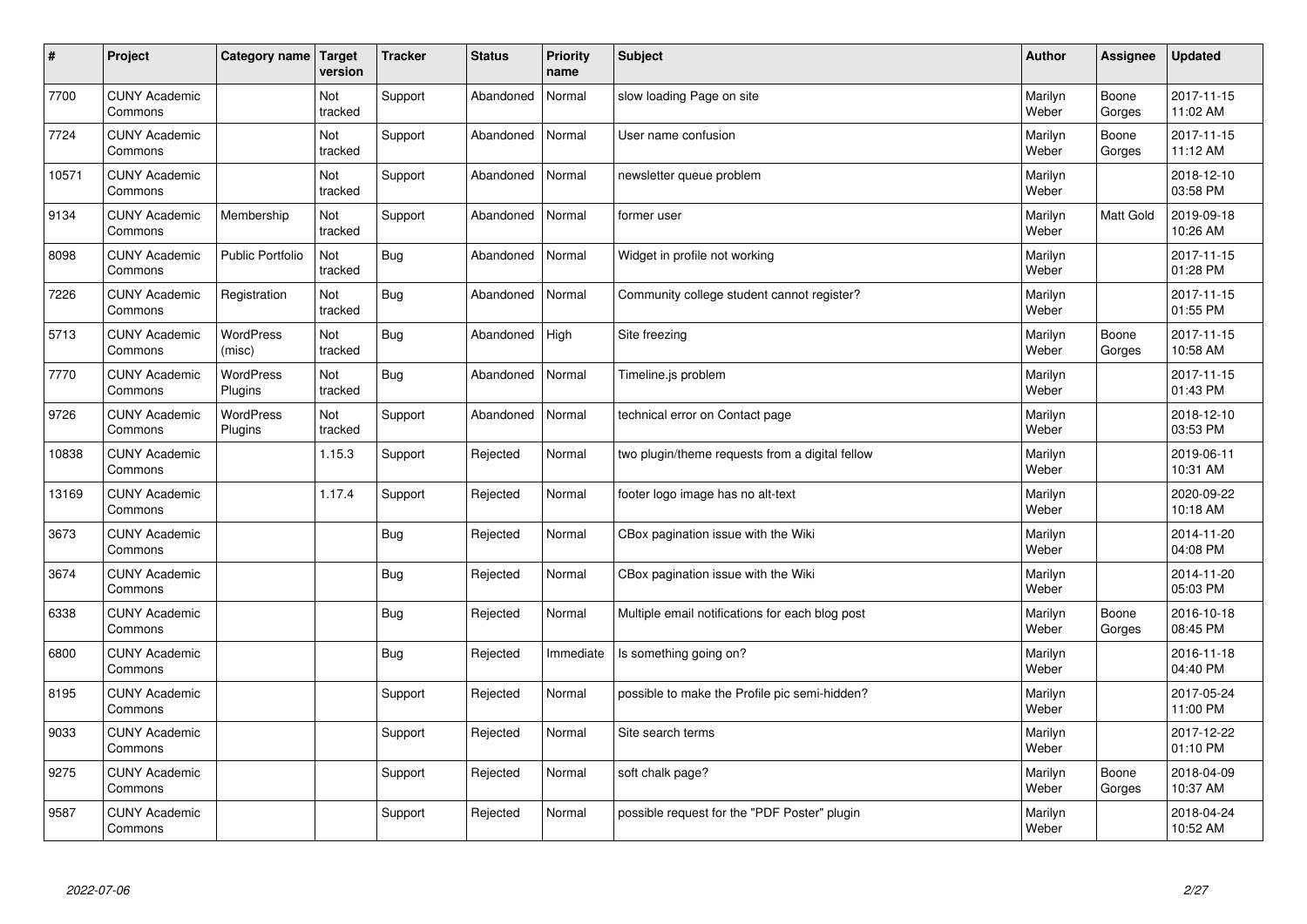| $\vert$ # | Project                         | Category name   Target | version | <b>Tracker</b> | <b>Status</b> | <b>Priority</b><br>name | <b>Subject</b>                                                       | <b>Author</b>    | <b>Assignee</b> | <b>Updated</b>         |
|-----------|---------------------------------|------------------------|---------|----------------|---------------|-------------------------|----------------------------------------------------------------------|------------------|-----------------|------------------------|
| 9684      | <b>CUNY Academic</b><br>Commons |                        |         | Support        | Rejected      | Normal                  | SEO cleanup for newlaborforum.cuny.edu                               | Marilyn<br>Weber |                 | 2018-04-30<br>10:29 AM |
| 9885      | <b>CUNY Academic</b><br>Commons |                        |         | Support        | Rejected      | Normal                  | Publications field problem                                           | Marilyn<br>Weber |                 | 2018-06-06<br>01:18 PM |
| 10260     | <b>CUNY Academic</b><br>Commons |                        |         | <b>Bug</b>     | Rejected      | Normal                  | bad activation email                                                 | Marilyn<br>Weber |                 | 2018-08-30<br>01:25 PM |
| 10562     | <b>CUNY Academic</b><br>Commons |                        |         | Bug            | Rejected      | Normal                  | Commons is down                                                      | Marilyn<br>Weber |                 | 2018-10-23<br>10:49 AM |
| 10850     | <b>CUNY Academic</b><br>Commons |                        |         | Support        | Rejected      | Normal                  | Gravity form being resent                                            | Marilyn<br>Weber |                 | 2018-12-20<br>10:18 PM |
| 11267     | <b>CUNY Academic</b><br>Commons |                        |         | Support        | Rejected      | Normal                  | signing up with a nonCUNY signup code from the Register page         | Marilyn<br>Weber |                 | 2019-03-26<br>03:00 PM |
| 12205     | <b>CUNY Academic</b><br>Commons |                        |         | Support        | Rejected      | Normal                  | possible update to the 2019 theme?                                   | Marilyn<br>Weber |                 | 2020-01-14<br>12:08 PM |
| 12986     | <b>CUNY Academic</b><br>Commons |                        |         | Support        | Rejected      | Normal                  | Someone is trying to create accounts using random CUNY entity emails | Marilyn<br>Weber |                 | 2020-07-02<br>09:47 PM |
| 13121     | <b>CUNY Academic</b><br>Commons |                        |         | Support        | Rejected      | Normal                  | embed a DropBox Paper file                                           | Marilyn<br>Weber |                 | 2020-08-25<br>10:56 AM |
| 13160     | <b>CUNY Academic</b><br>Commons |                        |         | Support        | Rejected      | Normal                  | site not working on iphone                                           | Marilyn<br>Weber |                 | 2020-08-25<br>10:58 AM |
| 13201     | <b>CUNY Academic</b><br>Commons |                        |         | Support        | Rejected      | Low                     | PDF embedder                                                         | Marilyn<br>Weber |                 | 2020-09-29<br>11:37 AM |
| 13217     | <b>CUNY Academic</b><br>Commons |                        |         | Support        | Rejected      | Normal                  | upload recordings of our past webinars?                              | Marilyn<br>Weber |                 | 2020-08-25<br>07:56 AM |
| 13916     | <b>CUNY Academic</b><br>Commons |                        |         | Support        | Rejected      | Normal                  | <b>Custom Sidebars</b>                                               | Marilyn<br>Weber |                 | 2021-02-23<br>10:45 AM |
| 14016     | <b>CUNY Academic</b><br>Commons |                        |         | Support        | Rejected      | Normal                  | PDFs not downloading                                                 | Marilyn<br>Weber |                 | 2021-02-22<br>11:00 AM |
| 14360     | <b>CUNY Academic</b><br>Commons |                        |         | Support        | Rejected      | Normal                  | danielgerouldarchives.org?                                           | Marilyn<br>Weber |                 | 2021-04-27<br>10:42 AM |
| 14711     | <b>CUNY Academic</b><br>Commons |                        |         | Support        | Rejected      | Normal                  | Custom Facebook Feed plugin problem                                  | Marilyn<br>Weber |                 | 2022-04-27<br>04:29 PM |
| 14972     | <b>CUNY Academic</b><br>Commons |                        |         | Support        | Rejected      | Normal                  | Mailchimp plugin                                                     | Marilyn<br>Weber |                 | 2021-11-17<br>02:13 PM |
| 15022     | <b>CUNY Academic</b><br>Commons |                        |         | Support        | Rejected      | High                    | ArabStages                                                           | Marilyn<br>Weber |                 | 2021-12-06<br>10:16 AM |
| 15279     | <b>CUNY Academic</b><br>Commons |                        |         | <b>Bug</b>     | Rejected      | Normal                  | big delay - cloning the history site                                 | Marilyn<br>Weber |                 | 2022-02-09<br>01:49 PM |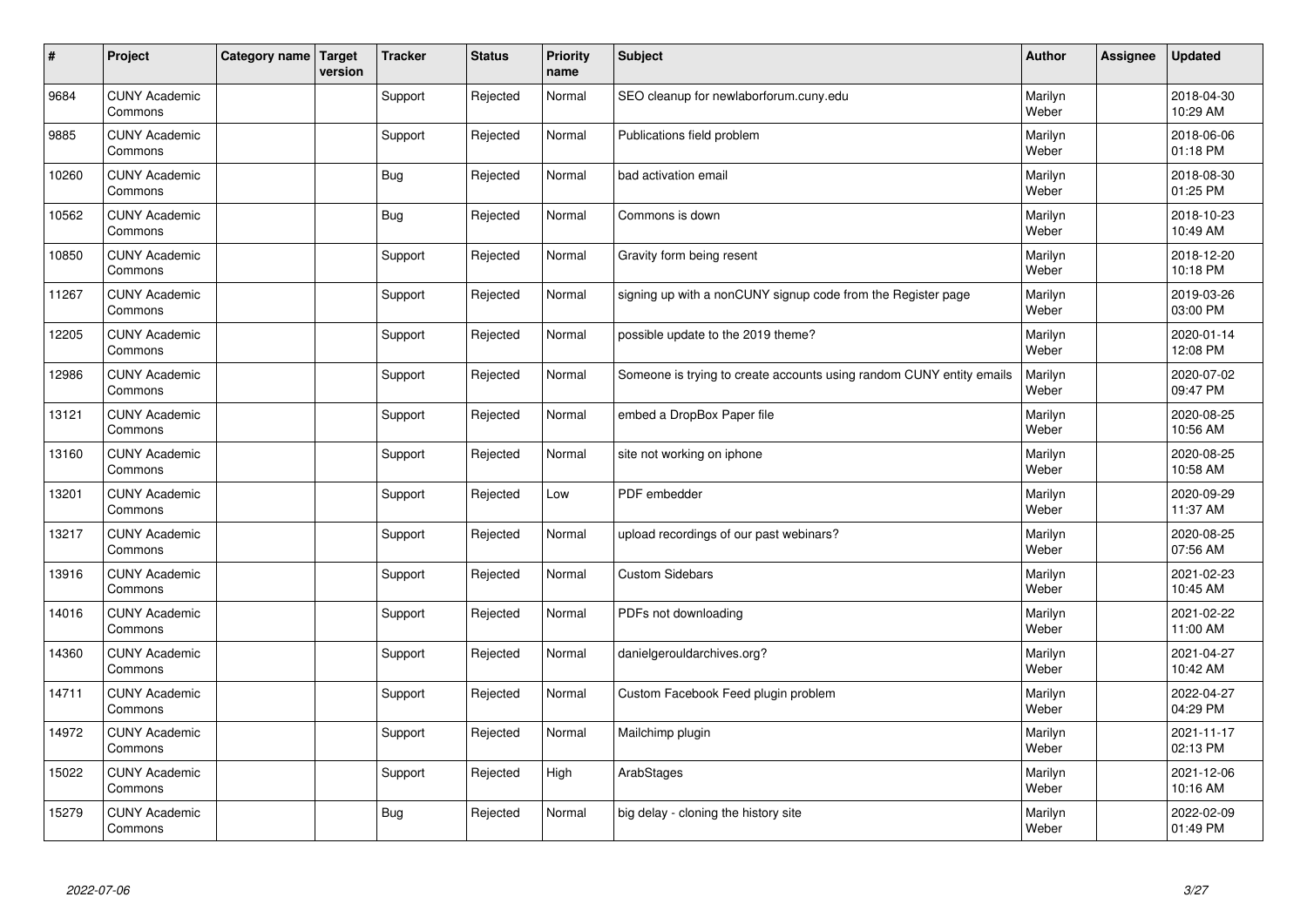| $\sharp$ | Project                         | Category name                 | Target<br>version | <b>Tracker</b> | <b>Status</b> | <b>Priority</b><br>name | <b>Subject</b>                                                                 | <b>Author</b>    | Assignee              | <b>Updated</b>         |
|----------|---------------------------------|-------------------------------|-------------------|----------------|---------------|-------------------------|--------------------------------------------------------------------------------|------------------|-----------------------|------------------------|
| 9518     | <b>CUNY Academic</b><br>Commons |                               | Not<br>tracked    | Support        | Rejected      | Normal                  | problems with site on Internet Explorer                                        | Marilyn<br>Weber | Raymond<br><b>Hoh</b> | 2019-03-11<br>11:18 PM |
| 13918    | <b>CUNY Academic</b><br>Commons |                               | Not<br>tracked    | Support        | Rejected      | Normal                  | MailPoet Newsletters Premium plugin                                            | Marilyn<br>Weber |                       | 2021-02-09<br>11:01 AM |
| 14625    | <b>CUNY Academic</b><br>Commons |                               | Not<br>tracked    | Support        | Rejected      | Normal                  | image won't appear in slideshow.                                               | Marilyn<br>Weber |                       | 2021-07-27<br>10:33 AM |
| 3417     | <b>CUNY Academic</b><br>Commons | <b>BuddyPress</b><br>(misc)   | Not<br>tracked    | Bug            | Rejected      | High                    | copying two commons groups                                                     | Marilyn<br>Weber | Marilyn<br>Weber      | 2014-11-05<br>09:56 AM |
| 5448     | <b>CUNY Academic</b><br>Commons | Email<br>Notifications        | 1.10.2            | <b>Bug</b>     | Rejected      | Normal                  | garbled CAC activity digests                                                   | Marilyn<br>Weber | Raymond<br>Hoh        | 2016-11-20<br>02:38 AM |
| 7376     | <b>CUNY Academic</b><br>Commons | Email<br><b>Notifications</b> |                   | Bug            | Rejected      | Normal                  | automatic forwarding of blog posts not working                                 | Marilyn<br>Weber | Boone<br>Gorges       | 2017-05-01<br>10:36 PM |
| 6575     | <b>CUNY Academic</b><br>Commons | Groups (misc)                 |                   | <b>Bug</b>     | Rejected      | Normal                  | No papers link for the group "social paper"                                    | Marilyn<br>Weber |                       | 2016-11-02<br>10:39 PM |
| 9996     | <b>CUNY Academic</b><br>Commons | Membership                    | Not<br>tracked    | Support        | Rejected      | Normal                  | user email change request                                                      | Marilyn<br>Weber |                       | 2018-07-16<br>10:49 AM |
| 14448    | <b>CUNY Academic</b><br>Commons | Password<br>Reset             | Not<br>tracked    | Bug            | Rejected      | Normal                  | password reset weirdness                                                       | Marilyn<br>Weber | Raymond<br>Hoh        | 2021-05-12<br>01:34 PM |
| 5345     | <b>CUNY Academic</b><br>Commons | Social Paper                  | 1.9.17            | Feature        | Rejected      | Normal                  | Plus symbol problem in SP                                                      | Marilyn<br>Weber | Christian<br>Wach     | 2016-05-27<br>04:26 AM |
| 5051     | <b>CUNY Academic</b><br>Commons | Social Paper                  |                   | Feature        | Rejected      | Low                     | Visual cues for comments (SP suggestion #2)                                    | Marilyn<br>Weber | Samantha<br>Raddatz   | 2016-02-10<br>10:01 AM |
| 5184     | <b>CUNY Academic</b><br>Commons | Social Paper                  |                   | <b>Bug</b>     | Rejected      | Normal                  | Problem linking SP to a group                                                  | Marilyn<br>Weber | Boone<br>Gorges       | 2016-02-21<br>12:27 PM |
| 5988     | <b>CUNY Academic</b><br>Commons | Support                       |                   | Support        | Rejected      | Normal                  | Forbidden error when trying to join                                            | Marilyn<br>Weber | Boone<br>Gorges       | 2016-09-08<br>01:42 PM |
| 13012    | <b>CUNY Academic</b><br>Commons | WordPress<br>(misc)           |                   | Support        | Rejected      | Normal                  | icon image associated with the teaching template's Creative Commons<br>License | Marilyn<br>Weber | Raymond<br>Hoh        | 2020-08-25<br>10:56 AM |
| 11634    | <b>CUNY Academic</b><br>Commons | WordPress<br>(misc)           | Not<br>tracked    | <b>Bug</b>     | Rejected      | Normal                  | 'Insert Read More Tag" working oddly                                           | Marilyn<br>Weber | Raymond<br>Hoh        | 2019-07-15<br>11:48 PM |
| 14606    | <b>CUNY Academic</b><br>Commons | WordPress<br>(misc)           | Not<br>tracked    | Support        | Rejected      | Normal                  | calendar wrong month                                                           | Marilyn<br>Weber |                       | 2021-07-23<br>12:11 PM |
| 5083     | <b>CUNY Academic</b><br>Commons | WordPress<br>Plugins          | 1.9.5             | Support        | Rejected      | Normal                  | creating a shortcode for the iframe code of the google form                    | Marilyn<br>Weber | Marilyn<br>Weber      | 2016-01-12<br>04:25 PM |
| 9955     | <b>CUNY Academic</b><br>Commons | WordPress<br>Plugins          | 1.13.4            | Support        | Rejected      | Normal                  | docx converter plugin?                                                         | Marilyn<br>Weber |                       | 2018-06-26<br>11:39 AM |
| 3093     | <b>CUNY Academic</b><br>Commons | <b>WordPress</b><br>Plugins   |                   | <b>Bug</b>     | Rejected      | Normal                  | <b>Custom Google Maps</b>                                                      | Marilyn<br>Weber | Boone<br>Gorges       | 2014-05-02<br>10:52 AM |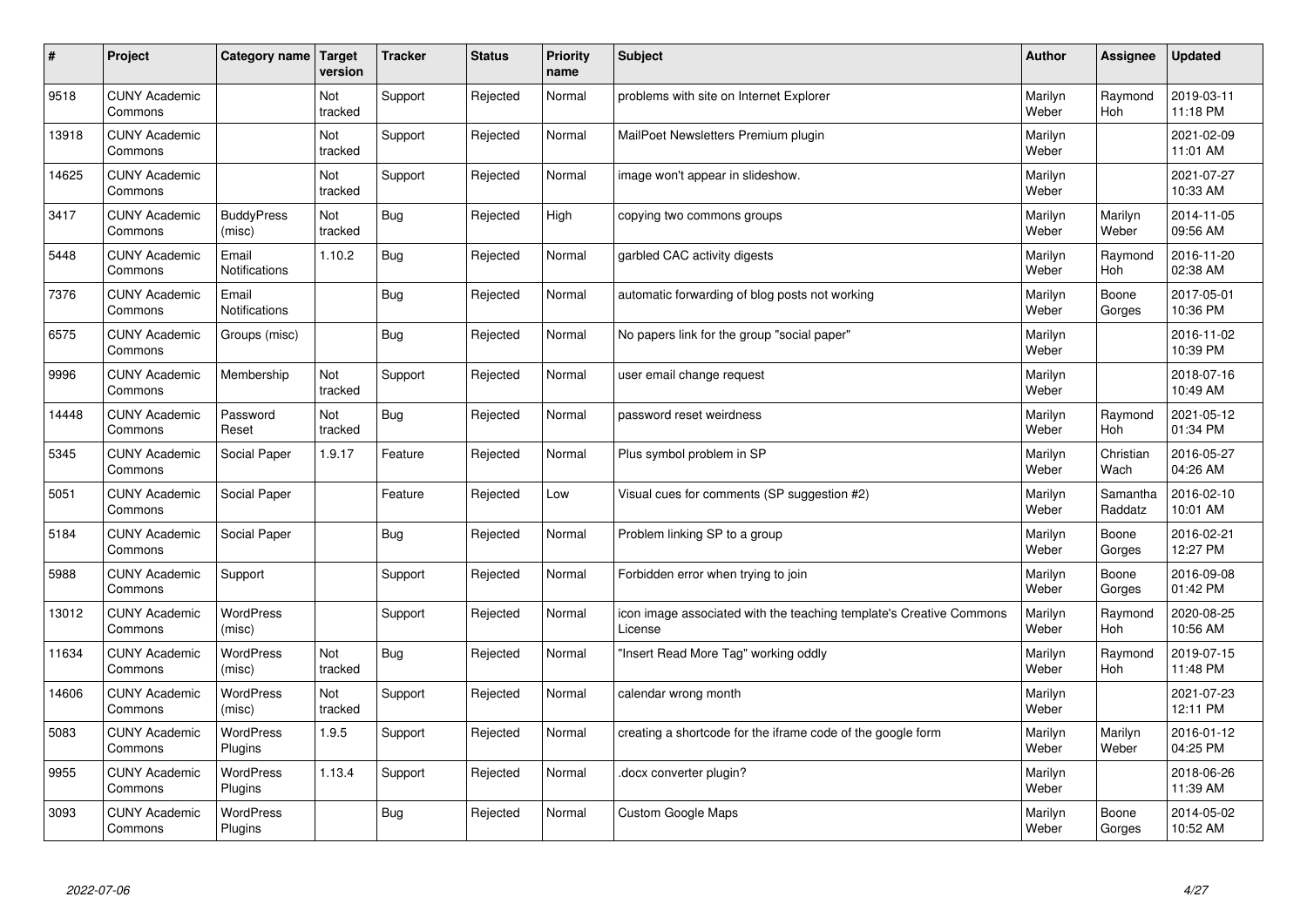| $\vert$ # | Project                         | Category name   Target      | version        | <b>Tracker</b> | <b>Status</b> | Priority<br>name | <b>Subject</b>                                                  | <b>Author</b>    | Assignee              | <b>Updated</b>         |
|-----------|---------------------------------|-----------------------------|----------------|----------------|---------------|------------------|-----------------------------------------------------------------|------------------|-----------------------|------------------------|
| 3136      | <b>CUNY Academic</b><br>Commons | <b>WordPress</b><br>Plugins |                | <b>Bug</b>     | Rejected      | Normal           | The Easy Rotator                                                | Marilyn<br>Weber | Boone<br>Gorges       | 2014-04-01<br>10:26 PM |
| 7668      | <b>CUNY Academic</b><br>Commons | <b>WordPress</b><br>Plugins |                | Support        | Rejected      | Normal           | Iframes question                                                | Marilyn<br>Weber |                       | 2017-04-11<br>09:29 PM |
| 8071      | <b>CUNY Academic</b><br>Commons | <b>WordPress</b><br>Plugins | Not<br>tracked | Support        | Rejected      | Normal           | Anthologize                                                     | Marilyn<br>Weber |                       | 2017-05-10<br>10:15 AM |
| 15610     | <b>CUNY Academic</b><br>Commons | <b>WordPress</b><br>Plugins | Not<br>tracked | Support        | Rejected      | Normal           | Loops & Logic plugin                                            | Marilyn<br>Weber | Raymond<br><b>Hoh</b> | 2022-03-19<br>11:16 AM |
| 4012      | <b>CUNY Academic</b><br>Commons |                             | 1.7.20         | Bug            | Resolved      | Normal           | Two users reporting same Forbidden 403 error message.           | Marilyn<br>Weber |                       | 2015-05-01<br>08:13 PM |
| 7310      | <b>CUNY Academic</b><br>Commons |                             | 1.10.7         | <b>Bug</b>     | Resolved      | Normal           | Friendship request mystery.                                     | Marilyn<br>Weber | Boone<br>Gorges       | 2017-01-05<br>03:12 PM |
| 9768      | <b>CUNY Academic</b><br>Commons |                             | 1.13.2         | Bug            | Resolved      | High             | search function on the Directory page                           | Marilyn<br>Weber | Boone<br>Gorges       | 2018-05-14<br>08:45 PM |
| 9949      | <b>CUNY Academic</b><br>Commons |                             | 1.13.4         | Support        | Resolved      | Normal           | raise storage space limit?                                      | Marilyn<br>Weber | Boone<br>Gorges       | 2018-06-26<br>12:00 PM |
| 9992      | <b>CUNY Academic</b><br>Commons |                             | 1.13.6         | <b>Bug</b>     | Resolved      | Normal           | ACERT website down again                                        | Marilyn<br>Weber |                       | 2018-07-10<br>12:15 PM |
| 10101     | <b>CUNY Academic</b><br>Commons |                             | 1.13.7         | <b>Bug</b>     | Resolved      | Normal           | URL changes within Manage section of groups                     | Marilyn<br>Weber |                       | 2018-08-03<br>01:54 PM |
| 11233     | <b>CUNY Academic</b><br>Commons |                             | 1.14.9         | Support        | Resolved      | Normal           | Hotjar?                                                         | Marilyn<br>Weber |                       | 2019-03-26<br>12:10 PM |
| 11483     | <b>CUNY Academic</b><br>Commons |                             | 1.15.2         | <b>Bug</b>     | Resolved      | Normal           | 'Add New user" not working                                      | Marilyn<br>Weber |                       | 2019-05-21<br>02:26 PM |
| 11609     | <b>CUNY Academic</b><br>Commons |                             | 1.15.5         | Support        | Resolved      | Normal           | <b>Mixed Content flag</b>                                       | Marilyn<br>Weber |                       | 2019-06-27<br>06:54 PM |
| 11647     | <b>CUNY Academic</b><br>Commons |                             | 1.15.6         | Support        | Resolved      | Normal           | Tribulant Newsletters update                                    | Marilyn<br>Weber |                       | 2019-07-18<br>02:27 PM |
| 12038     | <b>CUNY Academic</b><br>Commons |                             | 1.15.13        | Bug            | Resolved      | Normal           | admin visibility problem at careerplan.commons.gc.cuny.edu      | Marilyn<br>Weber |                       | 2019-11-12<br>10:20 AM |
| 12483     | <b>CUNY Academic</b><br>Commons |                             | 1.16.7         | <b>Bug</b>     | Resolved      | High             | post error                                                      | Marilyn<br>Weber |                       | 2020-02-28<br>02:44 PM |
| 12777     | <b>CUNY Academic</b><br>Commons |                             | 1.16.14        | Support        | Resolved      | Normal           | request to include custom javascript into a Commons-hosted site | Marilyn<br>Weber |                       | 2020-06-16<br>04:03 PM |
| 12905     | <b>CUNY Academic</b><br>Commons |                             | 1.16.14        | Support        | Resolved      | Normal           | trouble embedding a flipbook from Flipsnack                     | Marilyn<br>Weber | Boone<br>Gorges       | 2020-06-23<br>10:53 AM |
| 12960     | <b>CUNY Academic</b><br>Commons |                             | 1.16.14        | Support        | Resolved      | Normal           | mutiple plugin in requests                                      | Marilyn<br>Weber | Boone<br>Gorges       | 2020-06-23<br>10:53 AM |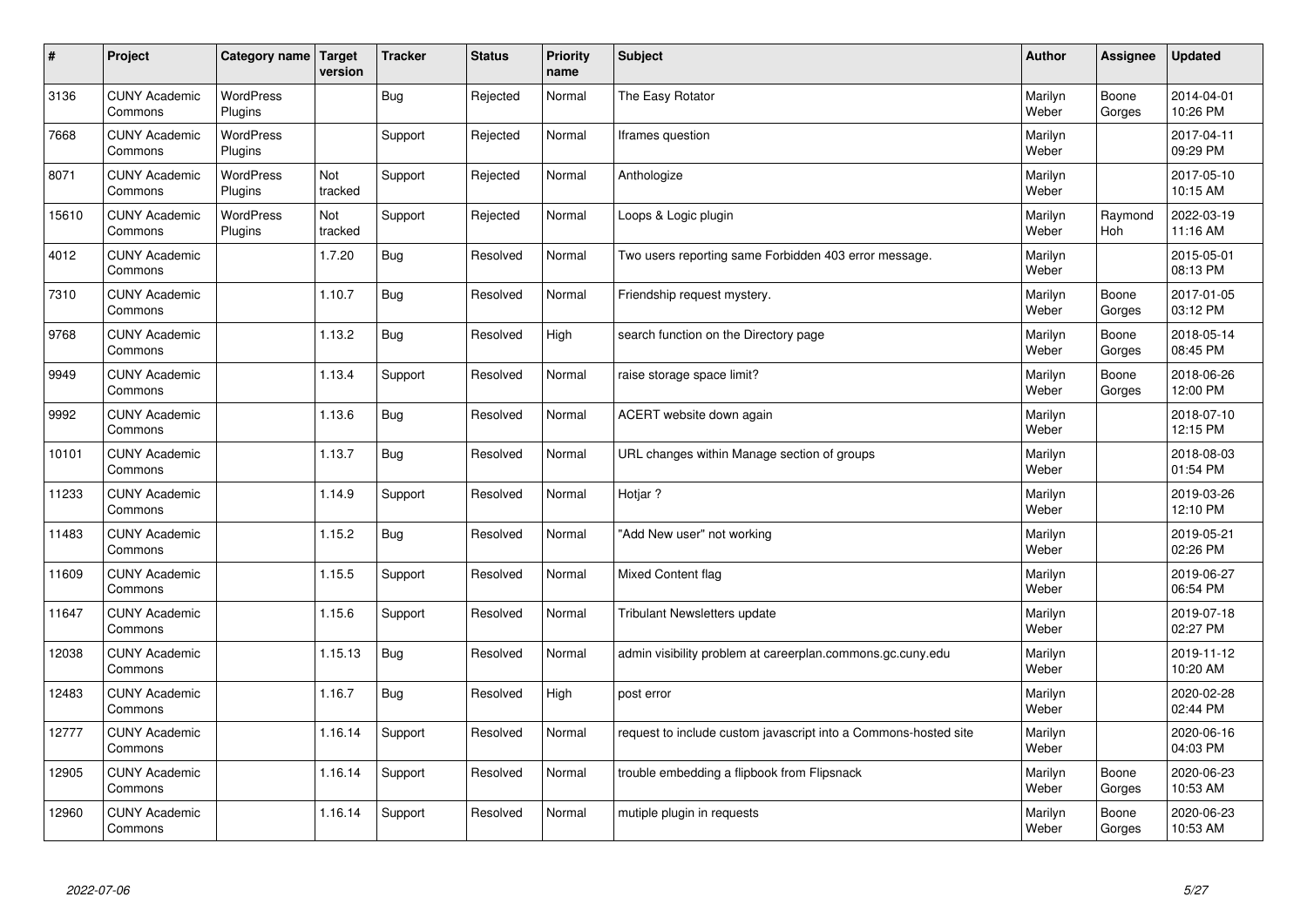| $\vert$ # | Project                         | Category name   Target | version | <b>Tracker</b> | <b>Status</b> | <b>Priority</b><br>name | <b>Subject</b>                           | <b>Author</b>    | <b>Assignee</b>     | <b>Updated</b>         |
|-----------|---------------------------------|------------------------|---------|----------------|---------------|-------------------------|------------------------------------------|------------------|---------------------|------------------------|
| 13091     | <b>CUNY Academic</b><br>Commons |                        | 1.17.0  | Support        | Resolved      | Normal                  | problem with latex (math equations)      | Marilyn<br>Weber |                     | 2020-07-28<br>11:09 AM |
| 13378     | <b>CUNY Academic</b><br>Commons |                        | 1.17.5  | <b>Bug</b>     | Resolved      | Normal                  | problem on one of my sites               | Marilyn<br>Weber |                     | 2020-09-24<br>05:27 PM |
| 13441     | <b>CUNY Academic</b><br>Commons |                        | 1.17.5  | Support        | Resolved      | Normal                  | ongoing user problems with daily digests | Marilyn<br>Weber |                     | 2020-10-13<br>10:02 AM |
| 12999     | <b>CUNY Academic</b><br>Commons |                        | 1.18.1  | Support        | Resolved      | Normal                  | request for Dentist theme                | Marilyn<br>Weber | Boone<br>Gorges     | 2020-12-22<br>03:31 PM |
| 13738     | <b>CUNY Academic</b><br>Commons |                        | 1.18.1  | Support        | Resolved      | Normal                  | theme requests from a non-CUY person     | Marilyn<br>Weber |                     | 2020-12-23<br>11:34 AM |
| 13641     | <b>CUNY Academic</b><br>Commons |                        | 1.18.2  | Support        | Resolved      | Normal                  | follow up to migration request           | Marilyn<br>Weber | Boone<br>Gorges     | 2021-01-12<br>10:59 AM |
| 13783     | <b>CUNY Academic</b><br>Commons |                        | 1.18.2  | Support        | Resolved      | Normal                  | new CUNY OneSearch url                   | Marilyn<br>Weber |                     | 2021-01-14<br>04:53 PM |
| 13929     | <b>CUNY Academic</b><br>Commons |                        | 1.18.4  | Support        | Resolved      | Normal                  | update error message                     | Marilyn<br>Weber | Boone<br>Gorges     | 2021-02-09<br>11:05 AM |
| 13958     | <b>CUNY Academic</b><br>Commons |                        | 1.18.4  | Support        | Resolved      | Normal                  | calendar widget problem                  | Marilyn<br>Weber |                     | 2021-02-09<br>11:05 AM |
| 14246     | <b>CUNY Academic</b><br>Commons |                        | 1.18.8  | Support        | Resolved      | Normal                  | 'Weekly jQuery Migrate Status Update"    | Marilyn<br>Weber |                     | 2021-04-13<br>11:08 AM |
| 14410     | <b>CUNY Academic</b><br>Commons |                        | 1.18.10 | <b>Bug</b>     | Resolved      | Normal                  | events calendar problem?                 | Marilyn<br>Weber |                     | 2021-05-10<br>04:45 PM |
| 14799     | <b>CUNY Academic</b><br>Commons |                        | 1.18.19 | Support        | Resolved      | High                    | install the official Classic Widgets?    | Marilyn<br>Weber |                     | 2021-09-22<br>02:17 PM |
| 16198     | <b>CUNY Academic</b><br>Commons |                        | 2.0.1   | <b>Bug</b>     | Resolved      | Normal                  | Change role to                           | Marilyn<br>Weber | Boone<br>Gorges     | 2022-06-14<br>11:35 AM |
| 5396      | <b>CUNY Academic</b><br>Commons |                        |         | Outreach       | Resolved      | Urgent                  | Add CUNY Central to the survey choices?  | Marilyn<br>Weber | Samantha<br>Raddatz | 2016-03-31<br>01:38 PM |
| 5834      | <b>CUNY Academic</b><br>Commons |                        |         | <b>Bug</b>     | Resolved      | Normal                  | My access to cdev                        | Marilyn<br>Weber | Boone<br>Gorges     | 2016-07-25<br>03:12 PM |
| 6107      | <b>CUNY Academic</b><br>Commons |                        |         | Bug            | Resolved      | High                    | site redirect?                           | Marilyn<br>Weber | Boone<br>Gorges     | 2016-09-29<br>03:45 PM |
| 7803      | <b>CUNY Academic</b><br>Commons |                        |         | <b>Bug</b>     | Resolved      | Normal                  | user email change                        | Marilyn<br>Weber |                     | 2017-03-16<br>11:58 AM |
| 8726      | <b>CUNY Academic</b><br>Commons |                        |         | Support        | Resolved      | Normal                  | Redirect problem                         | Marilyn<br>Weber |                     | 2017-09-21<br>12:14 PM |
| 9131      | <b>CUNY Academic</b><br>Commons |                        |         | Support        | Resolved      | Normal                  | webrecorder.io via Firefox               | Marilyn<br>Weber |                     | 2018-01-29<br>11:11 AM |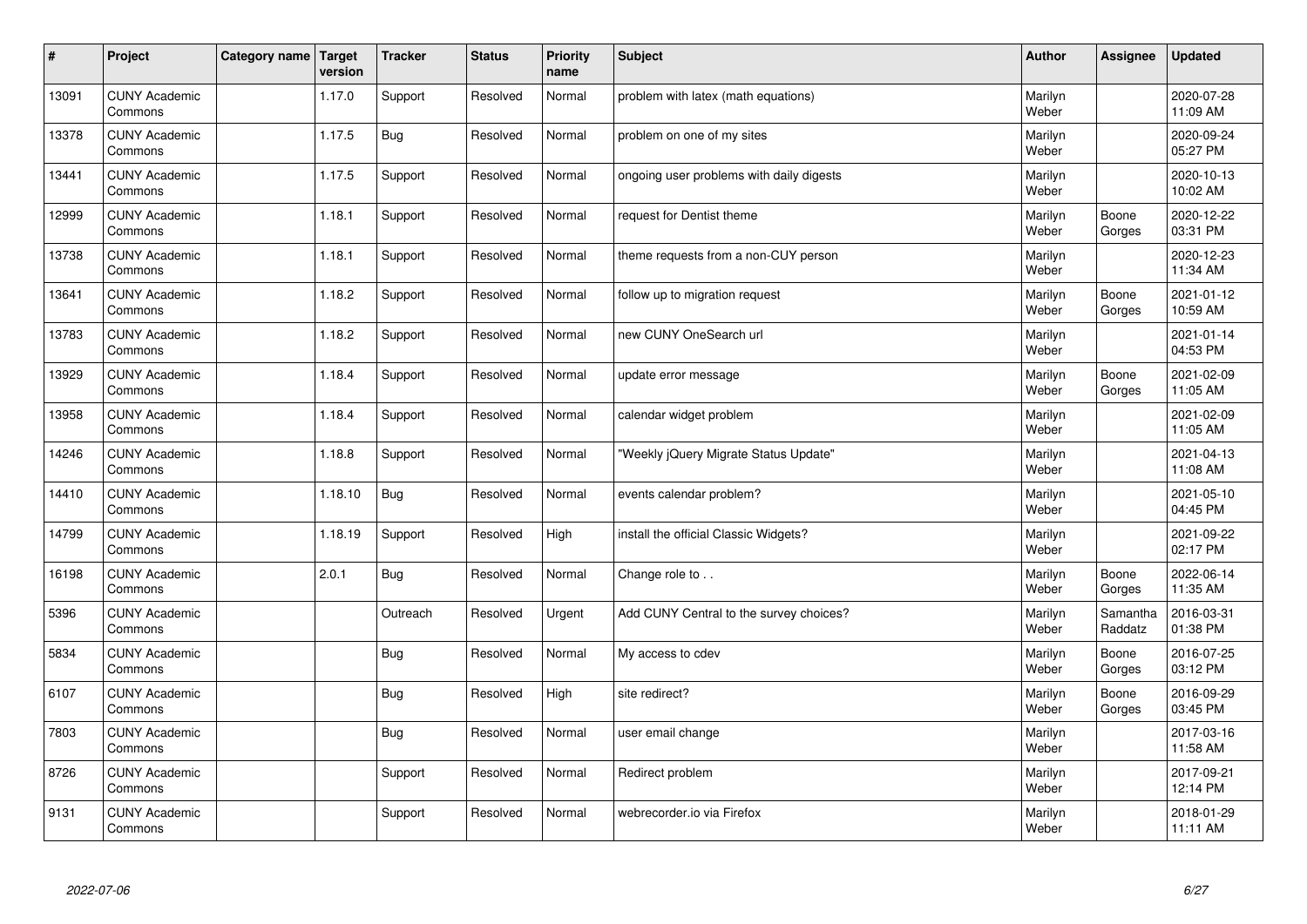| $\pmb{\#}$ | Project                         | Category name   Target | version        | <b>Tracker</b> | <b>Status</b> | <b>Priority</b><br>name | <b>Subject</b>                                       | <b>Author</b>    | Assignee              | <b>Updated</b>         |
|------------|---------------------------------|------------------------|----------------|----------------|---------------|-------------------------|------------------------------------------------------|------------------|-----------------------|------------------------|
| 9276       | <b>CUNY Academic</b><br>Commons |                        |                | Bug            | Resolved      | High                    | problem adding a member to a group - wrong username? | Marilyn<br>Weber |                       | 2018-02-25<br>12:47 PM |
| 9470       | <b>CUNY Academic</b><br>Commons |                        |                | <b>Bug</b>     | Resolved      | Normal                  | Users not appearing via "Add New"                    | Marilyn<br>Weber |                       | 2018-03-22<br>07:44 PM |
| 10227      | <b>CUNY Academic</b><br>Commons |                        |                | Support        | Resolved      | Normal                  | user incorrectly entered her email address           | Marilyn<br>Weber | Matt Gold             | 2018-08-26<br>08:55 PM |
| 10256      | <b>CUNY Academic</b><br>Commons |                        |                | Support        | Resolved      | Normal                  | email change requested                               | Marilyn<br>Weber | Matt Gold             | 2018-08-29<br>02:52 PM |
| 10266      | <b>CUNY Academic</b><br>Commons |                        |                | Support        | Resolved      | Normal                  | GC email change requested                            | Marilyn<br>Weber | Matt Gold             | 2018-08-30<br>03:07 PM |
| 10932      | <b>CUNY Academic</b><br>Commons |                        |                | Support        | Resolved      | Normal                  | add me as admin to meenaalexander.com                | Marilyn<br>Weber | Matt Gold             | 2019-01-09<br>02:12 PM |
| 11665      | <b>CUNY Academic</b><br>Commons |                        |                | Support        | Resolved      | Immediate               | "My Groups" conflating two groups                    | Marilyn<br>Weber |                       | 2019-07-24<br>10:43 PM |
| 11912      | <b>CUNY Academic</b><br>Commons |                        |                | Support        | Resolved      | Normal                  | influence search results?                            | Marilyn<br>Weber |                       | 2020-02-11<br>10:51 AM |
| 12334      | <b>CUNY Academic</b><br>Commons |                        |                | Support        | Resolved      | Normal                  | request for a Redmine account                        | Marilyn<br>Weber | <b>Matt Gold</b>      | 2020-01-30<br>12:01 PM |
| 12861      | <b>CUNY Academic</b><br>Commons |                        |                | Support        | Resolved      | Normal                  | trouble with YouTube                                 | Marilyn<br>Weber | Raymond<br><b>Hoh</b> | 2020-06-09<br>11:16 AM |
| 13656      | <b>CUNY Academic</b><br>Commons |                        |                | Bug            | Resolved      | High                    | site down                                            | Marilyn<br>Weber |                       | 2020-12-11<br>12:50 PM |
| 13826      | <b>CUNY Academic</b><br>Commons |                        |                | Support        | Resolved      | Normal                  | January 14th                                         | Marilyn<br>Weber |                       | 2021-01-26<br>04:26 PM |
| 14008      | <b>CUNY Academic</b><br>Commons |                        |                | <b>Bug</b>     | Resolved      | High                    | invisible user                                       | Marilyn<br>Weber |                       | 2021-02-18<br>05:53 PM |
| 14242      | <b>CUNY Academic</b><br>Commons |                        |                | Support        | Resolved      | Normal                  | LAILAC site missing content                          | Marilyn<br>Weber |                       | 2021-03-27<br>08:40 AM |
| 14973      | <b>CUNY Academic</b><br>Commons |                        |                | Support        | Resolved      | Normal                  | Mail Poet                                            | Marilyn<br>Weber |                       | 2021-12-06<br>10:20 AM |
| 15120      | <b>CUNY Academic</b><br>Commons |                        |                | Support        | Resolved      | Normal                  | embed Zoom recordings in a post?                     | Marilyn<br>Weber |                       | 2021-12-29<br>08:15 AM |
| 15266      | <b>CUNY Academic</b><br>Commons |                        |                | Support        | Resolved      | Normal                  | Just an appreciation                                 | Marilyn<br>Weber |                       | 2022-02-07<br>10:42 AM |
| 5059       | <b>CUNY Academic</b><br>Commons |                        | Not<br>tracked | Bug            | Resolved      | Normal                  | Instagram embed?                                     | Marilyn<br>Weber |                       | 2016-01-26<br>12:05 AM |
| 5319       | <b>CUNY Academic</b><br>Commons |                        | Not<br>tracked | Bug            | Resolved      | Normal                  | <b>Broken URL</b>                                    | Marilyn<br>Weber | Marilyn<br>Weber      | 2017-11-15<br>05:46 PM |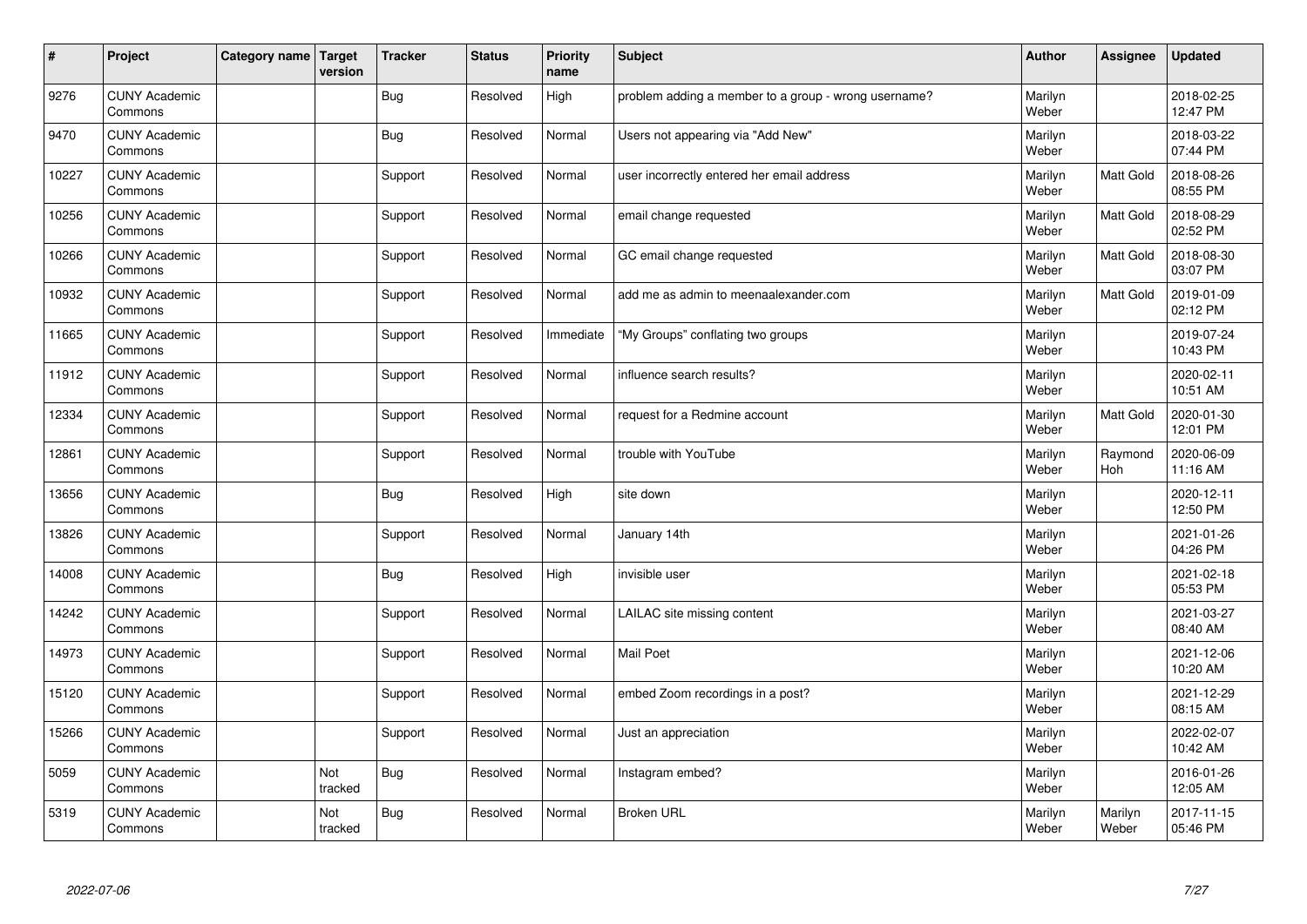| $\sharp$ | Project                         | Category name | Target<br>version | <b>Tracker</b>     | <b>Status</b> | <b>Priority</b><br>name | <b>Subject</b>                              | <b>Author</b>    | Assignee         | Updated                |
|----------|---------------------------------|---------------|-------------------|--------------------|---------------|-------------------------|---------------------------------------------|------------------|------------------|------------------------|
| 5435     | <b>CUNY Academic</b><br>Commons |               | Not<br>tracked    | Bug                | Resolved      | Urgent                  | Can't see the dashboard                     | Marilyn<br>Weber |                  | 2016-04-12<br>11:33 AM |
| 5436     | <b>CUNY Academic</b><br>Commons |               | Not<br>tracked    | Bug                | Resolved      | Normal                  | Trying to change email settings for         | Marilyn<br>Weber | Boone<br>Gorges  | 2016-04-21<br>10:12 PM |
| 5844     | <b>CUNY Academic</b><br>Commons |               | Not<br>tracked    | Support            | Resolved      | Normal                  | edit Host Files on Windows 10 problems      | Marilyn<br>Weber |                  | 2016-07-27<br>09:08 AM |
| 6812     | <b>CUNY Academic</b><br>Commons |               | Not<br>tracked    | Support            | Resolved      | Normal                  | User cannot change email                    | Marilyn<br>Weber | Matt Gold        | 2016-12-01<br>06:24 PM |
| 6866     | <b>CUNY Academic</b><br>Commons |               | Not<br>tracked    | Support            | Resolved      | Normal                  | User would like to have her account deleted | Marilyn<br>Weber | <b>Matt Gold</b> | 2017-11-15<br>05:49 PM |
| 7767     | <b>CUNY Academic</b><br>Commons |               | Not<br>tracked    | Bug                | Resolved      | Normal                  | Site loading problems                       | Marilyn<br>Weber |                  | 2017-03-21<br>09:57 PM |
| 7785     | <b>CUNY Academic</b><br>Commons |               | Not<br>tracked    | Support            | Resolved      | Normal                  | ftp access or files?                        | Marilyn<br>Weber | Boone<br>Gorges  | 2017-03-13<br>02:34 PM |
| 7972     | <b>CUNY Academic</b><br>Commons |               | Not<br>tracked    | Support            | Resolved      | Normal                  | expand the memory limit for videos?         | Marilyn<br>Weber |                  | 2017-04-20<br>10:07 AM |
| 8259     | <b>CUNY Academic</b><br>Commons |               | Not<br>tracked    | Bug                | Resolved      | Normal                  | missing dashboard                           | Marilyn<br>Weber |                  | 2017-11-15<br>01:28 PM |
| 8289     | <b>CUNY Academic</b><br>Commons |               | Not<br>tracked    | Support            | Resolved      | Normal                  | removing my access to sites                 | Marilyn<br>Weber | Luke<br>Waltzer  | 2017-06-19<br>12:40 PM |
| 8379     | <b>CUNY Academic</b><br>Commons |               | Not<br>tracked    | Support            | Resolved      | Normal                  | request for site build help                 | Marilyn<br>Weber |                  | 2017-07-01<br>10:48 AM |
| 8459     | <b>CUNY Academic</b><br>Commons |               | Not<br>tracked    | Documentatio<br>n. | Resolved      | Normal                  | comprehensive list of plugins?              | Marilyn<br>Weber |                  | 2017-10-11<br>11:24 AM |
| 8464     | <b>CUNY Academic</b><br>Commons |               | Not<br>tracked    | Support            | Resolved      | Normal                  | WP UI                                       | Marilyn<br>Weber |                  | 2017-10-11<br>11:23 AM |
| 8471     | <b>CUNY Academic</b><br>Commons |               | Not<br>tracked    | Support            | Resolved      | Normal                  | admin at https://commons.gc.cuny.edu/       | Marilyn<br>Weber |                  | 2017-09-06<br>01:50 PM |
| 8529     | <b>CUNY Academic</b><br>Commons |               | Not<br>tracked    | Support            | Resolved      | Normal                  | Iframe regiest?                             | Marilyn<br>Weber |                  | 2017-08-16<br>04:40 PM |
| 8553     | <b>CUNY Academic</b><br>Commons |               | Not<br>tracked    | Support            | Resolved      | Normal                  | storage limits?                             | Marilyn<br>Weber |                  | 2017-08-18<br>04:36 PM |
| 8729     | <b>CUNY Academic</b><br>Commons |               | Not<br>tracked    | Support            | Resolved      | Normal                  | email change                                | Marilyn<br>Weber |                  | 2017-09-25<br>02:14 PM |
| 8768     | <b>CUNY Academic</b><br>Commons |               | Not<br>tracked    | Support            | Resolved      | Normal                  | unsafe redirect?                            | Marilyn<br>Weber |                  | 2017-10-06<br>12:14 PM |
| 8848     | <b>CUNY Academic</b><br>Commons |               | Not<br>tracked    | Support            | Resolved      | Normal                  | email change request                        | Marilyn<br>Weber |                  | 2017-10-24<br>11:19 AM |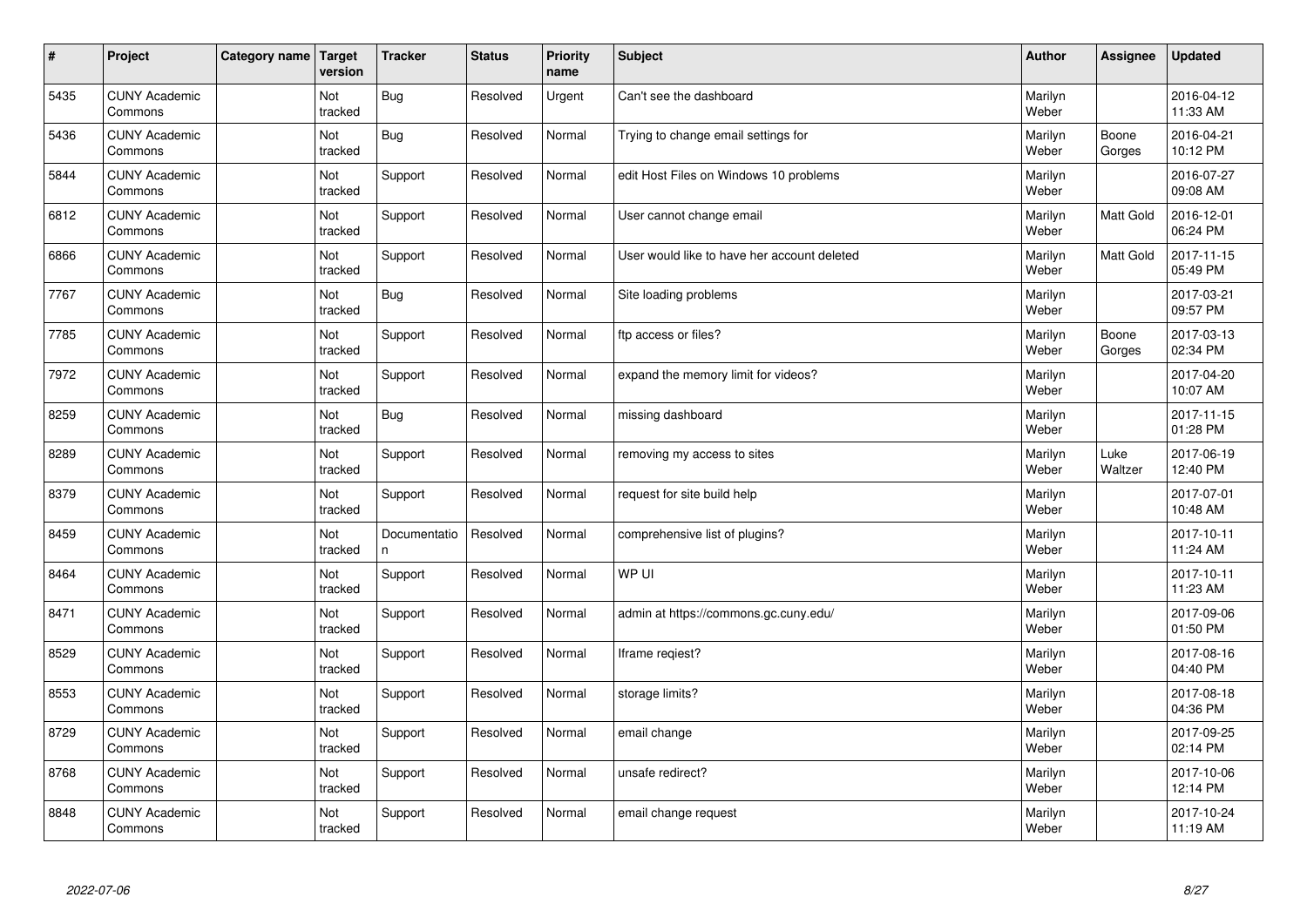| $\sharp$ | Project                         | Category name | Target<br>version | <b>Tracker</b> | <b>Status</b> | <b>Priority</b><br>name | <b>Subject</b>                                     | <b>Author</b>    | <b>Assignee</b> | <b>Updated</b>         |
|----------|---------------------------------|---------------|-------------------|----------------|---------------|-------------------------|----------------------------------------------------|------------------|-----------------|------------------------|
| 8855     | <b>CUNY Academic</b><br>Commons |               | Not<br>tracked    | Support        | Resolved      | Normal                  | another email change request                       | Marilyn<br>Weber |                 | 2017-10-25<br>10:55 AM |
| 8873     | <b>CUNY Academic</b><br>Commons |               | Not<br>tracked    | Support        | Resolved      | Normal                  | maximum file upload size?                          | Marilyn<br>Weber |                 | 2017-10-30<br>11:23 AM |
| 8882     | <b>CUNY Academic</b><br>Commons |               | Not<br>tracked    | Support        | Resolved      | Normal                  | question about search engines                      | Marilyn<br>Weber |                 | 2017-11-01<br>03:26 PM |
| 8937     | <b>CUNY Academic</b><br>Commons |               | Not<br>tracked    | <b>Bug</b>     | Resolved      | Normal                  | videos gone                                        | Marilyn<br>Weber |                 | 2017-12-01<br>11:27 AM |
| 9062     | <b>CUNY Academic</b><br>Commons |               | Not<br>tracked    | <b>Bug</b>     | Resolved      | Normal                  | re-add me as admin of https://commons.gc.cuny.edu/ | Marilyn<br>Weber |                 | 2018-01-08<br>12:03 PM |
| 9223     | <b>CUNY Academic</b><br>Commons |               | Not<br>tracked    | Support        | Resolved      | Normal                  | moving wordpress sites                             | Marilyn<br>Weber |                 | 2018-02-18<br>08:44 PM |
| 9355     | <b>CUNY Academic</b><br>Commons |               | Not<br>tracked    | Support        | Resolved      | Normal                  | 14gb of video?                                     | Marilyn<br>Weber |                 | 2018-03-13<br>11:56 AM |
| 9535     | <b>CUNY Academic</b><br>Commons |               | Not<br>tracked    | Support        | Resolved      | Normal                  | admin for https://video.commons.gc.cuny.edu/?      | Marilyn<br>Weber | Matt Gold       | 2018-04-13<br>05:06 PM |
| 9604     | <b>CUNY Academic</b><br>Commons |               | Not<br>tracked    | Support        | Resolved      | Normal                  | I (Marilyn) can only log into cdev as teststudent  | Marilyn<br>Weber |                 | 2018-04-21<br>10:20 AM |
| 9725     | <b>CUNY Academic</b><br>Commons |               | Not<br>tracked    | Support        | Resolved      | Normal                  | problems with deleting a site                      | Marilyn<br>Weber |                 | 2018-05-07<br>10:24 PM |
| 9780     | <b>CUNY Academic</b><br>Commons |               | Not<br>tracked    | Support        | Resolved      | Normal                  | remove the phone number on this profile?           | Marilyn<br>Weber |                 | 2018-05-15<br>10:35 AM |
| 9889     | <b>CUNY Academic</b><br>Commons |               | Not<br>tracked    | Support        | Resolved      | Normal                  | remove comments from activity feed?                | Marilyn<br>Weber |                 | 2018-12-10<br>03:53 PM |
| 9919     | <b>CUNY Academic</b><br>Commons |               | Not<br>tracked    | Bug            | Resolved      | Normal                  | admin of https://sphcurriculum.commons.gc.cuny.edu | Marilyn<br>Weber |                 | 2018-06-12<br>09:37 PM |
| 10035    | <b>CUNY Academic</b><br>Commons |               | Not<br>tracked    | <b>Bug</b>     | Resolved      | Normal                  | Reconnecting user to site                          | Marilyn<br>Weber |                 | 2018-07-23<br>11:55 AM |
| 10239    | <b>CUNY Academic</b><br>Commons |               | Not<br>tracked    | Support        | Resolved      | Normal                  | musicroombooking.commons.gc.cuny.edu               | Marilyn<br>Weber |                 | 2018-08-29<br>03:06 PM |
| 10298    | <b>CUNY Academic</b><br>Commons |               | Not<br>tracked    | Support        | Resolved      | Normal                  | RSS feed to itunes problem                         | Marilyn<br>Weber |                 | 2018-12-10<br>03:57 PM |
| 10407    | <b>CUNY Academic</b><br>Commons |               | Not<br>tracked    | Support        | Resolved      | Normal                  | toolbar problem                                    | Marilyn<br>Weber | Boone<br>Gorges | 2018-10-23<br>10:52 AM |
| 10440    | <b>CUNY Academic</b><br>Commons |               | Not<br>tracked    | Support        | Resolved      | Normal                  | Acert post problem                                 | Marilyn<br>Weber |                 | 2018-12-10<br>03:57 PM |
| 10537    | <b>CUNY Academic</b><br>Commons |               | Not<br>tracked    | Bug            | Resolved      | Normal                  | jpegs not showing                                  | Marilyn<br>Weber |                 | 2018-10-23<br>10:51 AM |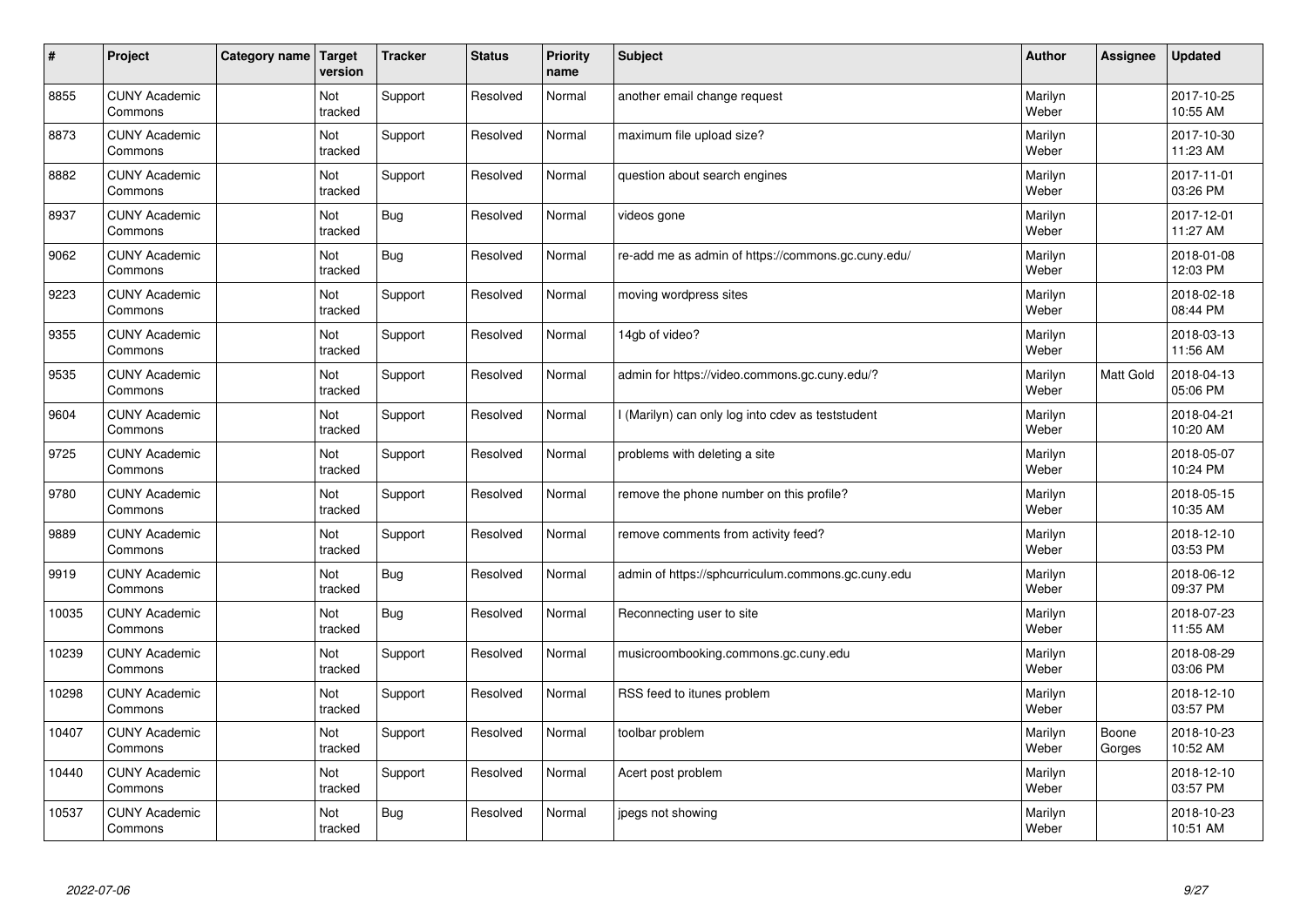| $\sharp$ | Project                         | Category name   Target | version        | <b>Tracker</b> | <b>Status</b> | <b>Priority</b><br>name | <b>Subject</b>                                                                                         | <b>Author</b>    | <b>Assignee</b> | <b>Updated</b>         |
|----------|---------------------------------|------------------------|----------------|----------------|---------------|-------------------------|--------------------------------------------------------------------------------------------------------|------------------|-----------------|------------------------|
| 10820    | <b>CUNY Academic</b><br>Commons |                        | Not<br>tracked | Support        | Resolved      | Normal                  | retrieve deleted pages/posts                                                                           | Marilyn<br>Weber |                 | 2018-12-13<br>06:33 PM |
| 10986    | <b>CUNY Academic</b><br>Commons |                        | Not<br>tracked | Support        | Resolved      | Normal                  | PDF embedder provoking error                                                                           | Marilyn<br>Weber |                 | 2019-03-29<br>04:28 PM |
| 11002    | <b>CUNY Academic</b><br>Commons |                        | Not<br>tracked | Support        | Resolved      | Normal                  | open link in a new tab not working                                                                     | Marilyn<br>Weber |                 | 2019-06-03<br>07:57 PM |
| 11003    | <b>CUNY Academic</b><br>Commons |                        | Not<br>tracked | Support        | Resolved      | Normal                  | user email change                                                                                      | Marilyn<br>Weber |                 | 2019-01-24<br>02:50 PM |
| 11017    | <b>CUNY Academic</b><br>Commons |                        | Not<br>tracked | Support        | Resolved      | Normal                  | site didn't save?                                                                                      | Marilyn<br>Weber |                 | 2019-01-25<br>03:47 PM |
| 11031    | <b>CUNY Academic</b><br>Commons |                        | Not<br>tracked | Support        | Resolved      | Normal                  | new group with seemingly old topics                                                                    | Marilyn<br>Weber |                 | 2019-02-11<br>12:17 PM |
| 11198    | <b>CUNY Academic</b><br>Commons |                        | Not<br>tracked | Support        | Resolved      | Normal                  | former CUNY employee                                                                                   | Marilyn<br>Weber |                 | 2019-03-07<br>02:21 PM |
| 11225    | <b>CUNY Academic</b><br>Commons |                        | Not<br>tracked | Support        | Resolved      | Normal                  | bulk upload?                                                                                           | Marilyn<br>Weber |                 | 2019-09-18<br>10:31 AM |
| 11650    | <b>CUNY Academic</b><br>Commons |                        | Not<br>tracked | Support        | Resolved      | Normal                  | https://commons.gc.cuny.edu/groups/introduction-to-literary-studies-engl<br>ish-252-at-hunter-college/ | Marilyn<br>Weber |                 | 2019-07-18<br>02:28 PM |
| 11896    | <b>CUNY Academic</b><br>Commons |                        | Not<br>tracked | Support        | Resolved      | Normal                  | https://thenurseswritingproject.commons.gc.cuny.edu                                                    | Marilyn<br>Weber |                 | 2019-09-24<br>08:09 AM |
| 11915    | <b>CUNY Academic</b><br>Commons |                        | Not<br>tracked | Support        | Resolved      | Normal                  | User not in list                                                                                       | Marilyn<br>Weber |                 | 2019-10-28<br>10:13 AM |
| 11977    | <b>CUNY Academic</b><br>Commons |                        | Not<br>tracked | Support        | Resolved      | Normal                  | please remove me from many sites                                                                       | Marilyn<br>Weber |                 | 2019-11-21<br>01:05 PM |
| 12176    | <b>CUNY Academic</b><br>Commons |                        | Not<br>tracked | Support        | Resolved      | Normal                  | Mp4s?                                                                                                  | Marilyn<br>Weber |                 | 2019-12-05<br>11:04 AM |
| 12427    | <b>CUNY Academic</b><br>Commons |                        | Not<br>tracked | Support        | Resolved      | Normal                  | organizing PDF on a site?                                                                              | Marilyn<br>Weber | scott voth      | 2020-03-10<br>11:11 AM |
| 12584    | <b>CUNY Academic</b><br>Commons |                        | Not<br>tracked | <b>Bug</b>     | Resolved      | Urgent                  | No way to register                                                                                     | Marilyn<br>Weber |                 | 2020-03-27<br>02:38 PM |
| 13013    | <b>CUNY Academic</b><br>Commons |                        | Not<br>tracked | <b>Bug</b>     | Resolved      | Normal                  | an invite to Group Admins from Brian Foote?!                                                           | Marilyn<br>Weber |                 | 2020-07-07<br>02:36 PM |
| 13065    | <b>CUNY Academic</b><br>Commons |                        | Not<br>tracked | Support        | Resolved      | Normal                  | can't invite new user to group                                                                         | Marilyn<br>Weber |                 | 2020-07-22<br>04:24 PM |
| 13295    | <b>CUNY Academic</b><br>Commons |                        | Not<br>tracked | Support        | Resolved      | Normal                  | can't find new user                                                                                    | Marilyn<br>Weber |                 | 2020-09-08<br>10:18 AM |
| 13541    | <b>CUNY Academic</b><br>Commons |                        | Not<br>tracked | Support        | Resolved      | Normal                  | add a page template to OER site.                                                                       | Marilyn<br>Weber |                 | 2020-11-11<br>11:12 AM |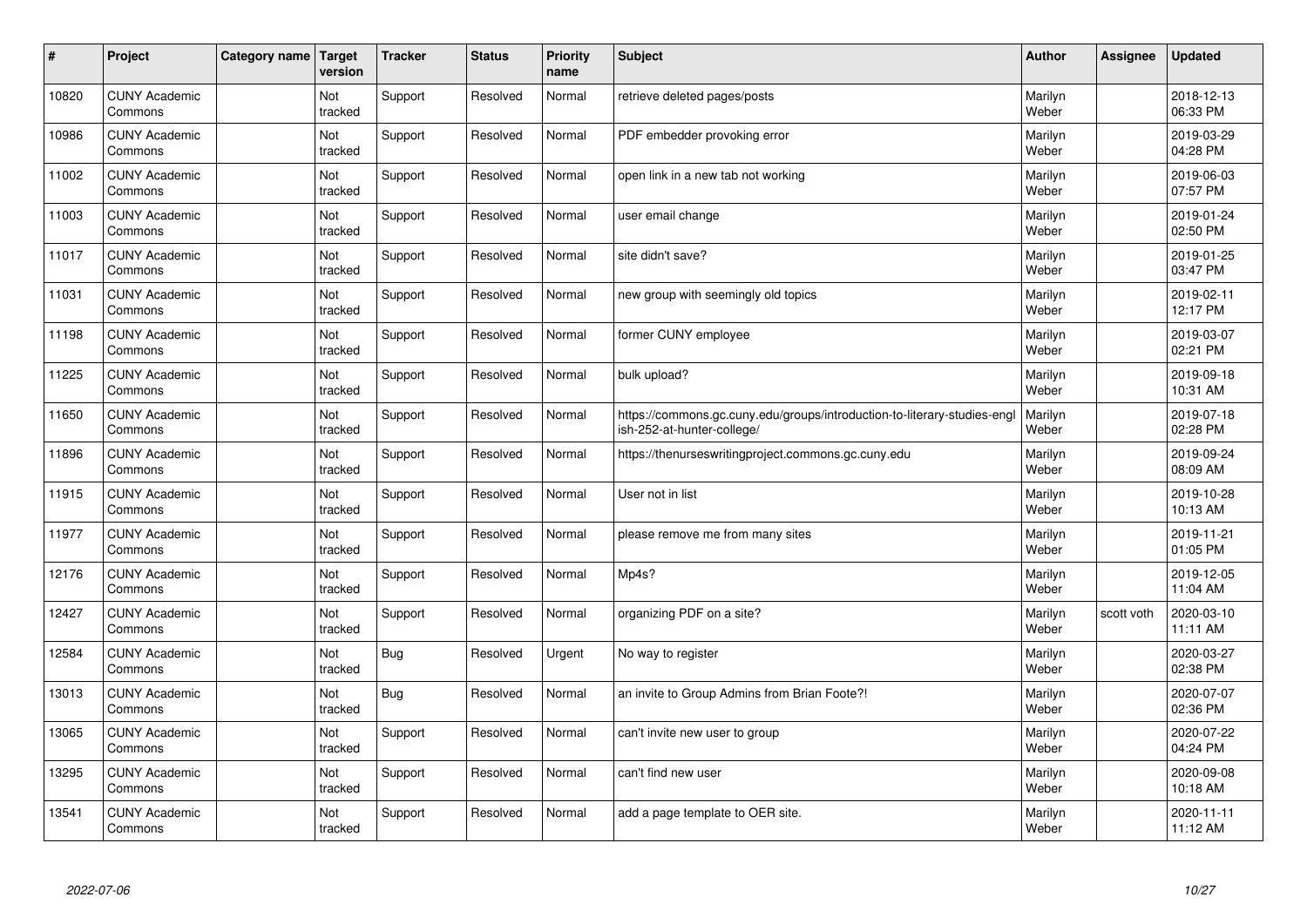| $\sharp$ | Project                         | Category name       | Target<br>version | <b>Tracker</b> | <b>Status</b> | <b>Priority</b><br>name | <b>Subject</b>                           | <b>Author</b>    | Assignee         | Updated                |
|----------|---------------------------------|---------------------|-------------------|----------------|---------------|-------------------------|------------------------------------------|------------------|------------------|------------------------|
| 13633    | <b>CUNY Academic</b><br>Commons |                     | Not<br>tracked    | Bug            | Resolved      | High                    | PublicsLab site down                     | Marilyn<br>Weber |                  | 2020-11-30<br>02:01 PM |
| 13699    | <b>CUNY Academic</b><br>Commons |                     | Not<br>tracked    | Support        | Resolved      | Normal                  | Martin Segal Center site down            | Marilyn<br>Weber | Raymond<br>Hoh   | 2020-12-22<br>03:03 PM |
| 13710    | <b>CUNY Academic</b><br>Commons |                     | Not<br>tracked    | Support        | Resolved      | Normal                  | small change to Hosting Partner Handbook | Marilyn<br>Weber |                  | 2020-12-16<br>04:29 PM |
| 13715    | <b>CUNY Academic</b><br>Commons |                     | Not<br>tracked    | Bug            | Resolved      | High                    | https://ulysses.commons.gc.cuny.edu down | Marilyn<br>Weber |                  | 2020-12-22<br>03:02 PM |
| 14378    | <b>CUNY Academic</b><br>Commons |                     | Not<br>tracked    | Support        | Resolved      | Normal                  | <b>PPTX</b> files unfetchable            | Marilyn<br>Weber |                  | 2021-05-11<br>11:25 AM |
| 14404    | <b>CUNY Academic</b><br>Commons |                     | Not<br>tracked    | Support        | Resolved      | Normal                  | blocked IP of user?                      | Marilyn<br>Weber |                  | 2021-05-10<br>01:00 PM |
| 14594    | <b>CUNY Academic</b><br>Commons |                     | Not<br>tracked    | Support        | Resolved      | Normal                  | Administration email verification?       | Marilyn<br>Weber |                  | 2021-07-12<br>11:40 AM |
| 14718    | <b>CUNY Academic</b><br>Commons |                     | Not<br>tracked    | Support        | Resolved      | Normal                  | User wants to recover deleted account    | Marilyn<br>Weber |                  | 2021-08-30<br>02:46 PM |
| 14812    | <b>CUNY Academic</b><br>Commons |                     | Not<br>tracked    | Support        | Resolved      | Normal                  | Custom Sidebars and Wordpress 5.6        | Marilyn<br>Weber |                  | 2021-09-30<br>10:43 AM |
| 14813    | <b>CUNY Academic</b><br>Commons |                     | Not<br>tracked    | Support        | Resolved      | Normal                  | raise the file size limit                | Marilyn<br>Weber |                  | 2021-09-30<br>12:02 PM |
| 14891    | <b>CUNY Academic</b><br>Commons |                     | Not<br>tracked    | Support        | Resolved      | Normal                  | changing site template after creation?   | Marilyn<br>Weber |                  | 2022-04-27<br>04:58 PM |
| 6175     | <b>CUNY Academic</b><br>Commons | Account<br>settings |                   | Support        | Resolved      | Normal                  | Email address (user cannot access old)   | Marilyn<br>Weber | <b>Matt Gold</b> | 2016-11-29<br>06:31 PM |
| 9477     | <b>CUNY Academic</b><br>Commons | Account<br>settings |                   | Support        | Resolved      | Normal                  | email change request                     | Marilyn<br>Weber | <b>Matt Gold</b> | 2018-03-24<br>08:53 AM |
| 9659     | <b>CUNY Academic</b><br>Commons | Account<br>settings |                   | Support        | Resolved      | Normal                  | user email change                        | Marilyn<br>Weber | Matt Gold        | 2018-04-24<br>12:08 PM |
| 9928     | <b>CUNY Academic</b><br>Commons | Account<br>settings |                   | Support        | Resolved      | Normal                  | email change request from former student | Marilyn<br>Weber | Matt Gold        | 2018-06-14<br>10:20 AM |
| 6899     | <b>CUNY Academic</b><br>Commons | Account<br>settings | Not<br>tracked    | Support        | Resolved      | Normal                  | New user has misspelled her own name     | Marilyn<br>Weber | Boone<br>Gorges  | 2016-12-01<br>05:10 PM |
| 9823     | <b>CUNY Academic</b><br>Commons | Account<br>settings | Not<br>tracked    | Support        | Resolved      | Normal                  | email change                             | Marilyn<br>Weber | Matt Gold        | 2018-05-23<br>01:58 PM |
| 11294    | <b>CUNY Academic</b><br>Commons | Account<br>settings | Not<br>tracked    | Support        | Resolved      | Normal                  | student emqail change                    | Marilyn<br>Weber | Matt Gold        | 2019-04-07<br>09:11 PM |
| 11029    | <b>CUNY Academic</b><br>Commons | Authentication      | 1.14.9            | Support        | Resolved      | Normal                  | Sujatha Fernandes cannot edit her site   | Marilyn<br>Weber | Raymond<br>Hoh   | 2019-03-26<br>12:10 PM |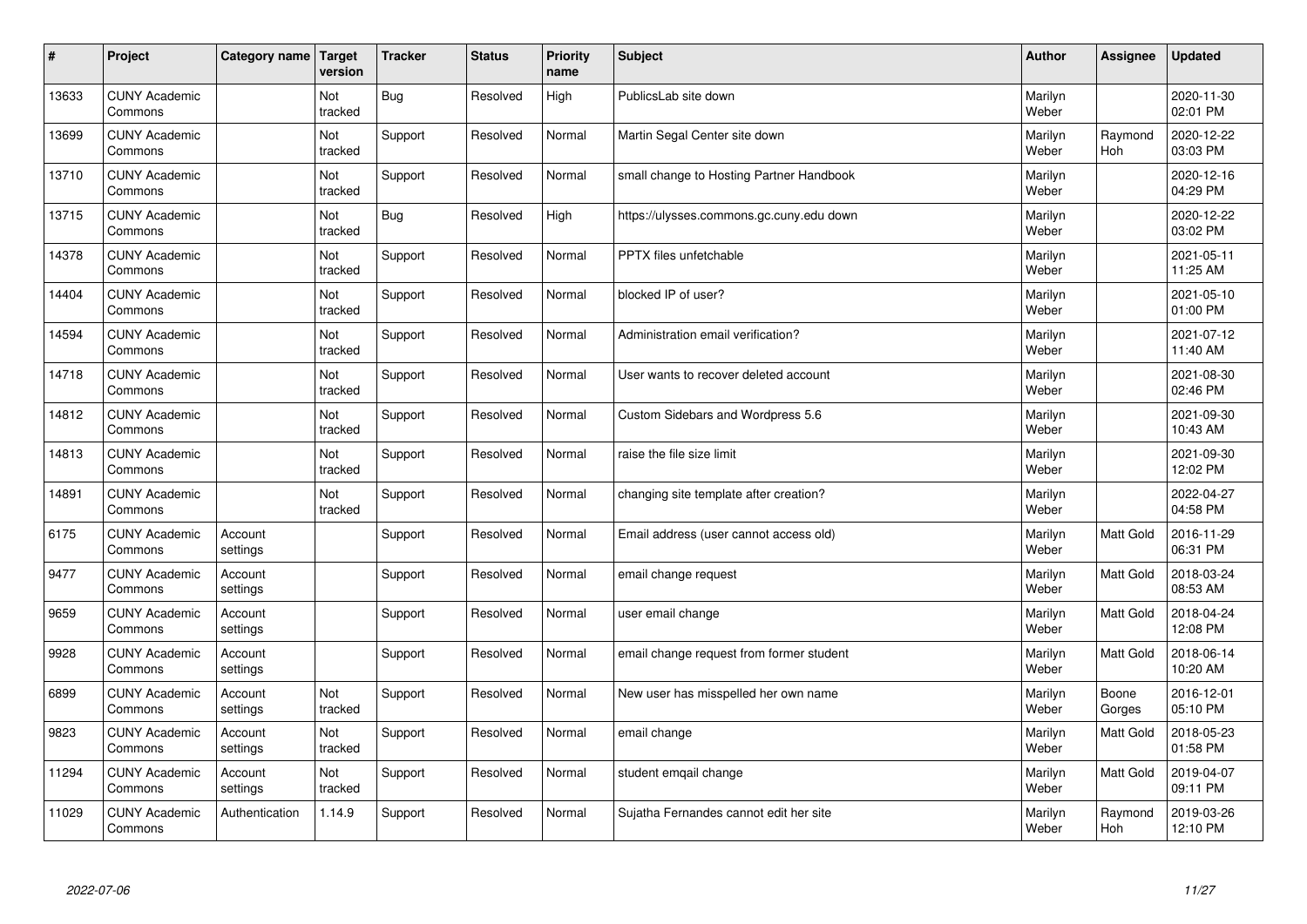| #     | Project                         | Category name                    | Target<br>version | <b>Tracker</b> | <b>Status</b> | Priority<br>name | <b>Subject</b>                                                                          | <b>Author</b>    | Assignee         | <b>Updated</b>         |
|-------|---------------------------------|----------------------------------|-------------------|----------------|---------------|------------------|-----------------------------------------------------------------------------------------|------------------|------------------|------------------------|
| 15211 | <b>CUNY Academic</b><br>Commons | <b>Blogs</b><br>(BuddyPress)     | 1.19.2            | Support        | Resolved      | Normal           | No good error reporting for already-used domain name when creating a<br>site in Firefox | Marilyn<br>Weber | Boone<br>Gorges  | 2022-01-25<br>11:33 AM |
| 4834  | <b>CUNY Academic</b><br>Commons | <b>Blogs</b><br>(BuddyPress)     |                   | <b>Bug</b>     | Resolved      | Normal           | Admin invite problem                                                                    | Marilyn<br>Weber | Boone<br>Gorges  | 2015-11-13<br>12:25 PM |
| 5799  | <b>CUNY Academic</b><br>Commons | <b>Blogs</b><br>(BuddyPress)     | Not<br>tracked    | Feature        | Resolved      | Normal           | removing one's own access to sites?                                                     | Marilyn<br>Weber | Boone<br>Gorges  | 2016-07-26<br>01:55 PM |
| 6857  | <b>CUNY Academic</b><br>Commons | <b>Blogs</b><br>(BuddyPress)     | Not<br>tracked    | Support        | Resolved      | Normal           | Committee on Religion website                                                           | Marilyn<br>Weber | Boone<br>Gorges  | 2017-08-17<br>10:24 AM |
| 12156 | <b>CUNY Academic</b><br>Commons | Blogs<br>(BuddyPress)            | Not<br>tracked    | Support        | Resolved      | Normal           | My Sites list (Commons Profile or Sites directory) doesn't match toolbar<br>dropdown    | Marilyn<br>Weber |                  | 2019-12-11<br>10:20 AM |
| 12190 | <b>CUNY Academic</b><br>Commons | <b>Blogs</b><br>(BuddyPress)     | Not<br>tracked    | Support        | Resolved      | Normal           | Site avatar in directory is not what user expects                                       | Marilyn<br>Weber |                  | 2019-12-12<br>08:51 PM |
| 2994  | <b>CUNY Academic</b><br>Commons | <b>BuddyPress</b><br>(misc)      | 1.5.16            | Bug            | Resolved      | High             | "My forums" link gives "page not found" error                                           | Marilyn<br>Weber | Boone<br>Gorges  | 2014-01-29<br>03:44 PM |
| 11448 | <b>CUNY Academic</b><br>Commons | <b>BuddyPress</b><br>(misc)      | 1.15.1            | Support        | Resolved      | Normal           | sole administrator listed on sites is not an admin at all?                              | Marilyn<br>Weber | Raymond<br>Hoh   | 2019-05-14<br>11:15 AM |
| 12165 | <b>CUNY Academic</b><br>Commons | <b>BuddyPress</b><br>(misc)      | Not<br>tracked    | Support        | Resolved      | Normal           | two reports of Profile problems                                                         | Marilyn<br>Weber | Boone<br>Gorges  | 2019-12-04<br>05:06 PM |
| 4734  | <b>CUNY Academic</b><br>Commons | <b>BuddyPress</b><br>Docs        | 1.8.13            | Bug            | Resolved      | High             | Problems with "Create New Doc"                                                          | Marilyn<br>Weber | Boone<br>Gorges  | 2015-10-09<br>07:53 AM |
| 11091 | <b>CUNY Academic</b><br>Commons | <b>BuddyPress</b><br><b>Docs</b> | 1.14.7            | Support        | Resolved      | Normal           | word limit for comments on a group doc?                                                 | Marilyn<br>Weber |                  | 2019-02-26<br>02:04 PM |
| 10606 | <b>CUNY Academic</b><br>Commons | cdev.gc.cuny.ed   Not<br>u.      | tracked           | Support        | Resolved      | Normal           | problems with testing environment                                                       | Marilyn<br>Weber |                  | 2018-11-02<br>10:27 AM |
| 4496  | <b>CUNY Academic</b><br>Commons | cuny.is                          | 1.8.9             | Bug            | Resolved      | Normal           | Quick links broken?                                                                     | Marilyn<br>Weber | Boone<br>Gorges  | 2015-08-28<br>10:39 AM |
| 12515 | <b>CUNY Academic</b><br>Commons | cuny.is                          | 1.16.7            | Support        | Resolved      | Normal           | AJAX actions on cuny.is admin page are failing                                          | Marilyn<br>Weber |                  | 2020-03-10<br>11:57 AM |
| 6118  | <b>CUNY Academic</b><br>Commons | cuny.is                          |                   | Feature        | Resolved      | Normal           | Cuny. Is request from Javier Otero Peña                                                 | Marilyn<br>Weber | Sarah<br>Morgano | 2016-10-04<br>07:02 PM |
| 3029  | <b>CUNY Academic</b><br>Commons | cuny.is                          | Not<br>tracked    | Support        | Resolved      | Normal           | shortlink request                                                                       | Marilyn<br>Weber | Boone<br>Gorges  | 2014-02-12<br>10:03 AM |
| 8878  | <b>CUNY Academic</b><br>Commons | cuny.is                          | Not<br>tracked    | Bug            | Resolved      | Urgent           | cuny.is site link won't work                                                            | Marilyn<br>Weber | Boone<br>Gorges  | 2017-11-01<br>03:06 PM |
| 9886  | <b>CUNY Academic</b><br>Commons | cuny.is                          | Not<br>tracked    | Support        | Resolved      | Normal           | cuny.is SSL                                                                             | Marilyn<br>Weber |                  | 2018-10-26<br>02:07 PM |
| 3138  | <b>CUNY Academic</b><br>Commons | Documentation                    | Not<br>tracked    | Bug            | Resolved      | Normal           | Codex documentation                                                                     | Marilyn<br>Weber | scott voth       | 2016-03-04<br>08:49 AM |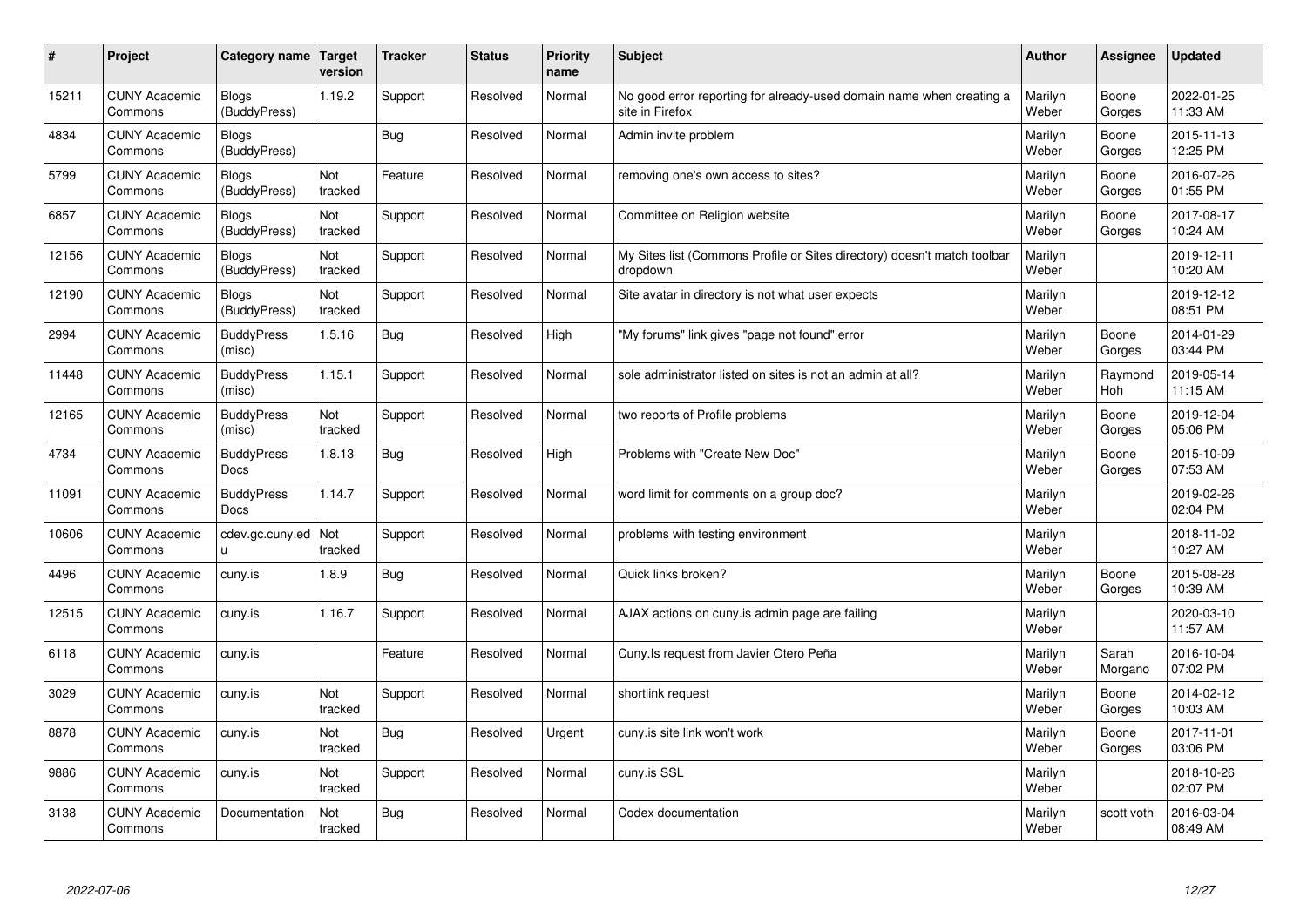| #     | Project                         | Category name   Target        | version           | <b>Tracker</b> | <b>Status</b> | <b>Priority</b><br>name | <b>Subject</b>                                                                           | <b>Author</b>    | Assignee              | <b>Updated</b>         |
|-------|---------------------------------|-------------------------------|-------------------|----------------|---------------|-------------------------|------------------------------------------------------------------------------------------|------------------|-----------------------|------------------------|
| 10176 | <b>CUNY Academic</b><br>Commons | Documentation                 | Not<br>tracked    | Bug            | Resolved      | Normal                  | domain mapping requests                                                                  | Marilyn<br>Weber | scott voth            | 2018-08-29<br>05:30 PM |
| 9828  | <b>CUNY Academic</b><br>Commons | Domain<br>Mapping             | 1.13.3            | Bug            | Resolved      | High                    | redirecting problem                                                                      | Marilyn<br>Weber | Raymond<br>Hoh        | 2018-05-24<br>02:39 PM |
| 7995  | <b>CUNY Academic</b><br>Commons | Domain<br>Mapping             | Not<br>tracked    | Bug            | Resolved      | Urgent                  | http://on.socialpaper.gc.cuny.edu down?                                                  | Marilyn<br>Weber |                       | 2017-04-21<br>11:07 AM |
| 13085 | <b>CUNY Academic</b><br>Commons | Domain<br>Mapping             | Not<br>tracked    | Support        | Resolved      | Normal                  | domain mapping request                                                                   | Marilyn<br>Weber | <b>Matt Gold</b>      | 2020-07-28<br>03:33 PM |
| 13768 | <b>CUNY Academic</b><br>Commons | Domain<br>Mapping             | Not<br>tracked    | Bug            | Resolved      | Normal                  | patricksweeney.commons.gc.cuny.edu down                                                  | Marilyn<br>Weber | Raymond<br>Hoh        | 2021-01-12<br>10:47 AM |
| 14344 | <b>CUNY Academic</b><br>Commons | Domain<br>Mapping             | Not<br>tracked    | Support        | Resolved      | Normal                  | arabstages.org site down                                                                 | Marilyn<br>Weber | Raymond<br>Hoh        | 2021-04-19<br>01:42 PM |
| 6818  | <b>CUNY Academic</b><br>Commons | Email<br><b>Notifications</b> | 1.10.3            | Support        | Resolved      | Normal                  | No more email notifications?                                                             | Marilyn<br>Weber |                       | 2016-11-22<br>02:51 PM |
| 10245 | <b>CUNY Academic</b><br>Commons | Email<br><b>Notifications</b> | 1.13.8            | Support        | Resolved      | Urgent                  | Placeholders in action emails (activation, password reset) not being<br>properly swapped | Marilyn<br>Weber | Raymond<br>Hoh        | 2018-08-30<br>04:02 PM |
| 5991  | <b>CUNY Academic</b><br>Commons | Email<br><b>Notifications</b> | Future<br>release | Support        | Resolved      | Normal                  | change format of autogenerated blog emails                                               | Marilyn<br>Weber | Paige<br>Dupont       | 2018-01-12<br>02:55 PM |
| 4962  | <b>CUNY Academic</b><br>Commons | Events                        | 1.8.18            | <b>Bug</b>     | Resolved      | High                    | Problems with text entry field in the Events Calendar                                    | Marilyn<br>Weber | Raymond<br><b>Hoh</b> | 2015-12-01<br>06:57 PM |
| 9154  | <b>CUNY Academic</b><br>Commons | Events                        | 1.12.8            | Bug            | Resolved      | Normal                  | problem with group calendar                                                              | Marilyn<br>Weber | Raymond<br>Hoh        | 2018-02-13<br>10:49 AM |
| 14889 | <b>CUNY Academic</b><br>Commons | Events                        | 1.19.0            | Support        | Resolved      | Normal                  | events in group - can they be edited by all admins?                                      | Marilyn<br>Weber | Raymond<br>Hoh        | 2021-12-13<br>03:31 PM |
| 3037  | <b>CUNY Academic</b><br>Commons | <b>Ground Control</b>         | Not<br>tracked    | Publicity      | Resolved      | Normal                  | <b>Ground Control</b>                                                                    | Marilyn<br>Weber | scott voth            | 2016-01-26<br>05:23 PM |
| 3038  | <b>CUNY Academic</b><br>Commons | <b>Ground Control</b>         | Not<br>tracked    | Publicity      | Resolved      | Normal                  | <b>Ground Control</b>                                                                    | Marilyn<br>Weber | Matt Gold             | 2016-01-26<br>05:10 PM |
| 3039  | <b>CUNY Academic</b><br>Commons | <b>Ground Control</b>         | Not<br>tracked    | Publicity      | Resolved      | Normal                  | <b>Ground Control</b>                                                                    | Marilyn<br>Weber | Sarah<br>Morgano      | 2016-01-26<br>05:19 PM |
| 3040  | <b>CUNY Academic</b><br>Commons | <b>Ground Control</b>         | Not<br>tracked    | Publicity      | Resolved      | Normal                  | <b>Ground Control</b>                                                                    | Marilyn<br>Weber | Micki<br>Kaufman      | 2016-01-26<br>05:16 PM |
| 3041  | <b>CUNY Academic</b><br>Commons | <b>Ground Control</b>         | Not<br>tracked    | Publicity      | Resolved      | Normal                  | <b>Ground Control</b>                                                                    | Marilyn<br>Weber | <b>Chris Stein</b>    | 2016-01-26<br>04:52 PM |
| 8638  | <b>CUNY Academic</b><br>Commons | Group Blogs                   | 1.11.11           | <b>Bug</b>     | Resolved      | Normal                  | members not syncing from group to site                                                   | Marilyn<br>Weber |                       | 2017-09-01<br>03:50 PM |
| 8661  | <b>CUNY Academic</b><br>Commons | Group Blogs                   | Not<br>tracked    | Bug            | Resolved      | Normal                  | new group, old site, can't link?                                                         | Marilyn<br>Weber |                       | 2017-11-15<br>01:26 PM |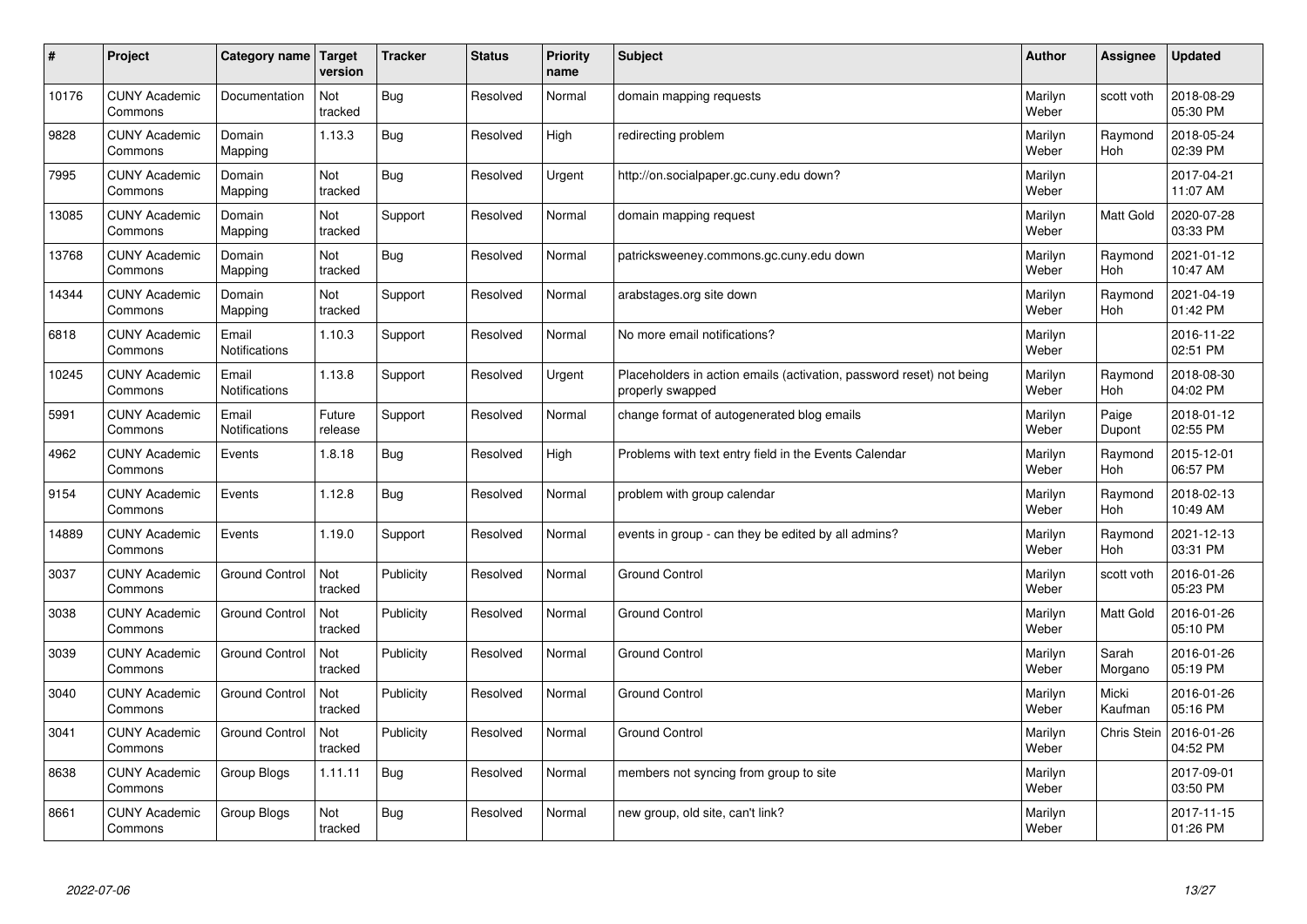| $\sharp$ | Project                         | Category name        | Target<br>version | <b>Tracker</b> | <b>Status</b> | <b>Priority</b><br>name | <b>Subject</b>                                                                        | <b>Author</b>    | Assignee        | <b>Updated</b>         |
|----------|---------------------------------|----------------------|-------------------|----------------|---------------|-------------------------|---------------------------------------------------------------------------------------|------------------|-----------------|------------------------|
| 11088    | <b>CUNY Academic</b><br>Commons | <b>Group Blogs</b>   | Not<br>tracked    | <b>Bug</b>     | Resolved      | Normal                  | no notification for comments                                                          | Marilyn<br>Weber |                 | 2019-02-15<br>03:30 PM |
| 13878    | <b>CUNY Academic</b><br>Commons | Group cloning        | 1.18.4            | Support        | Resolved      | High                    | When creating Group + Site and choosing 'Clone existing', cannot<br>advance to step 2 | Marilyn<br>Weber | Jeremy<br>Felt  | 2021-02-02<br>11:02 AM |
| 6626     | <b>CUNY Academic</b><br>Commons | <b>Group Files</b>   | 1.10.1            | <b>Bug</b>     | Resolved      | Normal                  | Files from non-member showing up in private group                                     | Marilyn<br>Weber | Boone<br>Gorges | 2016-11-07<br>03:54 PM |
| 8917     | <b>CUNY Academic</b><br>Commons | <b>Group Files</b>   | 1.12.3            | <b>Bug</b>     | Resolved      | High                    | Files not downloading from Groups properly                                            | Marilyn<br>Weber | Boone<br>Gorges | 2017-11-29<br>10:04 PM |
| 9224     | <b>CUNY Academic</b><br>Commons | <b>Group Files</b>   | 1.13              | Feature        | Resolved      | Normal                  | attachments to forum posts clutter up Files area                                      | Marilyn<br>Weber | Boone<br>Gorges | 2018-03-22<br>03:34 PM |
| 11567    | <b>CUNY Academic</b><br>Commons | <b>Group Files</b>   | 1.15.4            | <b>Bug</b>     | Resolved      | Normal                  | Group files pagination doesn't work properly in folders                               | Marilyn<br>Weber | Boone<br>Gorges | 2019-06-25<br>04:22 PM |
| 5684     | <b>CUNY Academic</b><br>Commons | <b>Group Files</b>   | Not<br>tracked    | <b>Bug</b>     | Resolved      | Normal                  | Making Group files appear as Blog entries                                             | Marilyn<br>Weber | Boone<br>Gorges | 2017-11-20<br>03:28 PM |
| 4657     | <b>CUNY Academic</b><br>Commons | Group Forums         | 1.8.18            | <b>Bug</b>     | Resolved      | High                    | Submit button disappears in new post mode in forum                                    | Marilyn<br>Weber | Raymond<br>Hoh  | 2015-12-01<br>11:15 PM |
| 9282     | <b>CUNY Academic</b><br>Commons | Group Forums         | 1.12.9            | Bug            | Resolved      | Normal                  | 'Forum ID is missing" error?                                                          | Marilyn<br>Weber |                 | 2018-02-27<br>10:32 AM |
| 10361    | <b>CUNY Academic</b><br>Commons | Group Forums         | 1.13.10           | Bug            | Resolved      | Normal                  | forum post pending oddity                                                             | Marilyn<br>Weber |                 | 2018-09-25<br>10:45 AM |
| 12487    | <b>CUNY Academic</b><br>Commons | Group Forums         | 1.16.7            | Bug            | Resolved      | Normal                  | group posting problems?                                                               | Marilyn<br>Weber | Raymond<br>Hoh  | 2020-03-10<br>11:40 AM |
| 13341    | <b>CUNY Academic</b><br>Commons | Group Forums         | 1.17.4            | <b>Bug</b>     | Resolved      | Normal                  | Forum reply problems                                                                  | Marilyn<br>Weber | Raymond<br>Hoh  | 2020-09-22<br>12:08 PM |
| 13827    | <b>CUNY Academic</b><br>Commons | Group Forums         | 1.18.3            | <b>Bug</b>     | Resolved      | Normal                  | more forum post problems                                                              | Marilyn<br>Weber | Raymond<br>Hoh  | 2021-01-22<br>08:19 PM |
| 6893     | <b>CUNY Academic</b><br>Commons | Group Forums         |                   | <b>Bug</b>     | Resolved      | Normal                  | Forum for CUNY Academic Commons Team is gone                                          | Marilyn<br>Weber | Boone<br>Gorges | 2016-12-01<br>08:08 AM |
| 3533     | <b>CUNY Academic</b><br>Commons | Group<br>Invitations | 1.7.8             | Bug            | Resolved      | Low                     | Trying to invite member to a new group                                                | Marilyn<br>Weber | Boone<br>Gorges | 2015-04-01<br>09:13 PM |
| 12006    | <b>CUNY Academic</b><br>Commons | Group<br>Invitations | 1.15.13           | Bug            | Resolved      | Immediate               | Invite system is broken.                                                              | Marilyn<br>Weber | Boone<br>Gorges | 2019-10-23<br>10:16 AM |
| 6091     | <b>CUNY Academic</b><br>Commons | Group<br>Invitations | Not<br>tracked    | Bug            | Resolved      | Normal                  | User cannot re-join a group                                                           | Marilyn<br>Weber | Boone<br>Gorges | 2016-09-28<br>01:47 PM |
| 13173    | <b>CUNY Academic</b><br>Commons | Group Library        | 1.17.1            | Support        | Resolved      | High                    | all uploads to the library are silent                                                 | Marilyn<br>Weber |                 | 2020-08-10<br>04:12 PM |
| 13227    | <b>CUNY Academic</b><br>Commons | Group Library        | 1.17.2            | Bug            | Resolved      | High                    | folder not appearing in library                                                       | Marilyn<br>Weber |                 | 2020-08-21<br>04:22 PM |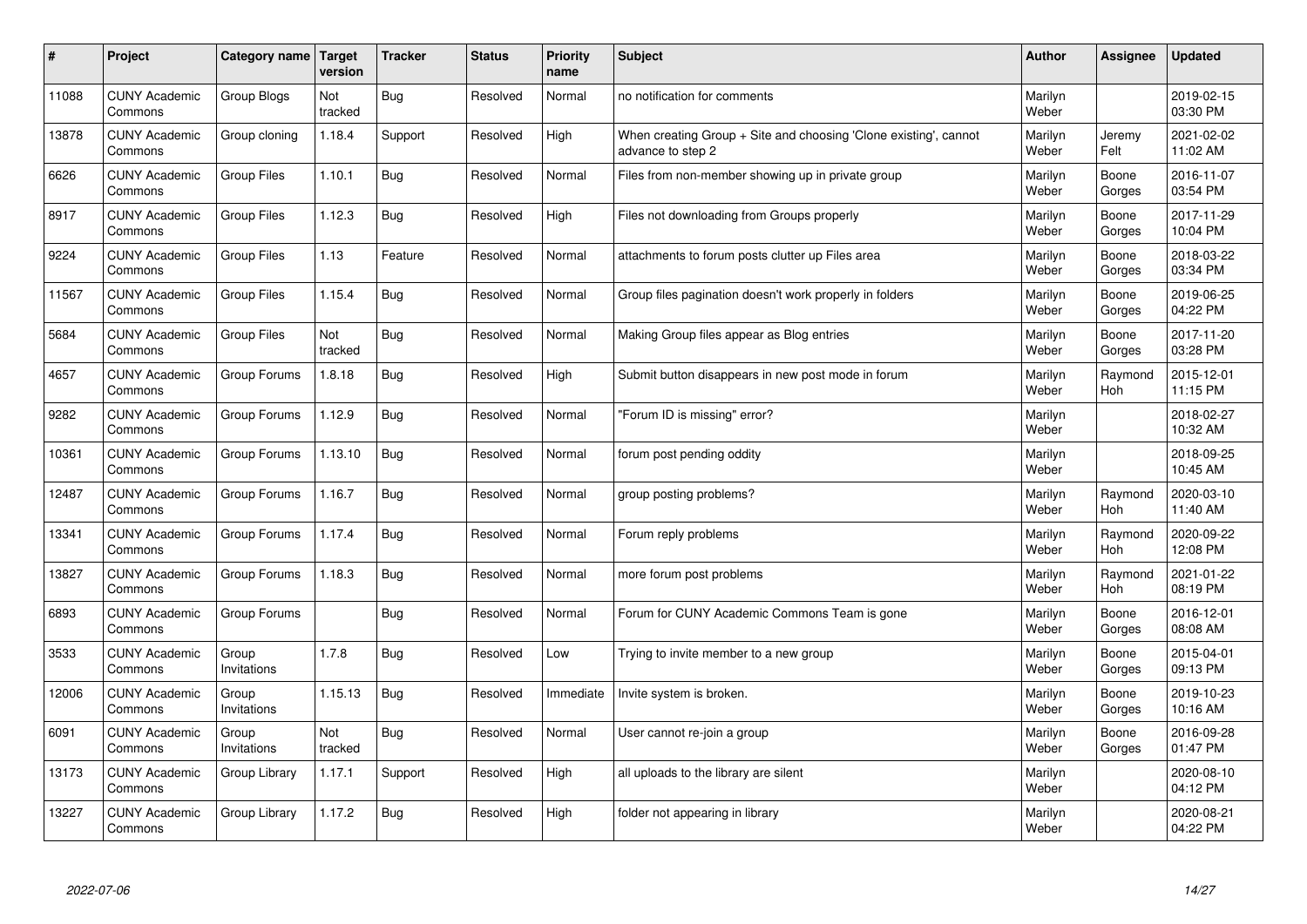| $\pmb{\sharp}$ | Project                         | Category name      | <b>Target</b><br>version | <b>Tracker</b> | <b>Status</b> | <b>Priority</b><br>name | <b>Subject</b>                                                              | <b>Author</b>    | Assignee        | <b>Updated</b>         |
|----------------|---------------------------------|--------------------|--------------------------|----------------|---------------|-------------------------|-----------------------------------------------------------------------------|------------------|-----------------|------------------------|
| 13675          | <b>CUNY Academic</b><br>Commons | Group Library      | 1.18.1                   | <b>Bug</b>     | Resolved      | High                    | broken Library                                                              | Marilyn<br>Weber |                 | 2020-12-09<br>05:02 PM |
| 14304          | <b>CUNY Academic</b><br>Commons | Group Library      | 1.18.8                   | Bug            | Resolved      | Normal                  | Library items change folders when adding subsequent items in new<br>folders | Marilyn<br>Weber | Boone<br>Gorges | 2021-04-13<br>11:21 AM |
| 13138          | <b>CUNY Academic</b><br>Commons | Group Library      | Not<br>tracked           | Support        | Resolved      | Normal                  | moving Library contents for Steve Brier                                     | Marilyn<br>Weber |                 | 2020-08-03<br>04:00 PM |
| 13159          | <b>CUNY Academic</b><br>Commons | Group Library      | Not<br>tracked           | Support        | Resolved      | Normal                  | changing folder names?                                                      | Marilyn<br>Weber | Boone<br>Gorges | 2020-08-27<br>08:59 AM |
| 3197           | <b>CUNY Academic</b><br>Commons | Groups (misc)      | 1.6.4                    | <b>Bug</b>     | Resolved      | Normal                  | trying to set up a hidden group blog with no RSS feed                       | Marilyn<br>Weber | Boone<br>Gorges | 2014-05-21<br>09:39 PM |
| 10772          | <b>CUNY Academic</b><br>Commons | Groups (misc)      | 1.14.2                   | Bug            | Resolved      | Normal                  | can't create groups                                                         | Marilyn<br>Weber |                 | 2018-12-04<br>10:42 AM |
| 11006          | <b>CUNY Academic</b><br>Commons | Groups (misc)      | 1.14.6                   | Support        | Resolved      | Normal                  | removing members from a group isn't working                                 | Marilyn<br>Weber |                 | 2019-01-24<br>03:18 PM |
| 3620           | <b>CUNY Academic</b><br>Commons | Groups (misc)      | Not<br>tracked           | Bug            | Resolved      | Normal                  | admins of The Group for Group Admins                                        | Marilyn<br>Weber |                 | 2014-11-03<br>08:38 AM |
| 6286           | <b>CUNY Academic</b><br>Commons | Groups (misc)      | Not<br>tracked           | <b>Bug</b>     | Resolved      | Immediate               | Groups pages not displaying at all!                                         | Marilyn<br>Weber | Boone<br>Gorges | 2017-11-15<br>10:57 AM |
| 7678           | <b>CUNY Academic</b><br>Commons | Groups (misc)      | Not<br>tracked           | Support        | Resolved      | Normal                  | add admin to student group                                                  | Marilyn<br>Weber | Boone<br>Gorges | 2017-02-15<br>11:58 AM |
| 8200           | <b>CUNY Academic</b><br>Commons | Groups (misc)      | Not<br>tracked           | Bug            | Resolved      | Normal                  | Announcements has disappeared                                               | Marilyn<br>Weber | Boone<br>Gorges | 2017-05-26<br>04:04 PM |
| 8978           | <b>CUNY Academic</b><br>Commons | Groups (misc)      | Not<br>tracked           | Support        | Resolved      | Normal                  | removing old groups                                                         | Marilyn<br>Weber |                 | 2018-12-10<br>03:52 PM |
| 9130           | <b>CUNY Academic</b><br>Commons | Homepage<br>Slides | Not<br>tracked           | <b>Bug</b>     | Resolved      | Normal                  | too many redirects                                                          | Marilyn<br>Weber |                 | 2018-01-29<br>10:27 AM |
| 9163           | <b>CUNY Academic</b><br>Commons | Layout             | 1.12.8                   | Support        | Resolved      | Normal                  | Mobile responsiveness issues                                                | Marilyn<br>Weber | Raymond<br>Hoh  | 2018-02-13<br>10:49 AM |
| 11964          | <b>CUNY Academic</b><br>Commons | Layout             | 1.15.12                  | <b>Bug</b>     | Resolved      | Normal                  | https://commons.gc.cuny.edu/create/ not displaying correctly in Edge        | Marilyn<br>Weber | Raymond<br>Hoh  | 2019-10-22<br>11:54 AM |
| 15252          | <b>CUNY Academic</b><br>Commons | Layout             | Not<br>tracked           | <b>Bug</b>     | Resolved      | Normal                  | visual glitch with the Segal Center webpage                                 | Marilyn<br>Weber | Raymond<br>Hoh  | 2022-02-03<br>04:56 PM |
| 3466           | <b>CUNY Academic</b><br>Commons | Membership         | 1.6.16                   | Feature        | Resolved      | Normal                  | restricting undergrad registration                                          | Marilyn<br>Weber | Boone<br>Gorges | 2014-09-18<br>12:02 AM |
| 6039           | <b>CUNY Academic</b><br>Commons | Membership         | 1.9.28                   | <b>Bug</b>     | Resolved      | High                    | User cannot change her email                                                | Marilyn<br>Weber |                 | 2016-09-19<br>03:03 PM |
| 5772           | <b>CUNY Academic</b><br>Commons | Membership         | Not<br>tracked           | Support        | Resolved      | Normal                  | User email change and forgotten password                                    | Marilyn<br>Weber | Matt Gold       | 2017-11-15<br>06:18 PM |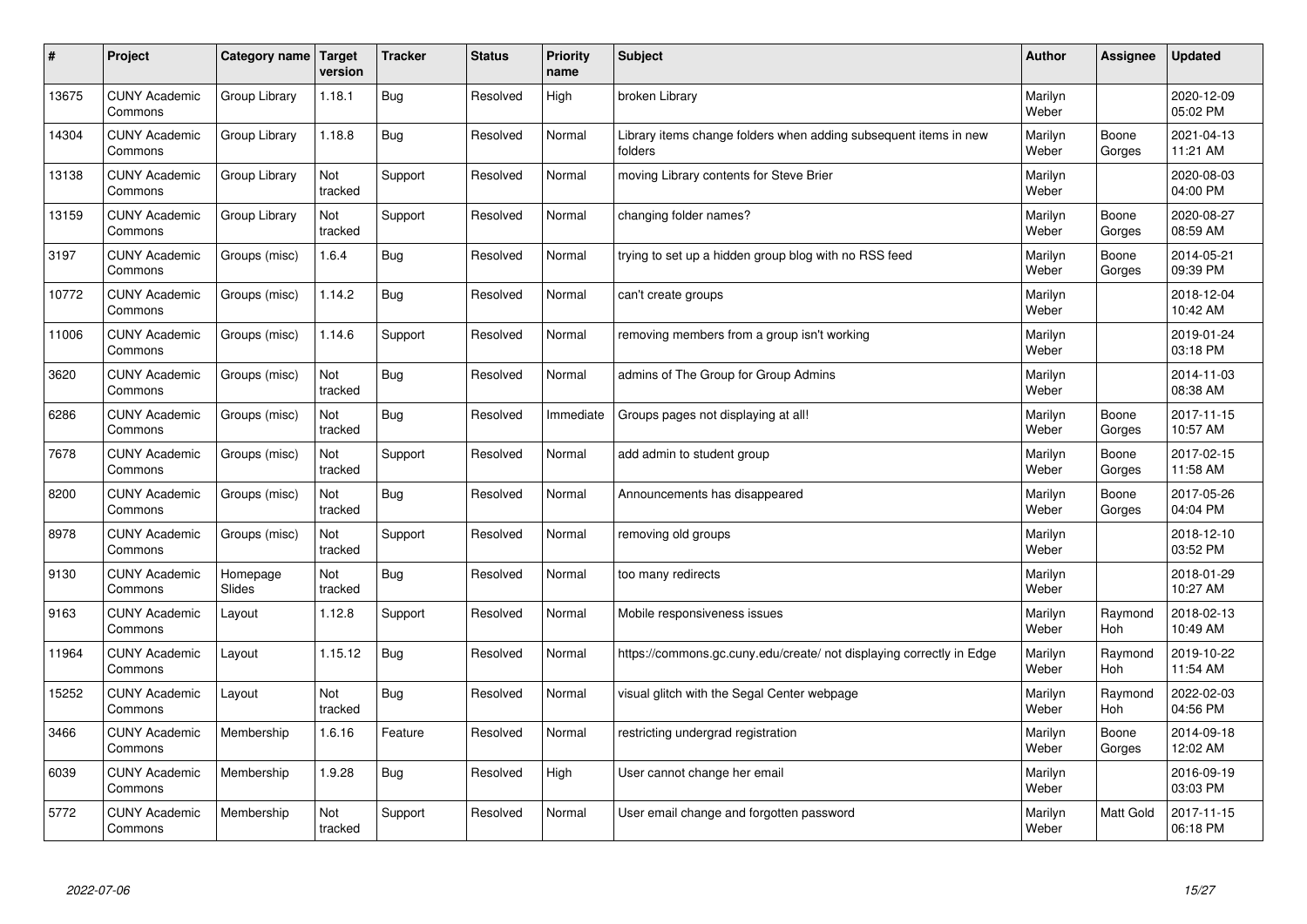| #    | Project                         | Category name | Target<br>version | <b>Tracker</b> | <b>Status</b> | <b>Priority</b><br>name | <b>Subject</b>                                              | <b>Author</b>    | Assignee         | <b>Updated</b>         |
|------|---------------------------------|---------------|-------------------|----------------|---------------|-------------------------|-------------------------------------------------------------|------------------|------------------|------------------------|
| 5968 | <b>CUNY Academic</b><br>Commons | Membership    | Not<br>tracked    | <b>Bug</b>     | Resolved      | Normal                  | Deleting account without knowing password                   | Marilyn<br>Weber | <b>Matt Gold</b> | 2017-11-15<br>06:19 PM |
| 7223 | <b>CUNY Academic</b><br>Commons | Membership    | Not<br>tracked    | Bug            | Resolved      | Normal                  | User with two profiles would like to merge them             | Marilyn<br>Weber | Boone<br>Gorges  | 2017-01-10<br>02:07 PM |
| 7337 | <b>CUNY Academic</b><br>Commons | Membership    | Not<br>tracked    | Bug            | Resolved      | Normal                  | User with new email                                         | Marilyn<br>Weber |                  | 2017-01-06<br>11:05 AM |
| 7349 | <b>CUNY Academic</b><br>Commons | Membership    | Not<br>tracked    | Bug            | Resolved      | Normal                  | LACUNY Institute website                                    | Marilyn<br>Weber | Boone<br>Gorges  | 2017-01-11<br>04:26 PM |
| 7486 | <b>CUNY Academic</b><br>Commons | Membership    | Not<br>tracked    | Support        | Resolved      | Normal                  | changed email address                                       | Marilyn<br>Weber |                  | 2017-01-24<br>10:00 PM |
| 7619 | <b>CUNY Academic</b><br>Commons | Membership    | Not<br>tracked    | Support        | Resolved      | Normal                  | outside users for a site that isn't a class?                | Marilyn<br>Weber | Matt Gold        | 2017-11-15<br>06:18 PM |
| 7771 | <b>CUNY Academic</b><br>Commons | Membership    | Not<br>tracked    | Support        | Resolved      | Normal                  | User would like to be uncoupled from sites                  | Marilyn<br>Weber | Boone<br>Gorges  | 2017-03-09<br>12:38 PM |
| 7775 | <b>CUNY Academic</b><br>Commons | Membership    | Not<br>tracked    | Support        | Resolved      | Normal                  | Email change                                                | Marilyn<br>Weber |                  | 2017-03-08<br>10:09 PM |
| 7922 | <b>CUNY Academic</b><br>Commons | Membership    | Not<br>tracked    | Support        | Resolved      | Normal                  | add me as an admin to the MALs alumni site?                 | Marilyn<br>Weber |                  | 2017-04-06<br>05:19 PM |
| 8120 | <b>CUNY Academic</b><br>Commons | Membership    | Not<br>tracked    | Support        | Resolved      | Normal                  | add me as an admin to https://nyslavery.commons.gc.cuny.edu | Marilyn<br>Weber |                  | 2017-05-10<br>02:19 PM |
| 8222 | <b>CUNY Academic</b><br>Commons | Membership    | Not<br>tracked    | Support        | Resolved      | Normal                  | Admin for iletc.commons.gc.cuny.edu                         | Marilyn<br>Weber | Boone<br>Gorges  | 2017-06-08<br>10:06 AM |
| 8401 | <b>CUNY Academic</b><br>Commons | Membership    | Not<br>tracked    | Support        | Resolved      | Normal                  | add me as an admin                                          | Marilyn<br>Weber | Boone<br>Gorges  | 2017-07-11<br>11:40 AM |
| 8429 | <b>CUNY Academic</b><br>Commons | Membership    | Not<br>tracked    | Support        | Resolved      | Normal                  | Please make me an admin of https://arc.commons.gc.cuny.edu  | Marilyn<br>Weber | Boone<br>Gorges  | 2017-07-24<br>03:33 PM |
| 8481 | <b>CUNY Academic</b><br>Commons | Membership    | Not<br>tracked    | Support        | Resolved      | Normal                  | admin of http://swipanalytic.org/organizers/                | Marilyn<br>Weber |                  | 2019-02-19<br>01:58 PM |
| 8531 | <b>CUNY Academic</b><br>Commons | Membership    | Not<br>tracked    | Support        | Resolved      | Normal                  | admin of https://admissions.commons.gc.cuny.edu             | Marilyn<br>Weber |                  | 2017-08-15<br>04:20 PM |
| 8566 | <b>CUNY Academic</b><br>Commons | Membership    | Not<br>tracked    | Support        | Resolved      | Normal                  | user email change                                           | Marilyn<br>Weber |                  | 2017-11-15<br>01:27 PM |
| 8577 | <b>CUNY Academic</b><br>Commons | Membership    | Not<br>tracked    | Support        | Resolved      | Normal                  | another user email change                                   | Marilyn<br>Weber |                  | 2017-08-25<br>10:23 AM |
| 8630 | <b>CUNY Academic</b><br>Commons | Membership    | Not<br>tracked    | Support        | Resolved      | Normal                  | Change in email/campus                                      | Marilyn<br>Weber |                  | 2017-08-30<br>03:48 PM |
| 9004 | <b>CUNY Academic</b><br>Commons | Membership    | Not<br>tracked    | Support        | Resolved      | Normal                  | email change request                                        | Marilyn<br>Weber |                  | 2017-12-14<br>12:27 PM |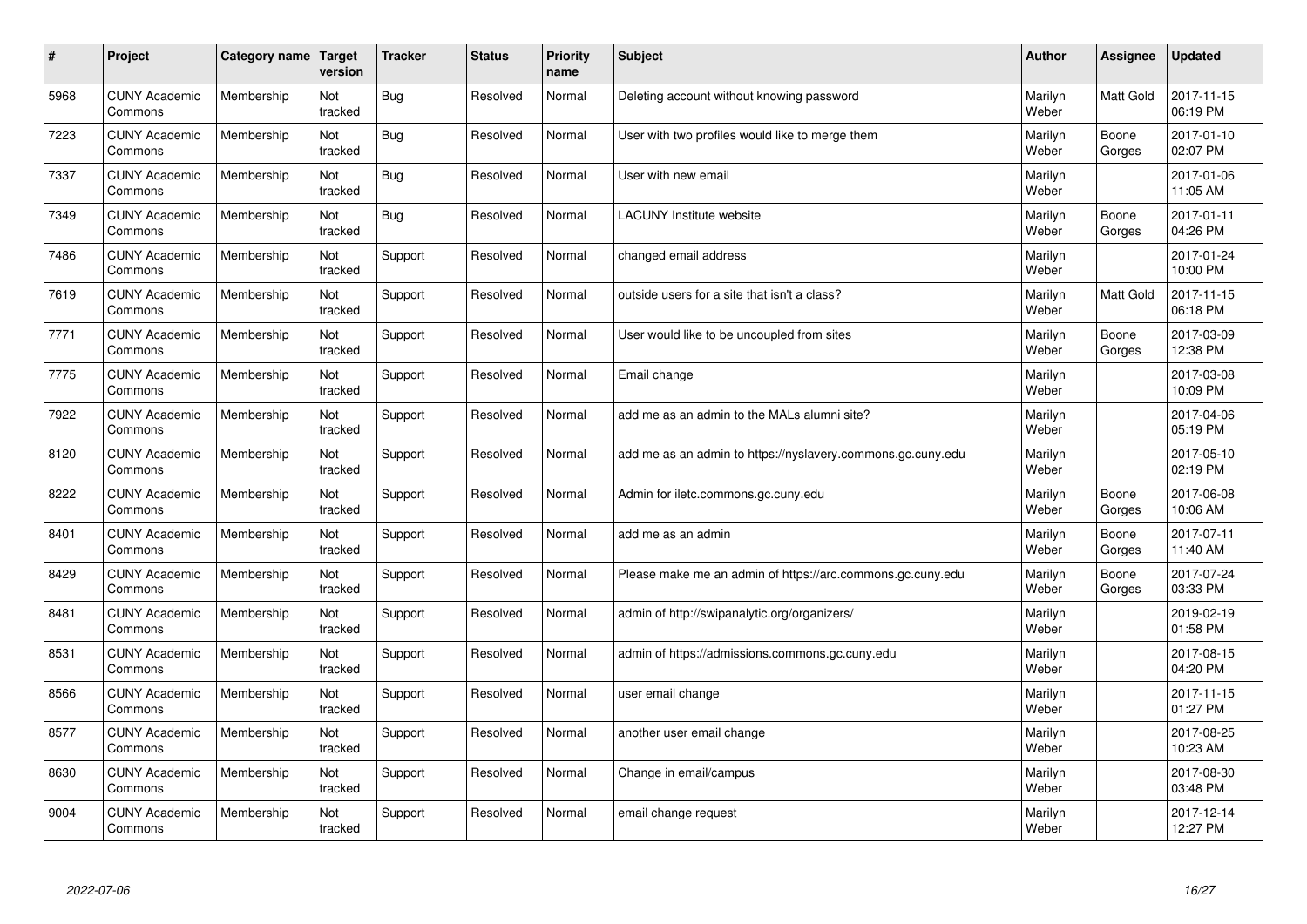| $\sharp$ | Project                         | Category name   Target | version        | <b>Tracker</b> | <b>Status</b> | <b>Priority</b><br>name | <b>Subject</b>                                                    | <b>Author</b>    | Assignee         | <b>Updated</b>         |
|----------|---------------------------------|------------------------|----------------|----------------|---------------|-------------------------|-------------------------------------------------------------------|------------------|------------------|------------------------|
| 9779     | <b>CUNY Academic</b><br>Commons | Membership             | Not<br>tracked | Support        | Resolved      | Normal                  | user not sure if she is registered.                               | Marilyn<br>Weber |                  | 2018-12-10<br>03:53 PM |
| 9927     | <b>CUNY Academic</b><br>Commons | Membership             | Not<br>tracked | Support        | Resolved      | Normal                  | wrong email used                                                  | Marilyn<br>Weber | <b>Matt Gold</b> | 2018-06-14<br>10:21 AM |
| 10006    | <b>CUNY Academic</b><br>Commons | Membership             | Not<br>tracked | Support        | Resolved      | Normal                  | another email change request                                      | Marilyn<br>Weber |                  | 2018-07-13<br>12:36 PM |
| 10066    | <b>CUNY Academic</b><br>Commons | Membership             | Not<br>tracked | Support        | Resolved      | Normal                  | add me as an admin to https://pkms.commons.gc.cuny.edu/           | Marilyn<br>Weber |                  | 2018-07-26<br>11:54 AM |
| 10257    | <b>CUNY Academic</b><br>Commons | Membership             | Not<br>tracked | Support        | Resolved      | Normal                  | change the email from @login.cuny.edu to campu email              | Marilyn<br>Weber |                  | 2018-12-10<br>03:55 PM |
| 10387    | <b>CUNY Academic</b><br>Commons | Membership             | Not<br>tracked | Support        | Resolved      | Normal                  | remove user page                                                  | Marilyn<br>Weber |                  | 2018-09-28<br>02:26 PM |
| 10910    | <b>CUNY Academic</b><br>Commons | Membership             | Not<br>tracked | Support        | Resolved      | Normal                  | request to be an admin to a prof's site                           | Marilyn<br>Weber |                  | 2019-01-04<br>10:45 AM |
| 10941    | <b>CUNY Academic</b><br>Commons | Membership             | Not<br>tracked | Support        | Resolved      | Normal                  | update user email                                                 | Marilyn<br>Weber |                  | 2019-02-13<br>02:24 PM |
| 11127    | <b>CUNY Academic</b><br>Commons | Membership             | Not<br>tracked | Support        | Resolved      | Normal                  | user with new campus affiliation                                  | Marilyn<br>Weber |                  | 2019-02-19<br>02:09 PM |
| 11147    | <b>CUNY Academic</b><br>Commons | Membership             | Not<br>tracked | Support        | Resolved      | Normal                  | employee email change                                             | Marilyn<br>Weber |                  | 2019-03-12<br>03:58 PM |
| 11210    | <b>CUNY Academic</b><br>Commons | Membership             | Not<br>tracked | Support        | Resolved      | Normal                  | Please change the email                                           | Marilyn<br>Weber |                  | 2019-03-11<br>04:16 PM |
| 11217    | <b>CUNY Academic</b><br>Commons | Membership             | Not<br>tracked | Support        | Resolved      | Normal                  | Another email update                                              | Marilyn<br>Weber |                  | 2019-03-12<br>03:37 PM |
| 11516    | <b>CUNY Academic</b><br>Commons | Membership             | Not<br>tracked | Support        | Resolved      | Normal                  | request for email change                                          | Marilyn<br>Weber |                  | 2019-06-04<br>01:48 PM |
| 11922    | <b>CUNY Academic</b><br>Commons | Membership             | Not<br>tracked | Support        | Resolved      | Normal                  | https://commons.gc.cuny.edu/members/cunyhealthequity/             | Marilyn<br>Weber |                  | 2019-10-02<br>04:05 PM |
| 11961    | <b>CUNY Academic</b><br>Commons | Membership             | Not<br>tracked | Support        | Resolved      | Normal                  | switch email for student user                                     | Marilyn<br>Weber |                  | 2019-10-09<br>01:56 PM |
| 11865    | <b>CUNY Academic</b><br>Commons | Onboarding             | 1.15.10        | Bug            | Resolved      | Normal                  | Site name not appearing in "Membership" lists of Invitation modal | Marilyn<br>Weber | Boone<br>Gorges  | 2019-09-24<br>11:09 AM |
| 13521    | <b>CUNY Academic</b><br>Commons | Onboarding             | 1.17.7         | Support        | Resolved      | Normal                  | sent invitations page                                             | Marilyn<br>Weber | Raymond<br>Hoh   | 2020-11-10<br>10:31 AM |
| 14129    | <b>CUNY Academic</b><br>Commons | Onboarding             | 1.18.6         | Support        | Resolved      | Normal                  | can only see some invites sent                                    | Marilyn<br>Weber | Raymond<br>Hoh   | 2021-04-09<br>09:00 AM |
| 15241    | <b>CUNY Academic</b><br>Commons | Onboarding             | 1.19.3         | Design/UX      | Resolved      | Normal                  | white on gray                                                     | Marilyn<br>Weber | Boone<br>Gorges  | 2022-02-08<br>02:38 PM |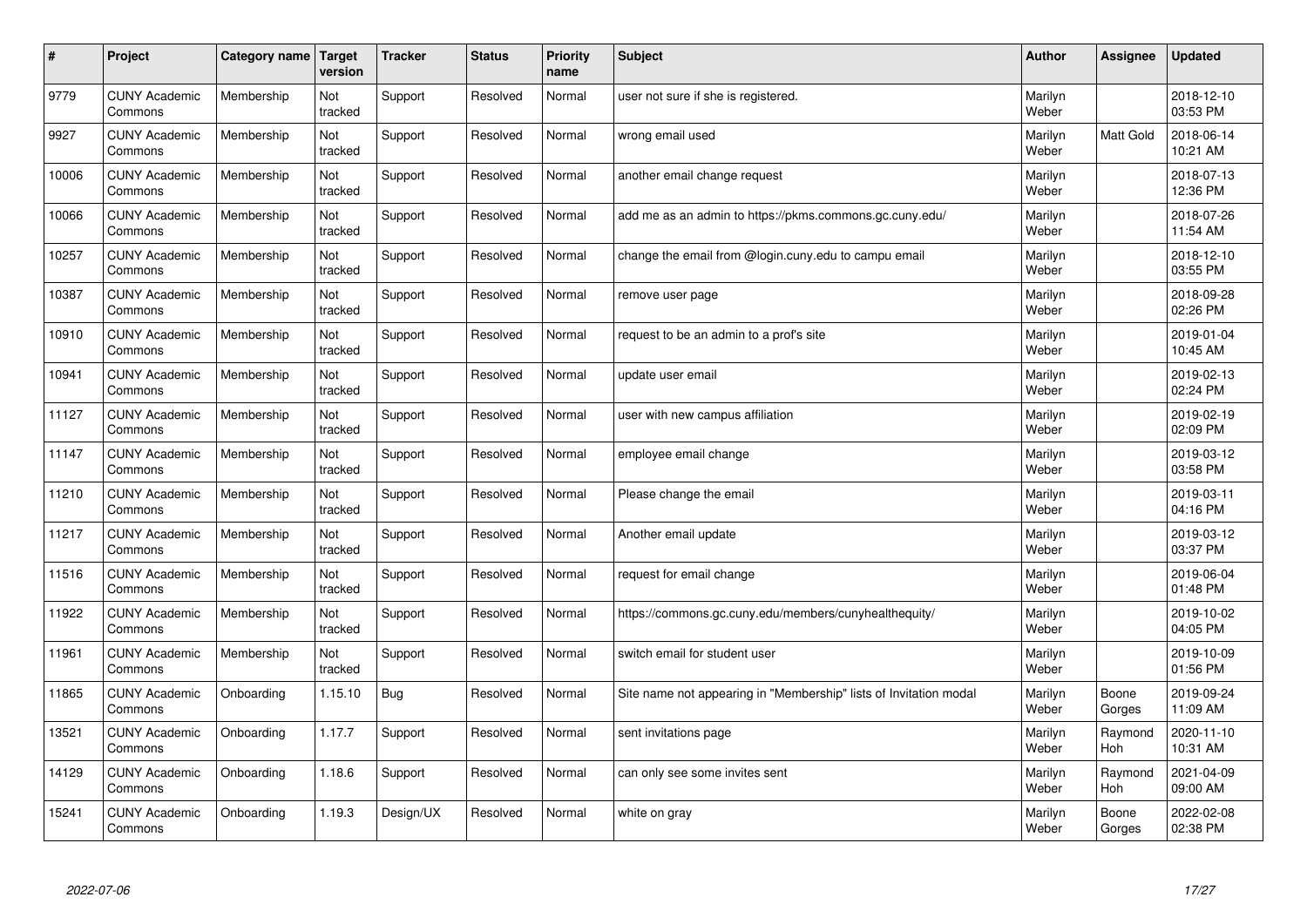| $\vert$ # | Project                         | Category name   Target  | version        | <b>Tracker</b> | <b>Status</b> | <b>Priority</b><br>name | <b>Subject</b>                                                  | <b>Author</b>    | <b>Assignee</b>  | <b>Updated</b>         |
|-----------|---------------------------------|-------------------------|----------------|----------------|---------------|-------------------------|-----------------------------------------------------------------|------------------|------------------|------------------------|
| 4880      | <b>CUNY Academic</b><br>Commons | Password<br>Reset       | Not<br>tracked | Support        | Resolved      | High                    | CUNY Central person having password trouble                     | Marilyn<br>Weber |                  | 2015-11-10<br>12:40 PM |
| 6815      | <b>CUNY Academic</b><br>Commons | Password<br>Reset       | Not<br>tracked | Support        | Resolved      | Normal                  | password reset requested                                        | Marilyn<br>Weber | Matt Gold        | 2016-11-22<br>10:30 AM |
| 7685      | <b>CUNY Academic</b><br>Commons | Password<br>Reset       | Not<br>tracked | Support        | Resolved      | Normal                  | temporary password                                              | Marilyn<br>Weber | Boone<br>Gorges  | 2017-02-15<br>07:36 PM |
| 4831      | <b>CUNY Academic</b><br>Commons | <b>Public Portfolio</b> | 1.9.4          | Bug            | Resolved      | Normal                  | User cannot update profile                                      | Marilyn<br>Weber | Boone<br>Gorges  | 2016-01-11<br>10:46 PM |
| 5176      | <b>CUNY Academic</b><br>Commons | <b>Public Portfolio</b> | 1.9.6          | <b>Bug</b>     | Resolved      | Normal                  | Widgets in Profile not saving                                   | Marilyn<br>Weber | Boone<br>Gorges  | 2016-02-01<br>11:07 AM |
| 5667      | <b>CUNY Academic</b><br>Commons | <b>Public Portfolio</b> | 1.9.18         | Bug            | Resolved      | Normal                  | publication section on my public portfolio won't update         | Marilyn<br>Weber | Boone<br>Gorges  | 2016-06-12<br>10:19 AM |
| 5629      | <b>CUNY Academic</b><br>Commons | <b>Public Portfolio</b> | 1.10.4         | Support        | Resolved      | Normal                  | Title field in profile can't be edited                          | Marilyn<br>Weber |                  | 2016-12-13<br>11:19 AM |
| 11907     | <b>CUNY Academic</b><br>Commons | <b>Public Portfolio</b> | 1.15.13        | Support        | Resolved      | Normal                  | more publications problems (in profile)                         | Marilyn<br>Weber |                  | 2019-11-04<br>11:16 AM |
| 6101      | <b>CUNY Academic</b><br>Commons | <b>Public Portfolio</b> |                | <b>Bug</b>     | Resolved      | High                    | Profile update problems                                         | Marilyn<br>Weber | Boone<br>Gorges  | 2016-12-01<br>03:50 PM |
| 12543     | <b>CUNY Academic</b><br>Commons | <b>Public Portfolio</b> | Not<br>tracked | Support        | Resolved      | Normal                  | User cannot find profile edit button                            | Marilyn<br>Weber | scott voth       | 2020-03-22<br>02:49 PM |
| 12346     | <b>CUNY Academic</b><br>Commons | Redmine                 |                | Support        | Resolved      | Normal                  | another Redmine request                                         | Marilyn<br>Weber | Matt Gold        | 2020-01-30<br>08:20 PM |
| 6851      | <b>CUNY Academic</b><br>Commons | Redmine                 | Not<br>tracked | Support        | Resolved      | Normal                  | How do I help users join Redmine?                               | Marilyn<br>Weber | Matt Gold        | 2016-11-28<br>10:16 AM |
| 8906      | <b>CUNY Academic</b><br>Commons | Redmine                 | Not<br>tracked | Support        | Resolved      | Normal                  | Redmine access?                                                 | Marilyn<br>Weber | <b>Matt Gold</b> | 2017-11-13<br>06:02 PM |
| 15269     | <b>CUNY Academic</b><br>Commons | Redmine                 | Not<br>tracked | Support        | Resolved      | Normal                  | Segal Theater sites                                             | Marilyn<br>Weber |                  | 2022-02-07<br>04:11 PM |
| 3593      | <b>CUNY Academic</b><br>Commons | Registration            | 1.7.2          | Bug            | Resolved      | High                    | registration problems                                           | Marilyn<br>Weber | Boone<br>Gorges  | 2014-11-01<br>02:57 PM |
| 5969      | <b>CUNY Academic</b><br>Commons | Registration            | 1.9.27         | Bug            | Resolved      | Normal                  | Queens students unable to join                                  | Marilyn<br>Weber | Boone<br>Gorges  | 2016-09-04<br>09:41 PM |
| 14526     | <b>CUNY Academic</b><br>Commons | Registration            | 1.18.12        | Bug            | Resolved      | High                    | registration interface won't show a space to enter nonCUNY code | Marilyn<br>Weber |                  | 2021-06-03<br>04:02 PM |
| 9787      | <b>CUNY Academic</b><br>Commons | Registration            |                | Support        | Resolved      | Normal                  | email change request                                            | Marilyn<br>Weber | Matt Gold        | 2018-05-16<br>09:55 PM |
| 4577      | <b>CUNY Academic</b><br>Commons | Registration            | Not<br>tracked | <b>Bug</b>     | Resolved      | Normal                  | New users are not getting their email verification              | Marilyn<br>Weber | Boone<br>Gorges  | 2016-01-26<br>03:30 PM |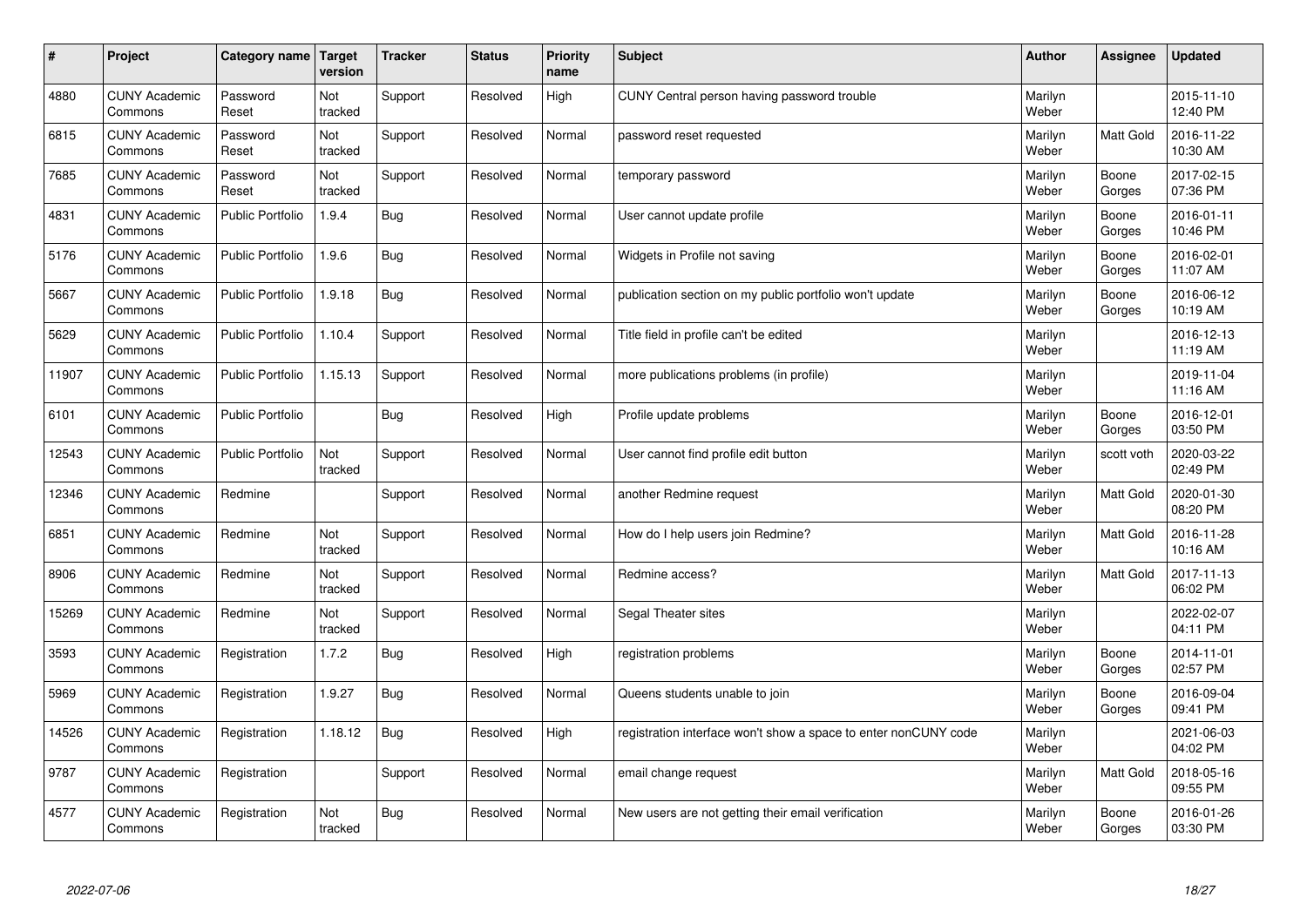| $\vert$ # | Project                         | Category name Target     | version        | <b>Tracker</b> | <b>Status</b> | <b>Priority</b><br>name | <b>Subject</b>                                                              | <b>Author</b>    | <b>Assignee</b>  | <b>Updated</b>         |
|-----------|---------------------------------|--------------------------|----------------|----------------|---------------|-------------------------|-----------------------------------------------------------------------------|------------------|------------------|------------------------|
| 4649      | <b>CUNY Academic</b><br>Commons | Registration             | Not<br>tracked | Bug            | Resolved      | Urgent                  | Submit button has disappeared                                               | Marilyn<br>Weber | Boone<br>Gorges  | 2015-09-22<br>11:47 AM |
| 5019      | <b>CUNY Academic</b><br>Commons | Registration             | Not<br>tracked | Support        | Resolved      | Normal                  | Forgotten password for user with new email address                          | Marilyn<br>Weber | Marilyn<br>Weber | 2015-12-11<br>04:18 PM |
| 5037      | <b>CUNY Academic</b><br>Commons | Registration             | Not<br>tracked | Support        | Resolved      | Normal                  | Another Forgotten password for user with new email address                  | Marilyn<br>Weber | Boone<br>Gorges  | 2015-12-22<br>05:24 PM |
| 7608      | <b>CUNY Academic</b><br>Commons | Registration             | Not<br>tracked | Feature        | Resolved      | Normal                  | create an account                                                           | Marilyn<br>Weber |                  | 2017-02-15<br>10:45 PM |
| 7613      | <b>CUNY Academic</b><br>Commons | Registration             | Not<br>tracked | Support        | Resolved      | Normal                  | non-matriculated students                                                   | Marilyn<br>Weber | Boone<br>Gorges  | 2017-11-15<br>11:03 AM |
| 9162      | <b>CUNY Academic</b><br>Commons | Registration             | Not<br>tracked | Support        | Resolved      | Normal                  | email change due to user error                                              | Marilyn<br>Weber | Matt Gold        | 2018-02-13<br>11:11 AM |
| 9767      | <b>CUNY Academic</b><br>Commons | Registration             | Not<br>tracked | Support        | Resolved      | Normal                  | user deleted account but now needs one                                      | Marilyn<br>Weber |                  | 2018-05-11<br>02:39 PM |
| 7684      | <b>CUNY Academic</b><br>Commons | Reply By Email           | 1.10.12        | Bug            | Resolved      | High                    | trying to post too often error                                              | Marilyn<br>Weber | Raymond<br>Hoh   | 2017-02-28<br>12:43 PM |
| 8934      | <b>CUNY Academic</b><br>Commons | Reply By Email           | 1.12.4         | Support        | Resolved      | High                    | RBE "could not post" email should have info about attempted From<br>address | Marilyn<br>Weber | Raymond<br>Hoh   | 2017-12-12<br>11:25 AM |
| 6025      | <b>CUNY Academic</b><br>Commons | Search                   | Not<br>tracked | <b>Bug</b>     | Resolved      | Normal                  | Search function not working                                                 | Marilyn<br>Weber | Boone<br>Gorges  | 2016-10-12<br>09:41 AM |
| 3530      | <b>CUNY Academic</b><br>Commons | Server                   | Not<br>tracked | <b>Bug</b>     | Resolved      | High                    | Commons running very slowly/ "connection lost"                              | Marilyn<br>Weber | Matt Gold        | 2014-10-08<br>09:34 AM |
| 5872      | <b>CUNY Academic</b><br>Commons | Server                   | Not<br>tracked | <b>Bug</b>     | Resolved      | Immediate               | Whole Commons is down                                                       | Marilyn<br>Weber | Boone<br>Gorges  | 2016-08-12<br>12:04 AM |
| 6106      | <b>CUNY Academic</b><br>Commons | Server                   | Not<br>tracked | <b>Bug</b>     | Resolved      | Normal                  | 504 error                                                                   | Marilyn<br>Weber |                  | 2017-11-15<br>01:55 PM |
| 13016     | <b>CUNY Academic</b><br>Commons | Shortcodes and<br>embeds | 1.16.15        | Support        | Resolved      | Normal                  | possible to run code examples, like in Jupyter Notebooks?                   | Marilyn<br>Weber |                  | 2020-07-16<br>11:52 AM |
| 13134     | <b>CUNY Academic</b><br>Commons | Site cloning             | 1.17.1         | Support        | Resolved      | Normal                  | New site (a clone) point to old dashboard                                   | Marilyn<br>Weber |                  | 2020-08-12<br>03:22 PM |
| 16291     | <b>CUNY Academic</b><br>Commons | Site cloning             | 2.0.2          | Support        | Resolved      | Normal                  | Images coming up blank in Media Library                                     | Marilyn<br>Weber | Raymond<br>Hoh   | 2022-06-29<br>11:31 AM |
| 8893      | <b>CUNY Academic</b><br>Commons | Social Paper             | 1.12.1         | Support        | Resolved      | Normal                  | Social paper won't connect to group?                                        | Marilyn<br>Weber |                  | 2017-12-11<br>01:16 PM |
| 7836      | <b>CUNY Academic</b><br>Commons | Social Paper             | Not<br>tracked | Support        | Resolved      | Normal                  | missing Social Paper                                                        | Marilyn<br>Weber |                  | 2017-11-15<br>01:31 PM |
| 11908     | <b>CUNY Academic</b><br>Commons | Spam/Spam<br>Prevention  | 1.17.7         | Support        | Resolved      | Normal                  | overeager spam filter                                                       | Marilyn<br>Weber | Raymond<br>Hoh   | 2020-11-05<br>04:36 PM |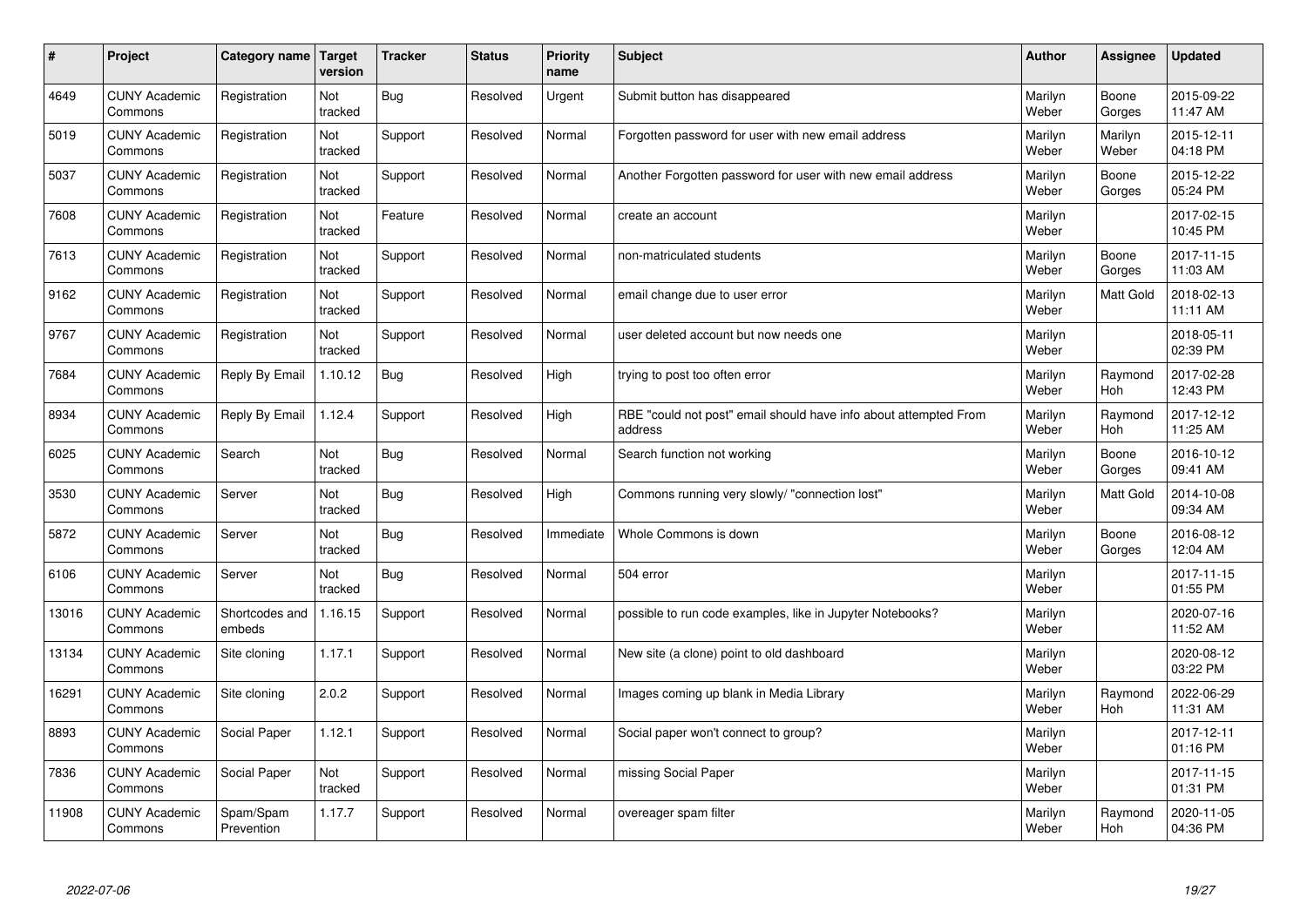| $\pmb{\#}$ | Project                         | Category name              | Target<br>version | <b>Tracker</b> | <b>Status</b> | <b>Priority</b><br>name | <b>Subject</b>                                                              | <b>Author</b>    | Assignee              | <b>Updated</b>         |
|------------|---------------------------------|----------------------------|-------------------|----------------|---------------|-------------------------|-----------------------------------------------------------------------------|------------------|-----------------------|------------------------|
| 12395      | <b>CUNY Academic</b><br>Commons | Spam/Spam<br>Prevention    | Not<br>tracked    | Support        | Resolved      | Normal                  | comments again being blocked                                                | Marilyn<br>Weber | Raymond<br><b>Hoh</b> | 2020-03-10<br>11:13 AM |
| 5985       | <b>CUNY Academic</b><br>Commons | Support                    | Not<br>tracked    | Support        | Resolved      | Normal                  | change user's email address (she cannot access old)                         | Marilyn<br>Weber | Boone<br>Gorges       | 2016-09-07<br>01:43 PM |
| 6656       | <b>CUNY Academic</b><br>Commons | Support                    | Not<br>tracked    | Support        | Resolved      | Normal                  | Remove user profile                                                         | Marilyn<br>Weber | Matt Gold             | 2016-11-10<br>02:18 PM |
| 5177       | <b>CUNY Academic</b><br>Commons | Toolbar                    | 1.9.6             | <b>Bug</b>     | Resolved      | Normal                  | No "My Papers" tab                                                          | Marilyn<br>Weber | Raymond<br>Hoh        | 2016-01-29<br>08:37 AM |
| 5346       | <b>CUNY Academic</b><br>Commons | Toolbar                    | 1.9.11            | <b>Bug</b>     | Resolved      | Normal                  | possible dynamic HTML code bug?                                             | Marilyn<br>Weber | Boone<br>Gorges       | 2016-03-22<br>10:53 AM |
| 4102       | <b>CUNY Academic</b><br>Commons | User<br>Experience         | 1.8.1             | Design/UX      | Resolved      | Normal                  | Username rules                                                              | Marilyn<br>Weber | Samantha<br>Raddatz   | 2015-06-01<br>01:23 PM |
| 6860       | <b>CUNY Academic</b><br>Commons | User<br>Onboarding         | 1.12              | Bug            | Resolved      | Normal                  | Invitation to join a group is appearing as an invitiation to join the site! | Marilyn<br>Weber | Boone<br>Gorges       | 2017-10-30<br>10:03 AM |
| 4340       | <b>CUNY Academic</b><br>Commons | WordPress -<br>Media       | 1.8.14            | Feature        | Resolved      | Normal                  | embedding a video                                                           | Marilyn<br>Weber | Daniel<br>Jones       | 2015-10-20<br>12:01 AM |
| 13238      | <b>CUNY Academic</b><br>Commons | WordPress -<br>Media       | 1.17.3            | Support        | Resolved      | Normal                  | allow ppsx file?                                                            | Marilyn<br>Weber | Raymond<br>Hoh        | 2020-09-10<br>11:46 AM |
| 15978      | <b>CUNY Academic</b><br>Commons | WordPress -<br>Media       | 2.0.2             | Support        | Resolved      | Normal                  | .tex files?                                                                 | Marilyn<br>Weber | Raymond<br><b>Hoh</b> | 2022-06-28<br>09:09 PM |
| 14369      | <b>CUNY Academic</b><br>Commons | WordPress -<br>Media       | Not<br>tracked    | Support        | Resolved      | Normal                  | renewed problem with ppsx files                                             | Marilyn<br>Weber |                       | 2021-04-27<br>12:44 PM |
| 7994       | <b>CUNY Academic</b><br>Commons | WordPress<br>(misc)        | 1.10.17           | Bug            | Resolved      | Urgent                  | Comments not appearing                                                      | Marilyn<br>Weber |                       | 2017-04-20<br>11:16 AM |
| 10810      | <b>CUNY Academic</b><br>Commons | <b>WordPress</b><br>(misc) | 1.14.2            | <b>Bug</b>     | Resolved      | Normal                  | Sites set as public are becoming private                                    | Marilyn<br>Weber |                       | 2018-12-11<br>10:15 AM |
| 11453      | <b>CUNY Academic</b><br>Commons | WordPress<br>(misc)        | 1.15.2            | Bug            | Resolved      | Normal                  | 403 error on Firefox                                                        | Marilyn<br>Weber | Raymond<br>Hoh        | 2019-05-28<br>11:46 AM |
| 16172      | <b>CUNY Academic</b><br>Commons | WordPress<br>(misc)        | 2.0.2             | <b>Bug</b>     | Resolved      | Normal                  | 'Lost your password" link not in error messge                               | Marilyn<br>Weber | Raymond<br>Hoh        | 2022-06-14<br>09:21 PM |
| 12393      | <b>CUNY Academic</b><br>Commons | <b>WordPress</b><br>(misc) |                   | Support        | Resolved      | High                    | size limit for files                                                        | Marilyn<br>Weber |                       | 2020-02-18<br>10:13 AM |
| 2777       | <b>CUNY Academic</b><br>Commons | WordPress<br>(misc)        | Not<br>tracked    | Bug            | Resolved      | Normal                  | Hero slide access                                                           | Marilyn<br>Weber | Boone<br>Gorges       | 2013-09-07<br>12:26 PM |
| 3001       | <b>CUNY Academic</b><br>Commons | WordPress<br>(misc)        | Not<br>tracked    | Support        | Resolved      | Normal                  | shortlink requested                                                         | Marilyn<br>Weber | Boone<br>Gorges       | 2014-01-30<br>01:26 PM |
| 5753       | <b>CUNY Academic</b><br>Commons | <b>WordPress</b><br>(misc) | Not<br>tracked    | Support        | Resolved      | Normal                  | merging blogs and groups                                                    | Marilyn<br>Weber | Boone<br>Gorges       | 2016-08-29<br>03:09 PM |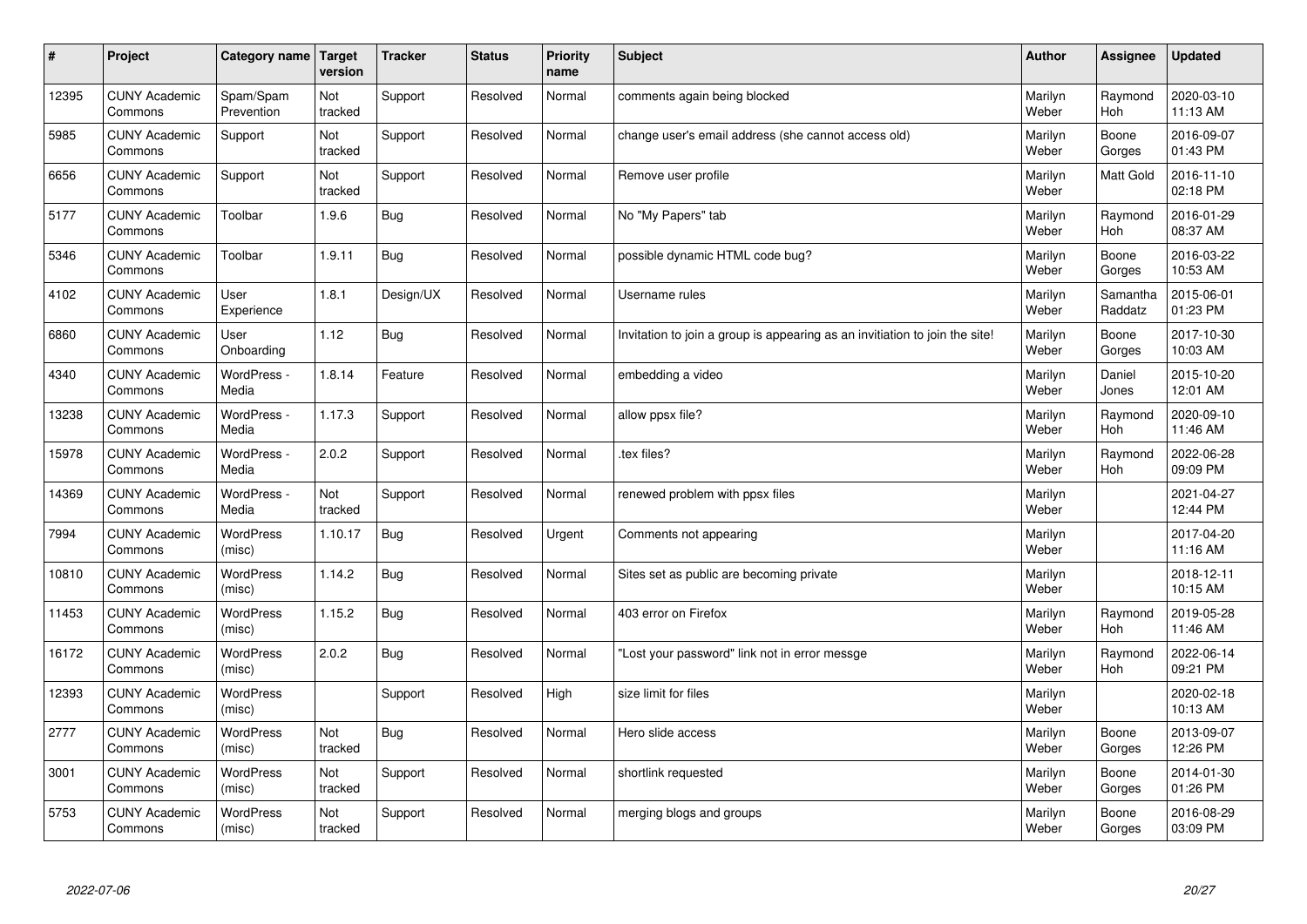| $\sharp$ | Project                         | Category name   Target            | version        | <b>Tracker</b> | <b>Status</b> | <b>Priority</b><br>name | <b>Subject</b>                              | <b>Author</b>    | Assignee              | <b>Updated</b>         |
|----------|---------------------------------|-----------------------------------|----------------|----------------|---------------|-------------------------|---------------------------------------------|------------------|-----------------------|------------------------|
| 7607     | <b>CUNY Academic</b><br>Commons | <b>WordPress</b><br>(misc)        | Not<br>tracked | Feature        | Resolved      | Normal                  | mp4 files                                   | Marilyn<br>Weber |                       | 2017-02-15<br>07:37 PM |
| 9499     | <b>CUNY Academic</b><br>Commons | <b>WordPress</b><br>(misc)        | Not<br>tracked | Support        | Resolved      | Normal                  | tiny question - preventing dates on posts?  | Marilyn<br>Weber | Raymond<br>Hoh        | 2018-04-04<br>03:55 PM |
| 9541     | <b>CUNY Academic</b><br>Commons | <b>WordPress</b><br>(misc)        | Not<br>tracked | Support        | Resolved      | Normal                  | repeating header banner                     | Marilyn<br>Weber | Raymond<br><b>Hoh</b> | 2018-04-06<br>12:33 PM |
| 10133    | <b>CUNY Academic</b><br>Commons | <b>WordPress</b><br>(misc)        | Not<br>tracked | Support        | Resolved      | Normal                  | two Commons sites to be migrated elsewhere  | Marilyn<br>Weber |                       | 2018-12-10<br>03:54 PM |
| 3116     | <b>CUNY Academic</b><br>Commons | <b>WordPress</b><br>(Permissions) |                | Bug            | Resolved      | Normal                  | Updating the FAQ page                       | Marilyn<br>Weber | Boone<br>Gorges       | 2014-04-01<br>10:12 PM |
| 3592     | <b>CUNY Academic</b><br>Commons | WordPress<br>(Permissions)        | Not<br>tracked | Publicity      | Resolved      | Normal                  | Oops - Announcing 1.6!                      | Marilyn<br>Weber | Boone<br>Gorges       | 2014-10-22<br>03:03 PM |
| 4542     | <b>CUNY Academic</b><br>Commons | <b>WordPress</b><br>Plugins       | 1.8.10         | Bug            | Resolved      | Normal                  | Emailing group users problem                | Marilyn<br>Weber | Boone<br>Gorges       | 2015-09-11<br>11:16 AM |
| 5036     | <b>CUNY Academic</b><br>Commons | WordPress<br>Plugins              | 1.9.1.1        | Feature        | Resolved      | Normal                  | <b>Embeds request</b>                       | Marilyn<br>Weber | Boone<br>Gorges       | 2015-12-18<br>10:12 PM |
| 4997     | <b>CUNY Academic</b><br>Commons | WordPress<br>Plugins              | 1.9.4          | Feature        | Resolved      | Normal                  | ability to embed maps from StoryMapJS?      | Marilyn<br>Weber | Boone<br>Gorges       | 2016-01-07<br>12:34 PM |
| 5302     | <b>CUNY Academic</b><br>Commons | <b>WordPress</b><br>Plugins       | 1.9.10         | Feature        | Resolved      | Normal                  | request for WP Gallery Custom Links plug-in | Marilyn<br>Weber | Boone<br>Gorges       | 2016-03-11<br>09:20 PM |
| 5522     | <b>CUNY Academic</b><br>Commons | <b>WordPress</b><br>Plugins       | 1.9.15         | Feature        | Resolved      | Normal                  | plugin request                              | Marilyn<br>Weber | Boone<br>Gorges       | 2016-05-09<br>10:36 AM |
| 5621     | <b>CUNY Academic</b><br>Commons | <b>WordPress</b><br>Plugins       | 1.9.17         | Feature        | Resolved      | Normal                  | Taxonomy plugin request                     | Marilyn<br>Weber | Boone<br>Gorges       | 2016-06-01<br>11:28 PM |
| 5657     | <b>CUNY Academic</b><br>Commons | WordPress<br>Plugins              | 1.9.18         | Feature        | Resolved      | Normal                  | Plugin Request - Instagram Feed WD          | Marilyn<br>Weber | Boone<br>Gorges       | 2016-06-08<br>12:36 PM |
| 7100     | <b>CUNY Academic</b><br>Commons | <b>WordPress</b><br>Plugins       | 1.10.5         | <b>Bug</b>     | Resolved      | High                    | Cincopa plugin problem                      | Marilyn<br>Weber | Boone<br>Gorges       | 2016-12-19<br>10:32 AM |
| 7745     | <b>CUNY Academic</b><br>Commons | WordPress<br>Plugins              | 1.10.13        | Support        | Resolved      | Normal                  | Featured Video Plus plugin requested        | Marilyn<br>Weber |                       | 2017-03-03<br>01:51 PM |
| 8131     | <b>CUNY Academic</b><br>Commons | WordPress<br>Plugins              | 1.11           | Bug            | Resolved      | Normal                  | Newsletters plug-in                         | Marilyn<br>Weber | Boone<br>Gorges       | 2017-05-11<br>09:42 PM |
| 8552     | <b>CUNY Academic</b><br>Commons | <b>WordPress</b><br>Plugins       | 1.11.10        | Bug            | Resolved      | Normal                  | Events Calendar problem                     | Marilyn<br>Weber |                       | 2017-08-18<br>04:36 PM |
| 8576     | <b>CUNY Academic</b><br>Commons | <b>WordPress</b><br>Plugins       | 1.11.11        | Support        | Resolved      | Normal                  | Digital Measures plugin request             | Marilyn<br>Weber |                       | 2017-09-01<br>03:44 PM |
| 8721     | <b>CUNY Academic</b><br>Commons | <b>WordPress</b><br>Plugins       | 1.11.13        | Bug            | Resolved      | Normal                  | more problems with Events calendar          | Marilyn<br>Weber |                       | 2017-09-21<br>10:35 AM |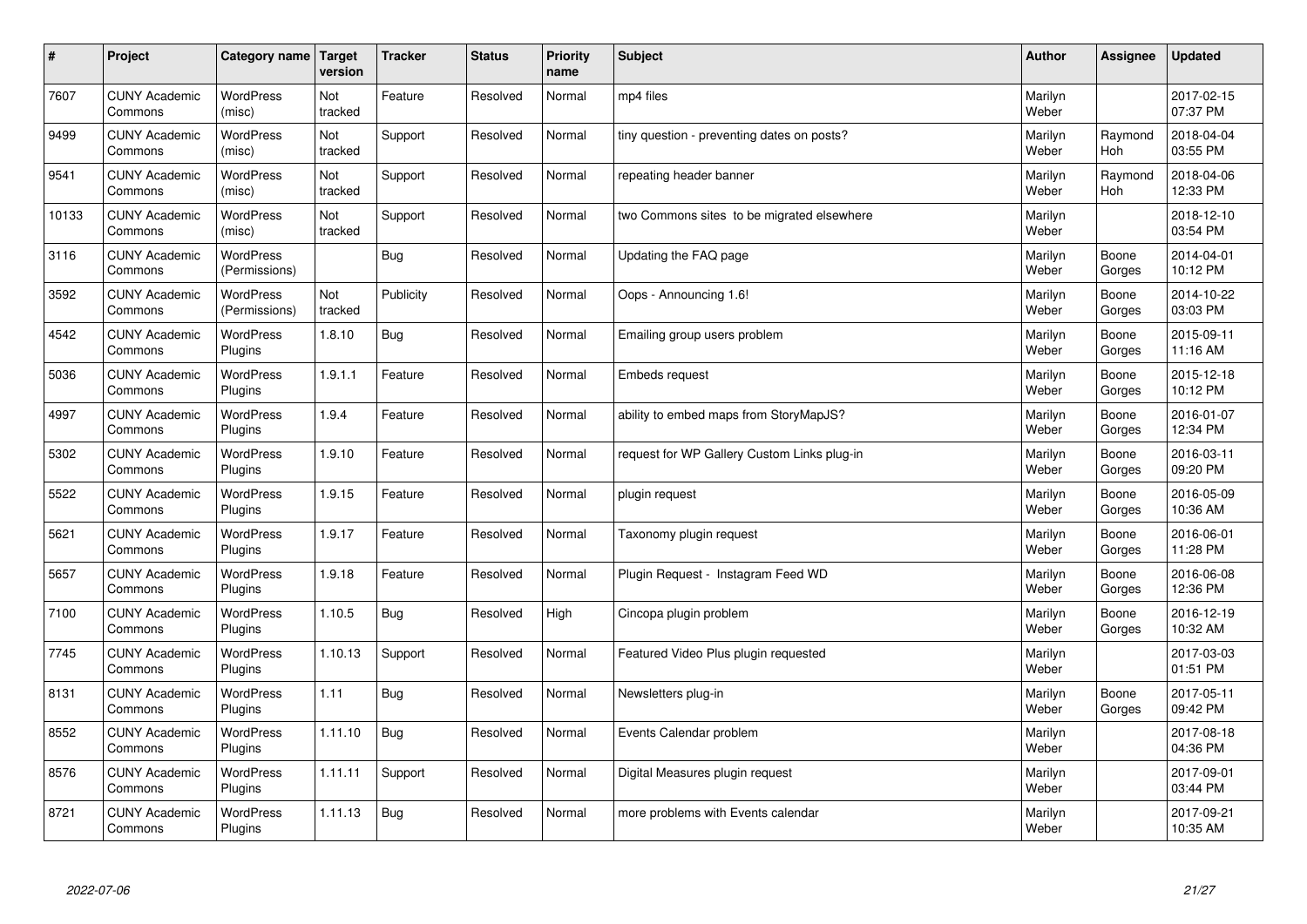| $\sharp$ | Project                         | Category name               | Target<br>version | <b>Tracker</b> | <b>Status</b> | <b>Priority</b><br>name | <b>Subject</b>                                                                          | <b>Author</b>    | Assignee        | <b>Updated</b>         |
|----------|---------------------------------|-----------------------------|-------------------|----------------|---------------|-------------------------|-----------------------------------------------------------------------------------------|------------------|-----------------|------------------------|
| 8446     | <b>CUNY Academic</b><br>Commons | <b>WordPress</b><br>Plugins | 1.11.14           | Support        | Resolved      | Normal                  | request for multiple accordion menu plugins                                             | Marilyn<br>Weber |                 | 2018-05-07<br>09:57 PM |
| 8908     | <b>CUNY Academic</b><br>Commons | <b>WordPress</b><br>Plugins | 1.12.2            | Support        | Resolved      | Normal                  | Plugin request from Steve Brier                                                         | Marilyn<br>Weber |                 | 2017-11-27<br>11:39 AM |
| 8924     | <b>CUNY Academic</b><br>Commons | <b>WordPress</b><br>Plugins | 1.12.4            | <b>Bug</b>     | Resolved      | Normal                  | auto-remove feature on http://pcp.gc.cuny.edu                                           | Marilyn<br>Weber | Matt Gold       | 2017-12-04<br>10:18 AM |
| 9026     | <b>CUNY Academic</b><br>Commons | <b>WordPress</b><br>Plugins | 1.12.6            | Support        | Resolved      | Normal                  | plugin request from Carlos Guevara                                                      | Marilyn<br>Weber |                 | 2018-01-03<br>09:33 AM |
| 9078     | <b>CUNY Academic</b><br>Commons | <b>WordPress</b><br>Plugins | 1.12.7            | Support        | Resolved      | Normal                  | arcgis web maps?                                                                        | Marilyn<br>Weber | Raymond<br>Hoh  | 2018-01-23<br>11:11 AM |
| 9087     | <b>CUNY Academic</b><br>Commons | WordPress<br>Plugins        | 1.12.7            | Support        | Resolved      | Normal                  | request for WP Social Sharing                                                           | Marilyn<br>Weber |                 | 2018-01-23<br>11:17 AM |
| 9192     | <b>CUNY Academic</b><br>Commons | <b>WordPress</b><br>Plugins | 1.12.8            | Bug            | Resolved      | Normal                  | problems with the Leaflet plug -in                                                      | Marilyn<br>Weber | Boone<br>Gorges | 2018-02-13<br>11:07 AM |
| 9330     | <b>CUNY Academic</b><br>Commons | WordPress<br><b>Plugins</b> | 1.12.10           | <b>Bug</b>     | Resolved      | Normal                  | part 2 of problems with the Leaflet plug -in                                            | Marilyn<br>Weber |                 | 2018-03-04<br>05:58 PM |
| 9340     | <b>CUNY Academic</b><br>Commons | <b>WordPress</b><br>Plugins | 1.12.10           | Bug            | Resolved      | Normal                  | change the web preview?                                                                 | Marilyn<br>Weber | Raymond<br>Hoh  | 2018-03-13<br>11:50 AM |
| 9500     | <b>CUNY Academic</b><br>Commons | <b>WordPress</b><br>Plugins | 1.12.12           | Support        | Resolved      | Normal                  | PowerPoint in the media library?                                                        | Marilyn<br>Weber | Raymond<br>Hoh  | 2018-04-12<br>02:28 PM |
| 9888     | <b>CUNY Academic</b><br>Commons | <b>WordPress</b><br>Plugins | 1.13.3            | Support        | Resolved      | Normal                  | Business directory Plug-in request                                                      | Marilyn<br>Weber |                 | 2018-06-12<br>11:52 AM |
| 9965     | <b>CUNY Academic</b><br>Commons | <b>WordPress</b><br>Plugins | 1.13.4            | Support        | Resolved      | Normal                  | plug-in request for OneTone Companion                                                   | Marilyn<br>Weber | Raymond<br>Hoh  | 2018-06-26<br>12:00 PM |
| 10240    | <b>CUNY Academic</b><br>Commons | <b>WordPress</b><br>Plugins | 1.13.8            | Support        | Resolved      | Normal                  | require-featured-image plug-in request                                                  | Marilyn<br>Weber |                 | 2018-08-29<br>05:15 PM |
| 11813    | <b>CUNY Academic</b><br>Commons | <b>WordPress</b><br>Plugins | 1.15.9            | Support        | Resolved      | Normal                  | 'Change Password Protected Message" plugin requests                                     | Marilyn<br>Weber |                 | 2019-09-10<br>05:57 PM |
| 11832    | <b>CUNY Academic</b><br>Commons | WordPress<br>Plugins        | 1.15.11           | Support        | Resolved      | Normal                  | Yoast SEO premium for sexgenlab.org                                                     | Marilyn<br>Weber |                 | 2019-10-08<br>11:22 AM |
| 12354    | <b>CUNY Academic</b><br>Commons | <b>WordPress</b><br>Plugins | 1.16.5            | <b>Bug</b>     | Resolved      | Urgent                  | sites (including Net-Art) are reporting critical issues                                 | Marilyn<br>Weber | Raymond<br>Hoh  | 2020-02-02<br>03:16 PM |
| 12363    | <b>CUNY Academic</b><br>Commons | <b>WordPress</b><br>Plugins | 1.16.5            | Bug            | Resolved      | Urgent                  | more bbPress problems - now students unable to post either a new<br>thread or a comment | Marilyn<br>Weber | Raymond<br>Hoh  | 2020-03-17<br>03:07 PM |
| 12676    | <b>CUNY Academic</b><br>Commons | WordPress<br>Plugins        | 1.16.10           | Support        | Resolved      | Normal                  | request for Require Post Category plug-in                                               | Marilyn<br>Weber |                 | 2020-04-28<br>11:03 AM |
| 13184    | <b>CUNY Academic</b><br>Commons | <b>WordPress</b><br>Plugins | 1.17.2            | Support        | Resolved      | Normal                  | google translate plugin                                                                 | Marilyn<br>Weber |                 | 2020-08-25<br>11:36 AM |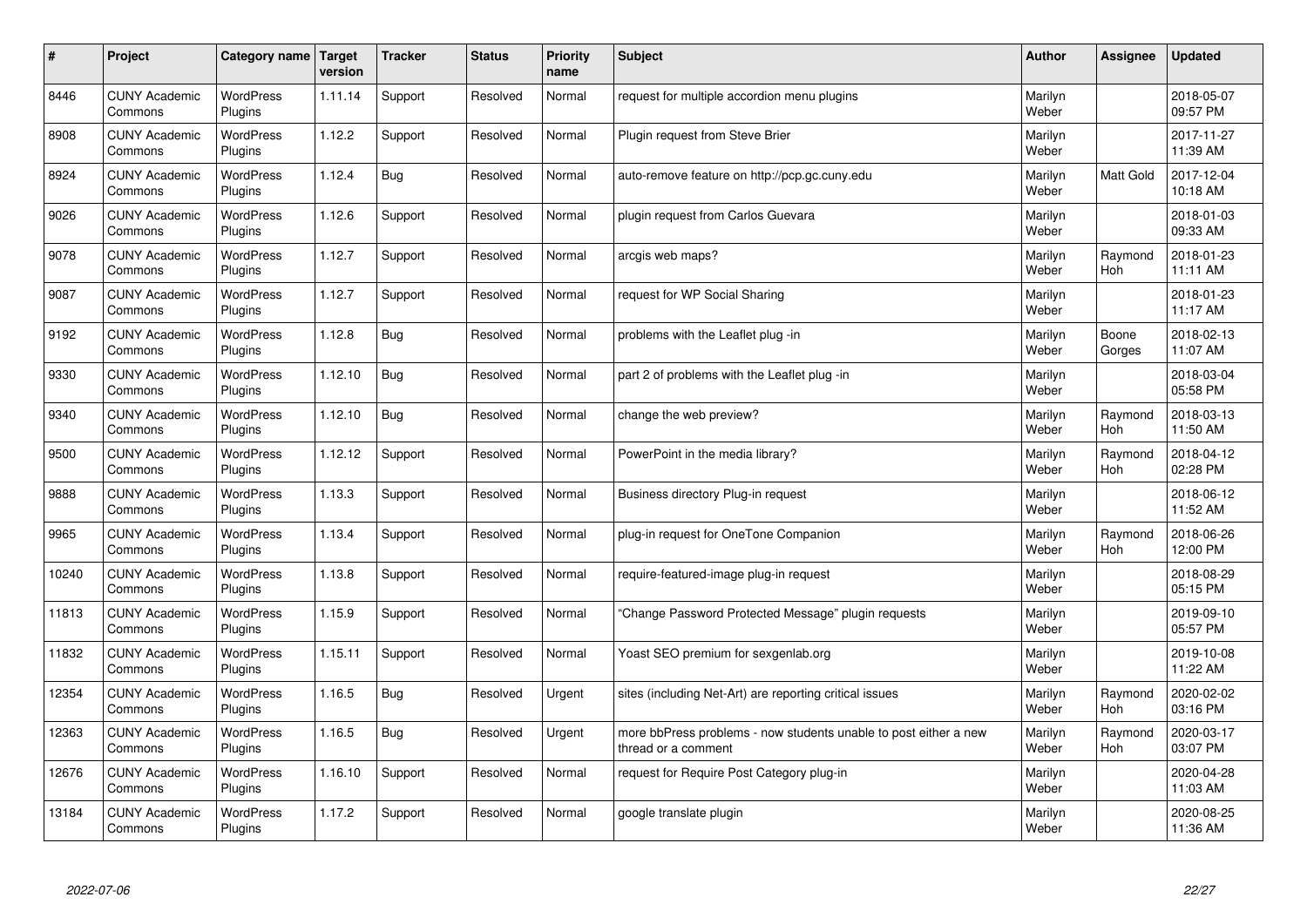| $\sharp$ | Project                         | Category name               | Target<br>version | <b>Tracker</b> | <b>Status</b> | <b>Priority</b><br>name | <b>Subject</b>                                           | <b>Author</b>    | Assignee         | <b>Updated</b>         |
|----------|---------------------------------|-----------------------------|-------------------|----------------|---------------|-------------------------|----------------------------------------------------------|------------------|------------------|------------------------|
| 13741    | <b>CUNY Academic</b><br>Commons | <b>WordPress</b><br>Plugins | 1.18.3            | Support        | Resolved      | Normal                  | Ensemble Video Plugin                                    | Marilyn<br>Weber |                  | 2021-01-26<br>04:43 PM |
| 13841    | <b>CUNY Academic</b><br>Commons | <b>WordPress</b><br>Plugins | 1.18.3            | Support        | Resolved      | Normal                  | Folders plugin request                                   | Marilyn<br>Weber | Boone<br>Gorges  | 2021-01-26<br>04:43 PM |
| 13846    | <b>CUNY Academic</b><br>Commons | <b>WordPress</b><br>Plugins | 1.18.3            | Support        | Resolved      | Normal                  | Yoast SEO plugin problem                                 | Marilyn<br>Weber |                  | 2021-01-19<br>05:34 PM |
| 13935    | <b>CUNY Academic</b><br>Commons | <b>WordPress</b><br>Plugins | 1.18.4            | Support        | Resolved      | Low                     | Add Users sidebar widget not working                     | Marilyn<br>Weber |                  | 2021-02-09<br>11:05 AM |
| 13944    | <b>CUNY Academic</b><br>Commons | <b>WordPress</b><br>Plugins | 1.18.4            | Support        | Resolved      | Normal                  | 3D FlipBook request                                      | Marilyn<br>Weber |                  | 2021-02-09<br>11:05 AM |
| 13947    | <b>CUNY Academic</b><br>Commons | WordPress<br>Plugins        | 1.18.4            | Bug            | Resolved      | Normal                  | Elementor plugin problem                                 | Marilyn<br>Weber | Raymond<br>Hoh   | 2021-02-08<br>09:34 PM |
| 14012    | <b>CUNY Academic</b><br>Commons | WordPress<br>Plugins        | 1.18.5            | Support        | Resolved      | Normal                  | Open External Links in a New Window plugin?              | Marilyn<br>Weber | Boone<br>Gorges  | 2021-03-02<br>02:07 PM |
| 14019    | <b>CUNY Academic</b><br>Commons | <b>WordPress</b><br>Plugins | 1.18.5            | Bug            | Resolved      | Normal                  | smorales.commons.gc.cuny.edu                             | Marilyn<br>Weber | Boone<br>Gorges  | 2021-02-23<br>11:06 AM |
| 14077    | <b>CUNY Academic</b><br>Commons | <b>WordPress</b><br>Plugins | 1.18.7            | Support        | Resolved      | Normal                  | Elementor Pro plugin for the slider                      | Marilyn<br>Weber | Raymond<br>Hoh   | 2021-03-23<br>11:43 AM |
| 14265    | <b>CUNY Academic</b><br>Commons | WordPress<br>Plugins        | 1.18.10           | Support        | Resolved      | Normal                  | separate the tag cloud in the blog sidebar               | Marilyn<br>Weber | Boone<br>Gorges  | 2021-05-12<br>05:19 PM |
| 14509    | <b>CUNY Academic</b><br>Commons | WordPress<br>Plugins        | 1.18.12           | <b>Bug</b>     | Resolved      | Normal                  | Elementor Editor problem                                 | Marilyn<br>Weber |                  | 2021-06-08<br>09:55 AM |
| 14534    | <b>CUNY Academic</b><br>Commons | <b>WordPress</b><br>Plugins | 1.18.12           | Support        | Resolved      | Normal                  | Share This Image plugin?                                 | Marilyn<br>Weber |                  | 2021-06-08<br>11:50 AM |
| 14885    | <b>CUNY Academic</b><br>Commons | <b>WordPress</b><br>Plugins | 1.18.22           | Bug            | Resolved      | Normal                  | Long Loading Times -- Wordpress Admin Site               | Marilyn<br>Weber | Raymond<br>Hoh   | 2021-10-26<br>12:28 PM |
| 15545    | <b>CUNY Academic</b><br>Commons | <b>WordPress</b><br>Plugins | 1.19.5            | Feature        | Resolved      | Normal                  | "ZI Hide Featured Image" plugin request                  | Marilyn<br>Weber | Boone<br>Gorges  | 2022-03-09<br>10:09 AM |
| 15654    | <b>CUNY Academic</b><br>Commons | <b>WordPress</b><br>Plugins | 1.19.6            | Support        | Resolved      | Normal                  | Numerous Copies of Events showing up                     | Marilyn<br>Weber | Boone<br>Gorges  | 2022-03-22<br>11:30 AM |
| 8693     | <b>CUNY Academic</b><br>Commons | <b>WordPress</b><br>Plugins |                   | Support        | Resolved      | Normal                  | Existing blog wants to replace Mailpoet with Newsletters | Marilyn<br>Weber |                  | 2017-09-12<br>02:24 PM |
| 5875     | <b>CUNY Academic</b><br>Commons | WordPress<br>Plugins        | Not<br>tracked    | Bug            | Resolved      | Normal                  | Events Calendar garbled in IE                            | Marilyn<br>Weber | Marilyn<br>Weber | 2017-11-15<br>05:45 PM |
| 7328     | <b>CUNY Academic</b><br>Commons | WordPress<br>Plugins        | Not<br>tracked    | Bug            | Resolved      | Normal                  | technical issue with the Events Manager plugin           | Marilyn<br>Weber | Raymond<br>Hoh   | 2017-11-15<br>06:19 PM |
| 8308     | <b>CUNY Academic</b><br>Commons | <b>WordPress</b><br>Plugins | Not<br>tracked    | Support        | Resolved      | Normal                  | WP Migration plugin                                      | Marilyn<br>Weber |                  | 2017-11-15<br>01:27 PM |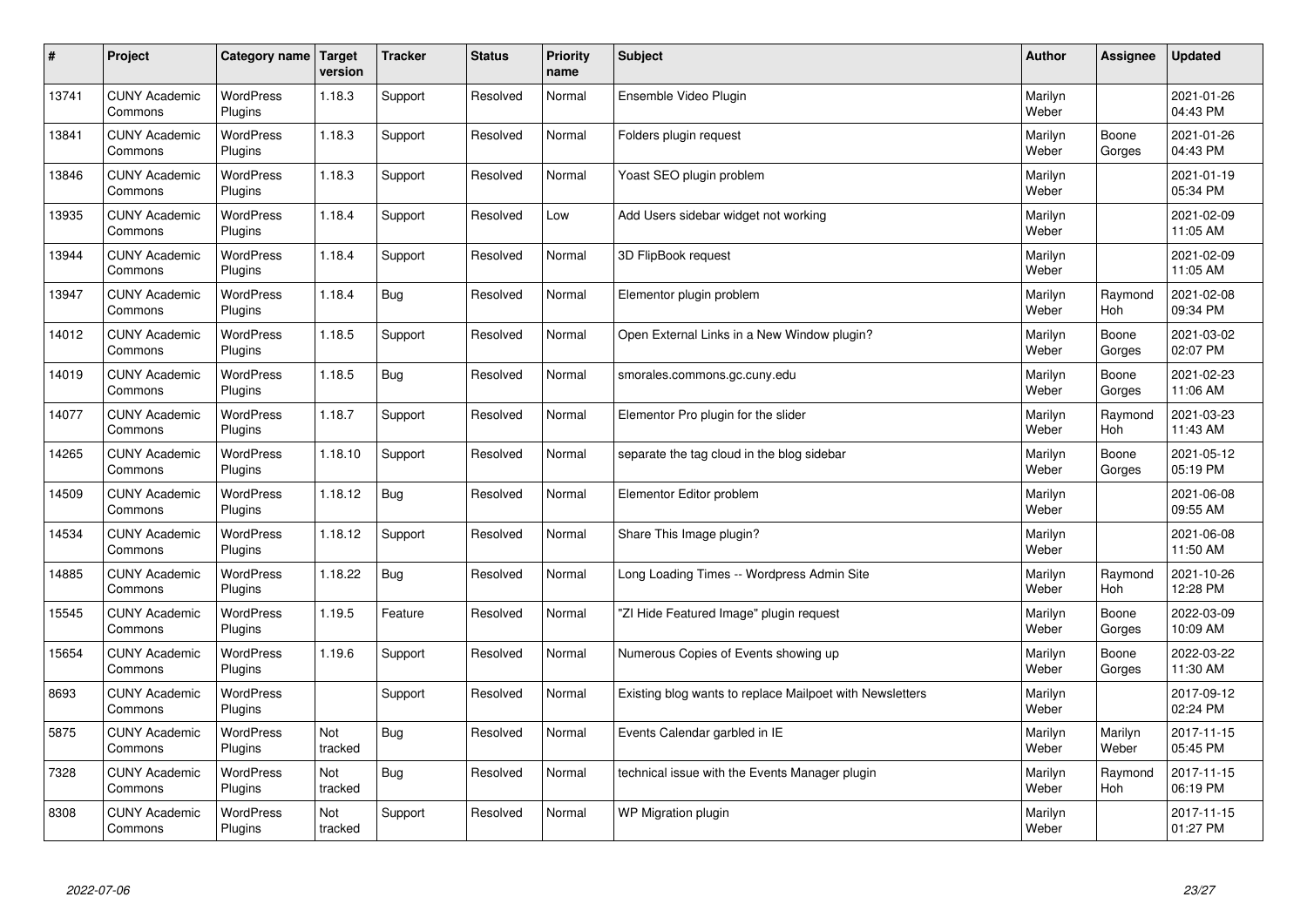| $\pmb{\#}$ | Project                         | Category name                     | Target<br>version | <b>Tracker</b> | <b>Status</b> | <b>Priority</b><br>name | <b>Subject</b>                                                                          | <b>Author</b>    | Assignee        | <b>Updated</b>         |
|------------|---------------------------------|-----------------------------------|-------------------|----------------|---------------|-------------------------|-----------------------------------------------------------------------------------------|------------------|-----------------|------------------------|
| 11205      | <b>CUNY Academic</b><br>Commons | <b>WordPress</b><br>Plugins       | Not<br>tracked    | Support        | Resolved      | Normal                  | problems with Google calendar                                                           | Marilyn<br>Weber | Raymond<br>Hoh  | 2019-03-11<br>02:17 PM |
| 14075      | <b>CUNY Academic</b><br>Commons | <b>WordPress</b><br>Plugins       | Not<br>tracked    | Bug            | Resolved      | Normal                  | sludigitalportfolios.commons.gc.cuny.edu                                                | Marilyn<br>Weber | Boone<br>Gorges | 2021-03-01<br>10:46 AM |
| 3121       | <b>CUNY Academic</b><br>Commons | <b>WordPress</b><br><b>Themes</b> | 1.5.21            | <b>Bug</b>     | Resolved      | High                    | Add Academica theme?                                                                    | Marilyn<br>Weber | Boone<br>Gorges | 2014-03-24<br>11:04 AM |
| 3071       | <b>CUNY Academic</b><br>Commons | <b>WordPress</b><br><b>Themes</b> | 1.5.22            | Bug            | Resolved      | Normal                  | Twenty Fourteen theme differences                                                       | Marilyn<br>Weber | Boone<br>Gorges | 2014-04-01<br>08:18 PM |
| 5630       | <b>CUNY Academic</b><br>Commons | <b>WordPress</b><br><b>Themes</b> | 1.9.17            | Feature        | Resolved      | Normal                  | Bavota magazine Pro theme                                                               | Marilyn<br>Weber | Boone<br>Gorges | 2016-06-02<br>12:09 AM |
| 7460       | <b>CUNY Academic</b><br>Commons | WordPress<br><b>Themes</b>        | 1.10.8            | Support        | Resolved      | Normal                  | install Independent Publisher theme?                                                    | Marilyn<br>Weber | Boone<br>Gorges | 2017-01-21<br>09:34 PM |
| 8125       | <b>CUNY Academic</b><br>Commons | <b>WordPress</b><br><b>Themes</b> | 1.10.19           | <b>Bug</b>     | Resolved      | High                    | careerplan admin page failing to load with "currently unable to handle<br>this request" | Marilyn<br>Weber |                 | 2017-07-13<br>12:54 PM |
| 9335       | <b>CUNY Academic</b><br>Commons | <b>WordPress</b><br><b>Themes</b> | 1.12.10           | <b>Bug</b>     | Resolved      | Normal                  | clone http://digitalscholarship.ccny.cuny.edu site?                                     | Marilyn<br>Weber | Boone<br>Gorges | 2018-03-14<br>12:43 PM |
| 8941       | <b>CUNY Academic</b><br>Commons | <b>WordPress</b><br><b>Themes</b> | 1.13.1            | Support        | Resolved      | Normal                  | Theme request: ColorNews                                                                | Marilyn<br>Weber |                 | 2018-05-08<br>10:42 AM |
| 11211      | <b>CUNY Academic</b><br>Commons | WordPress<br><b>Themes</b>        | 1.14.8            | Support        | Resolved      | Normal                  | user needs to edit the HTML coding                                                      | Marilyn<br>Weber |                 | 2019-03-12<br>11:20 AM |
| 11866      | <b>CUNY Academic</b><br>Commons | WordPress<br><b>Themes</b>        | 1.15.10           | Support        | Resolved      | Normal                  | problem with project widget and the 'skills' to generate tags                           | Marilyn<br>Weber | Raymond<br>Hoh  | 2019-09-19<br>03:20 PM |
| 12302      | <b>CUNY Academic</b><br>Commons | <b>WordPress</b><br><b>Themes</b> | 1.16.4            | Support        | Resolved      | Normal                  | Pictorio theme request                                                                  | Marilyn<br>Weber | Raymond<br>Hoh  | 2020-01-28<br>11:44 AM |
| 13185      | <b>CUNY Academic</b><br>Commons | WordPress<br><b>Themes</b>        | 1.17.2            | Support        | Resolved      | Normal                  | Less theme?                                                                             | Marilyn<br>Weber |                 | 2020-08-25<br>11:26 AM |
| 13512      | <b>CUNY Academic</b><br>Commons | WordPress<br><b>Themes</b>        | 1.17.7            | Support        | Resolved      | Normal                  | theme update                                                                            | Marilyn<br>Weber |                 | 2020-11-16<br>04:46 PM |
| 14270      | <b>CUNY Academic</b><br>Commons | <b>WordPress</b><br><b>Themes</b> | 1.18.8            | Support        | Resolved      | Normal                  | grid theme?                                                                             | Marilyn<br>Weber |                 | 2021-04-13<br>11:20 AM |
| 14411      | <b>CUNY Academic</b><br>Commons | <b>WordPress</b><br><b>Themes</b> | 1.18.10           | <b>Bug</b>     | Resolved      | Normal                  | logo problems                                                                           | Marilyn<br>Weber |                 | 2021-05-03<br>04:37 PM |
| 14734      | <b>CUNY Academic</b><br>Commons | WordPress<br>Themes               | 1.18.18           | Support        | Resolved      | Normal                  | missing section of Sujatha Fernandes' site                                              | Marilyn<br>Weber | Raymond<br>Hoh  | 2021-09-06<br>04:15 PM |
| 4965       | <b>CUNY Academic</b><br>Commons | WordPress<br><b>Themes</b>        | Not<br>tracked    | Feature        | Resolved      | Normal                  | Theme requested                                                                         | Marilyn<br>Weber | Boone<br>Gorges | 2016-02-24<br>09:46 PM |
| 10059      | <b>CUNY Academic</b><br>Commons | <b>WordPress</b><br><b>Themes</b> | Not<br>tracked    | Support        | Resolved      | Normal                  | Magazine Premium theme for new site                                                     | Marilyn<br>Weber |                 | 2020-02-17<br>03:39 PM |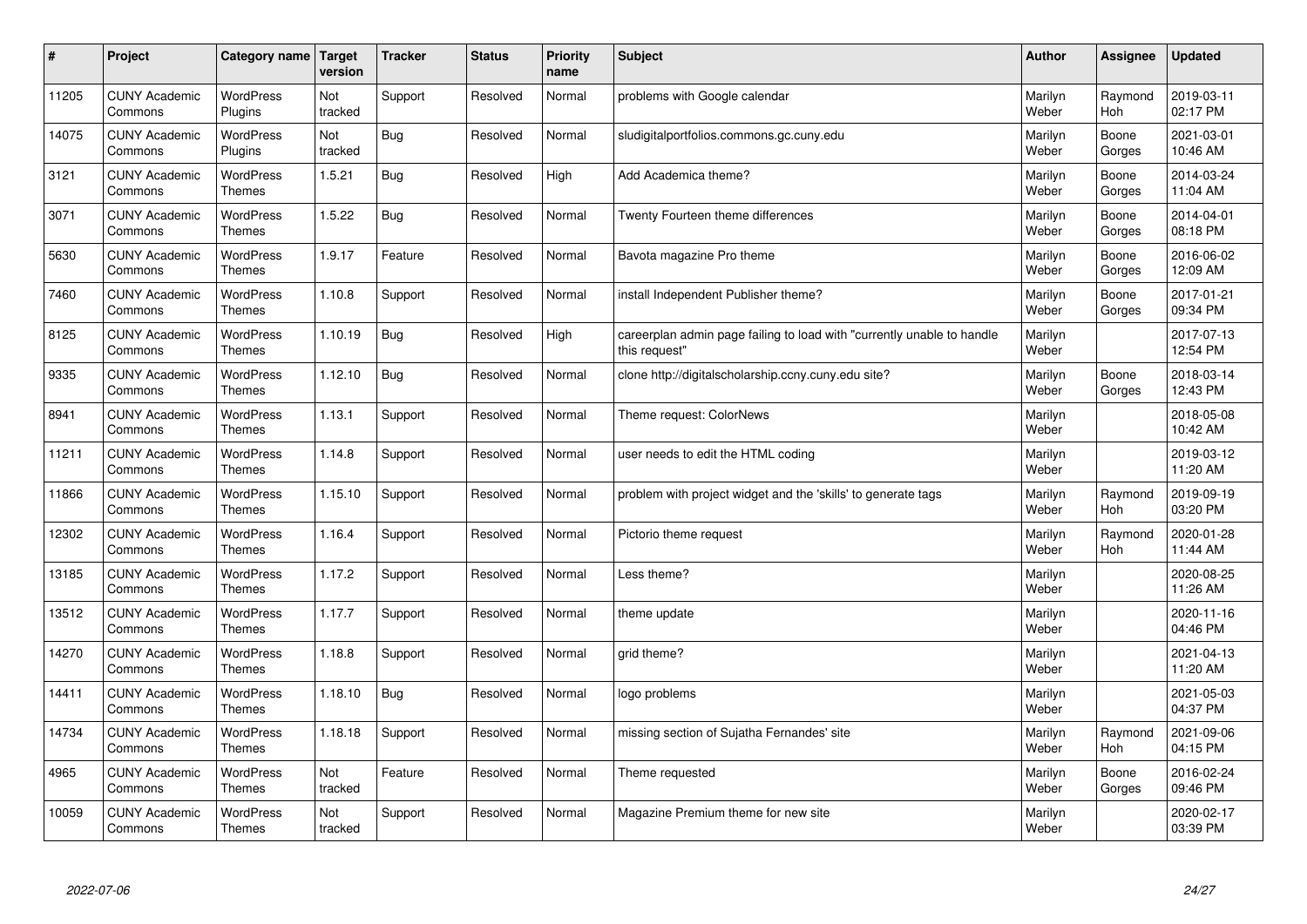| $\sharp$ | Project                         | Category name   Target            | version           | <b>Tracker</b> | <b>Status</b>        | <b>Priority</b><br>name | <b>Subject</b>                                                 | <b>Author</b>    | Assignee        | <b>Updated</b>         |
|----------|---------------------------------|-----------------------------------|-------------------|----------------|----------------------|-------------------------|----------------------------------------------------------------|------------------|-----------------|------------------------|
| 11976    | <b>CUNY Academic</b><br>Commons | <b>WordPress</b><br><b>Themes</b> | Not<br>tracked    | Support        | Resolved             | Normal                  | ColorMag request                                               | Marilyn<br>Weber |                 | 2021-02-01<br>10:25 AM |
| 12137    | <b>CUNY Academic</b><br>Commons | <b>WordPress</b><br><b>Themes</b> | Not<br>tracked    | Support        | Resolved             | Normal                  | media player problem                                           | Marilyn<br>Weber |                 | 2019-12-12<br>08:52 PM |
| 6602     | <b>CUNY Academic</b><br>Commons | ZenDesk                           | 1.10              | <b>Bug</b>     | Resolved             | High                    | Add Friend button not working                                  | Marilyn<br>Weber | Raymond<br>Hoh  | 2016-11-04<br>12:14 PM |
| 8620     | <b>CUNY Academic</b><br>Commons | ZenDesk                           | 1.11.11           | Bug            | Resolved             | High                    | 'Send us a message" not working                                | Marilyn<br>Weber | Raymond<br>Hoh  | 2017-08-29<br>04:13 PM |
| 13116    | <b>CUNY Academic</b><br>Commons | ZenDesk                           | 1.17.1            | Support        | Resolved             | Normal                  | support/send us a message link obscured                        | Marilyn<br>Weber | Raymond<br>Hoh  | 2020-07-29<br>09:33 PM |
| 4881     | <b>CUNY Academic</b><br>Commons | ZenDesk                           | Not<br>tracked    | <b>Bug</b>     | Resolved             | Normal                  | ZenDesk emails not being sent                                  | Marilyn<br>Weber |                 | 2015-12-07<br>01:34 AM |
| 4918     | <b>CUNY Academic</b><br>Commons | ZenDesk                           | Not<br>tracked    | Bug            | Resolved             | High                    | Re-directing Help Requests                                     | Marilyn<br>Weber | Raymond<br>Hoh  | 2015-11-23<br>11:15 AM |
| 15686    | <b>CUNY Academic</b><br>Commons | ZenDesk                           | Not<br>tracked    | Support        | Resolved             | Low                     | ZenDesk introducing "triggers"                                 | Marilyn<br>Weber |                 | 2022-03-22<br>09:37 AM |
| 15169    | <b>CUNY Academic</b><br>Commons |                                   | 2.0.3             | Support        | Reporter<br>Feedback | Normal                  | new Prelude website zipfiles for custom theme and other files. | Marilyn<br>Weber |                 | 2022-06-29<br>11:32 AM |
| 15655    | <b>CUNY Academic</b><br>Commons |                                   | 2.0.3             | Support        | Reporter<br>Feedback | Normal                  | Event Aggregator plugin?                                       | Marilyn<br>Weber |                 | 2022-06-29<br>11:32 AM |
| 14784    | <b>CUNY Academic</b><br>Commons |                                   |                   | Support        | Reporter<br>Feedback | Normal                  | User report of logo problem when using Customizer theme        | Marilyn<br>Weber |                 | 2021-09-17<br>10:25 AM |
| 15260    | <b>CUNY Academic</b><br>Commons |                                   |                   | Support        | Reporter<br>Feedback | Normal                  | Diacritical markings   European Stages                         | Marilyn<br>Weber |                 | 2022-02-04<br>08:16 AM |
| 15370    | <b>CUNY Academic</b><br>Commons |                                   |                   | Support        | Reporter<br>Feedback | Normal                  | All-in-One Event Calendar?                                     | Marilyn<br>Weber |                 | 2022-02-17<br>11:03 AM |
| 16099    | <b>CUNY Academic</b><br>Commons |                                   |                   | Support        | Reporter<br>Feedback | Normal                  | request for Newsletter Glue                                    | Marilyn<br>Weber |                 | 2022-05-13<br>12:14 PM |
| 16110    | <b>CUNY Academic</b><br>Commons |                                   |                   | Support        | Reporter<br>Feedback | Normal                  | remove Creative Commons license from pages?                    | Marilyn<br>Weber | Raymond<br>Hoh  | 2022-05-17<br>06:11 PM |
| 9207     | <b>CUNY Academic</b><br>Commons |                                   | Future<br>release | Support        | Reporter<br>Feedback | Normal                  | display dashboards made in Tableau?                            | Marilyn<br>Weber | Boone<br>Gorges | 2018-04-10<br>10:42 AM |
| 10657    | <b>CUNY Academic</b><br>Commons |                                   | Not<br>tracked    | Support        | Reporter<br>Feedback | Normal                  | child theme problems                                           | Marilyn<br>Weber |                 | 2018-11-08<br>01:19 PM |
| 11149    | <b>CUNY Academic</b><br>Commons |                                   | Not<br>tracked    | Support        | Reporter<br>Feedback | Normal                  | comments getting blocked                                       | Marilyn<br>Weber | Raymond<br>Hoh  | 2019-03-26<br>11:40 AM |
| 11509    | <b>CUNY Academic</b><br>Commons |                                   | Not<br>tracked    | Support        | Reporter<br>Feedback | Normal                  | deleted Page causing a Menu problem?                           | Marilyn<br>Weber |                 | 2019-06-04<br>09:54 AM |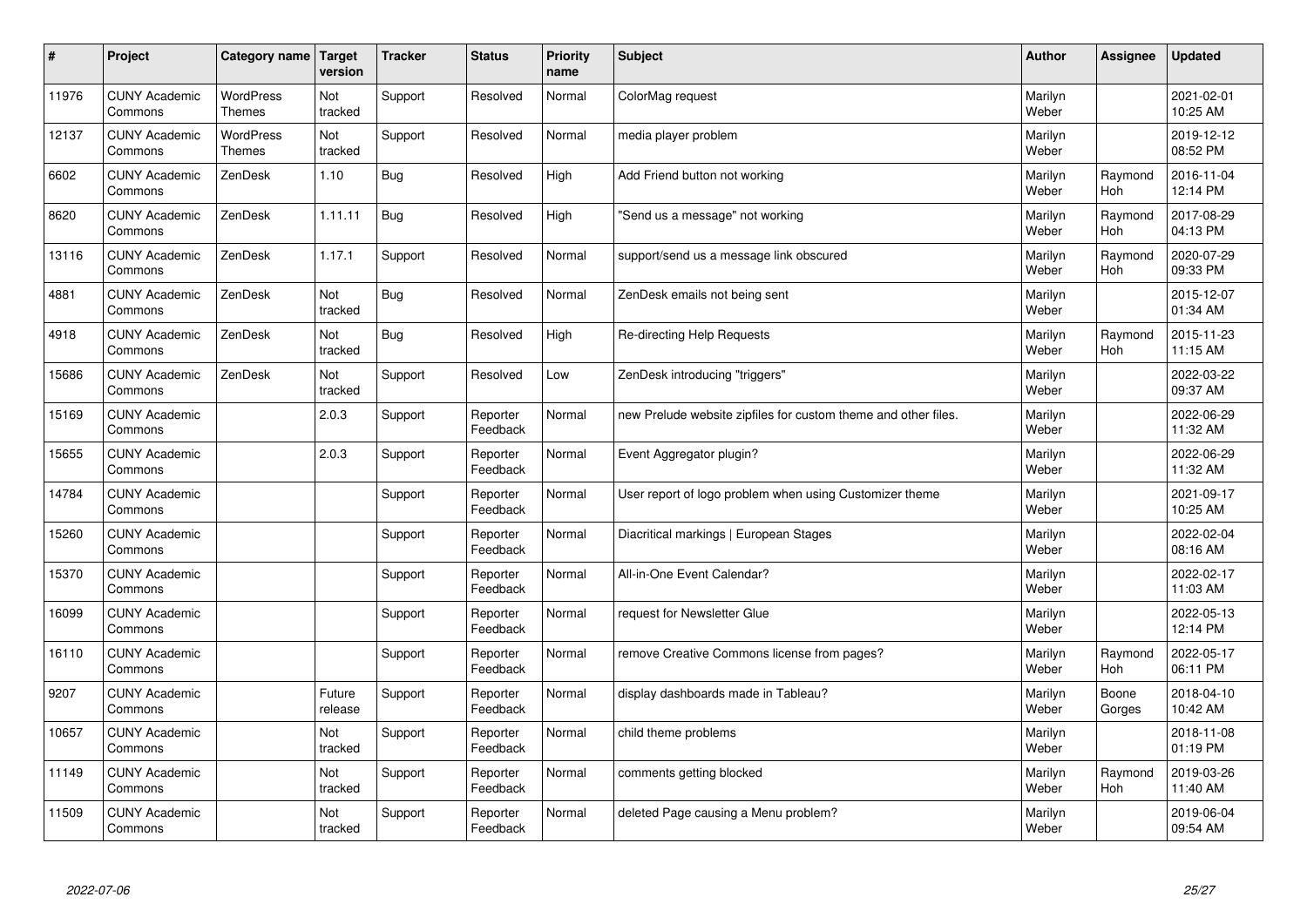| #     | Project                         | Category name              | Target<br>version | <b>Tracker</b> | <b>Status</b>        | <b>Priority</b><br>name | <b>Subject</b>                                                                             | <b>Author</b>    | Assignee        | <b>Updated</b>         |
|-------|---------------------------------|----------------------------|-------------------|----------------|----------------------|-------------------------|--------------------------------------------------------------------------------------------|------------------|-----------------|------------------------|
| 11771 | <b>CUNY Academic</b><br>Commons |                            | Not<br>tracked    | Support        | Reporter<br>Feedback | Normal                  | post displays in sections                                                                  | Marilyn<br>Weber |                 | 2019-08-20<br>10:34 AM |
| 11787 | <b>CUNY Academic</b><br>Commons |                            | Not<br>tracked    | Support        | Reporter<br>Feedback | Normal                  | automated comments notifications on ZenDesk                                                | Marilyn<br>Weber |                 | 2019-08-26<br>06:18 PM |
| 13034 | <b>CUNY Academic</b><br>Commons |                            | Not<br>tracked    | Support        | Reporter<br>Feedback | Normal                  | a site is asking people to join the Commons to get a download                              | Marilyn<br>Weber |                 | 2020-07-12<br>07:23 AM |
| 13255 | <b>CUNY Academic</b><br>Commons |                            | Not<br>tracked    | Support        | Reporter<br>Feedback | Normal                  | Accessibility problems                                                                     | Marilyn<br>Weber |                 | 2020-09-01<br>05:48 PM |
| 14398 | <b>CUNY Academic</b><br>Commons |                            | Not<br>tracked    | Support        | Reporter<br>Feedback | Normal                  | Events plug-in notification problem                                                        | Marilyn<br>Weber |                 | 2021-05-11<br>11:21 AM |
| 14900 | <b>CUNY Academic</b><br>Commons |                            | Not<br>tracked    | Support        | Reporter<br>Feedback | Normal                  | previous theme?                                                                            | Marilyn<br>Weber |                 | 2021-10-25<br>10:31 AM |
| 12350 | <b>CUNY Academic</b><br>Commons | Blogs<br>(BuddyPress)      | Not<br>tracked    | Support        | Reporter<br>Feedback | Normal                  | URL creation problem                                                                       | Marilyn<br>Weber |                 | 2020-02-03<br>11:27 AM |
| 11971 | <b>CUNY Academic</b><br>Commons | Email<br>Notifications     | Future<br>release | <b>Bug</b>     | Reporter<br>Feedback | Low                     | Pictures obscured in emailed post notifications                                            | Marilyn<br>Weber | Raymond<br>Hoh  | 2019-11-21<br>01:14 PM |
| 13328 | <b>CUNY Academic</b><br>Commons | Group Forums               | Not<br>tracked    | Bug            | Reporter<br>Feedback | Normal                  | cross-posting in two related groups                                                        | Marilyn<br>Weber | Raymond<br>Hoh  | 2020-09-15<br>10:39 PM |
| 10273 | <b>CUNY Academic</b><br>Commons | Registration               | Not<br>tracked    | Support        | Reporter<br>Feedback | Normal                  | users combining CF and campus address                                                      | Marilyn<br>Weber |                 | 2019-09-18<br>10:58 AM |
| 13975 | <b>CUNY Academic</b><br>Commons | Social Paper               | Not<br>tracked    | Support        | Reporter<br>Feedback | Normal                  | can't approve comments on Social Paper paper                                               | Marilyn<br>Weber |                 | 2021-02-12<br>09:33 AM |
| 14074 | <b>CUNY Academic</b><br>Commons | <b>WordPress</b><br>(misc) | Not<br>tracked    | Support        | Reporter<br>Feedback | Normal                  | page password protection problem                                                           | Marilyn<br>Weber |                 | 2021-03-02<br>11:03 AM |
| 12741 | <b>CUNY Academic</b><br>Commons | WordPress<br>Plugins       | Not<br>tracked    | Support        | Reporter<br>Feedback | Normal                  | <b>Tableau Public Viz Block</b>                                                            | Marilyn<br>Weber | Raymond<br>Hoh  | 2020-05-12<br>11:00 AM |
| 12360 | <b>CUNY Academic</b><br>Commons | WordPress<br><b>Themes</b> | Not<br>tracked    | Bug            | Reporter<br>Feedback | Normal                  | site just says "DANTE We are currently in maintenance mode, please<br>check back shortly." | Marilyn<br>Weber |                 | 2020-02-04<br>12:13 PM |
| 11848 | <b>CUNY Academic</b><br>Commons |                            | Not<br>tracked    | Support        | Hold                 | Normal                  | a Dean of Faculty wants to share a large file                                              | Marilyn<br>Weber |                 | 2019-09-24<br>08:44 AM |
| 13912 | <b>CUNY Academic</b><br>Commons |                            | Not<br>tracked    | Feature        | Hold                 | Low                     | posting "missed schedule"                                                                  | Marilyn<br>Weber |                 | 2021-02-23<br>10:46 AM |
| 11519 | <b>CUNY Academic</b><br>Commons |                            | Not<br>tracked    | Support        | Assigned             | Normal                  | comment option not appearing                                                               | Marilyn<br>Weber |                 | 2019-09-24<br>10:28 AM |
| 9835  | <b>CUNY Academic</b><br>Commons | Group Forums               | Future<br>release | Bug            | Assigned             | Normal                  | add a "like" function?                                                                     | Marilyn<br>Weber | Erik<br>Trainer | 2018-06-05<br>01:49 PM |
| 15045 | <b>CUNY Academic</b><br>Commons |                            |                   | Support        | <b>New</b>           | Normal                  | no result for KCeL in the search box on the commons                                        | Marilyn<br>Weber |                 | 2021-12-10<br>11:29 AM |